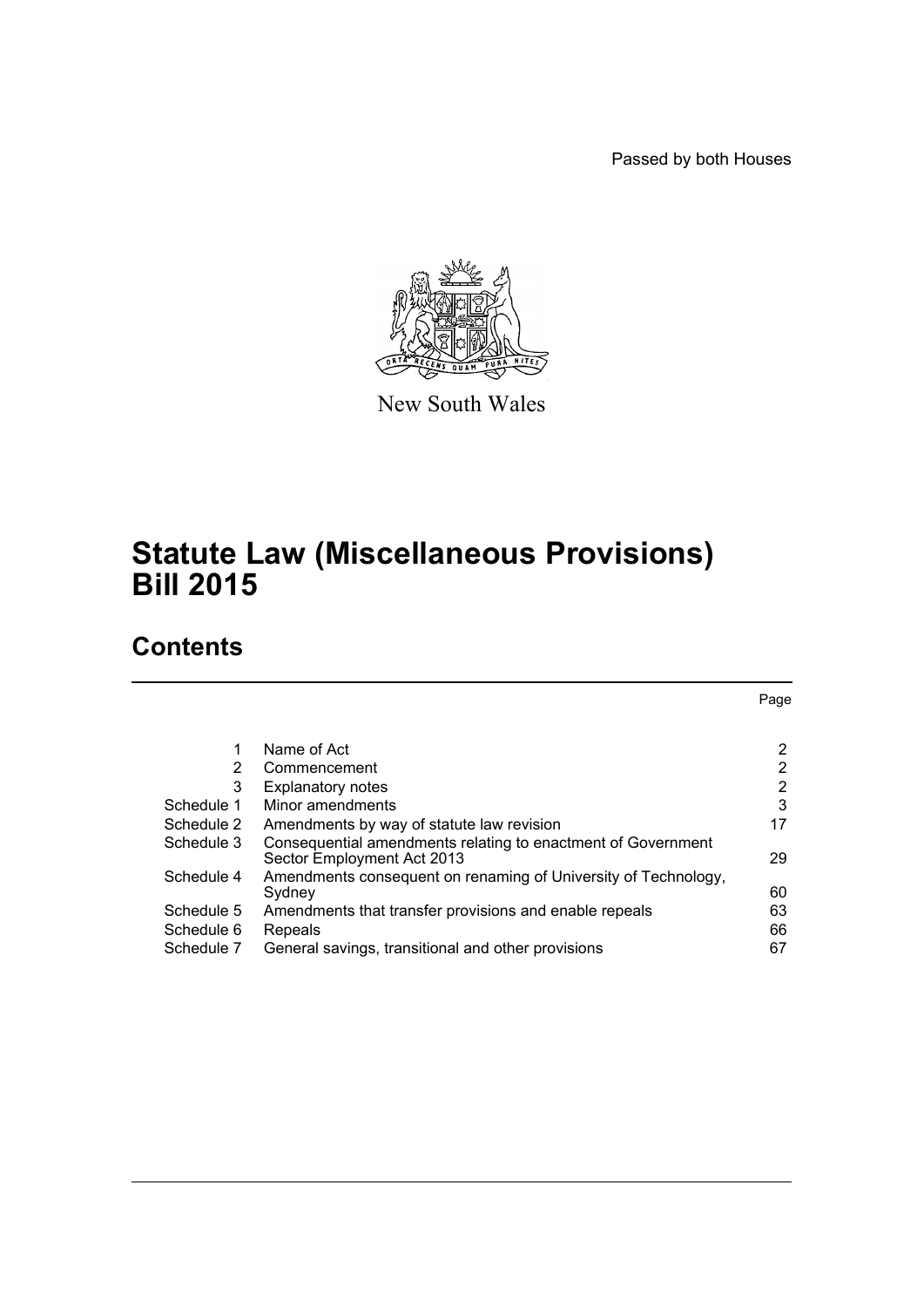*I certify that this public bill, which originated in the Legislative Assembly, has finally passed the Legislative Council and the Legislative Assembly of New South Wales.*

> *Clerk of the Legislative Assembly. Legislative Assembly, Sydney,* , 2015



New South Wales

# **Statute Law (Miscellaneous Provisions) Bill 2015**

Act No , 2015

An Act to repeal certain Acts and instruments and to amend certain other Acts and instruments in various respects and for the purpose of effecting statute law revision; and to make certain savings.

*I have examined this bill and find it to correspond in all respects with the bill as finally passed by both Houses.*

*Assistant Speaker of the Legislative Assembly.*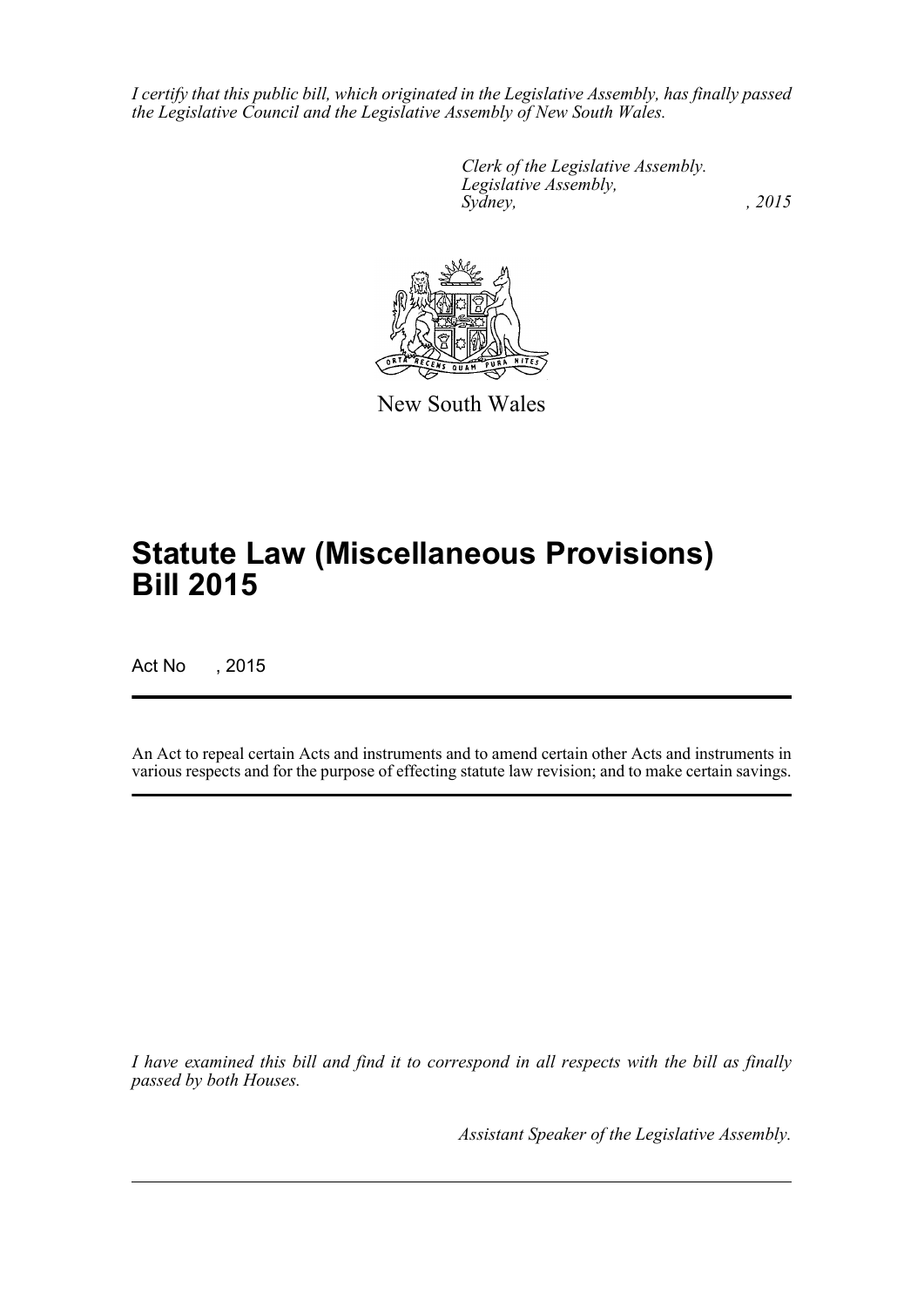Statute Law (Miscellaneous Provisions) Bill 2015 [NSW]

#### <span id="page-2-0"></span>**The Legislature of New South Wales enacts:**

#### **1 Name of Act**

This Act is the *Statute Law (Miscellaneous Provisions) Act 2015*.

### <span id="page-2-1"></span>**2 Commencement**

- (1) This Act commences on 8 July 2015, except as provided by this section.
- (2) The amendments made by Schedule 1 commence on the day or days specified in that Schedule in relation to the amendments concerned. If a commencement day is not specified, the amendments commence in accordance with subsection (1).
- (3) Schedule 3 commences on 15 July 2015.
- (4) Schedule 4 commences on 1 August 2015.
- (5) Schedule 7 commences on the date of assent to this Act.

#### <span id="page-2-2"></span>**3 Explanatory notes**

The matter appearing under the heading "Explanatory note" in any of the Schedules does not form part of this Act.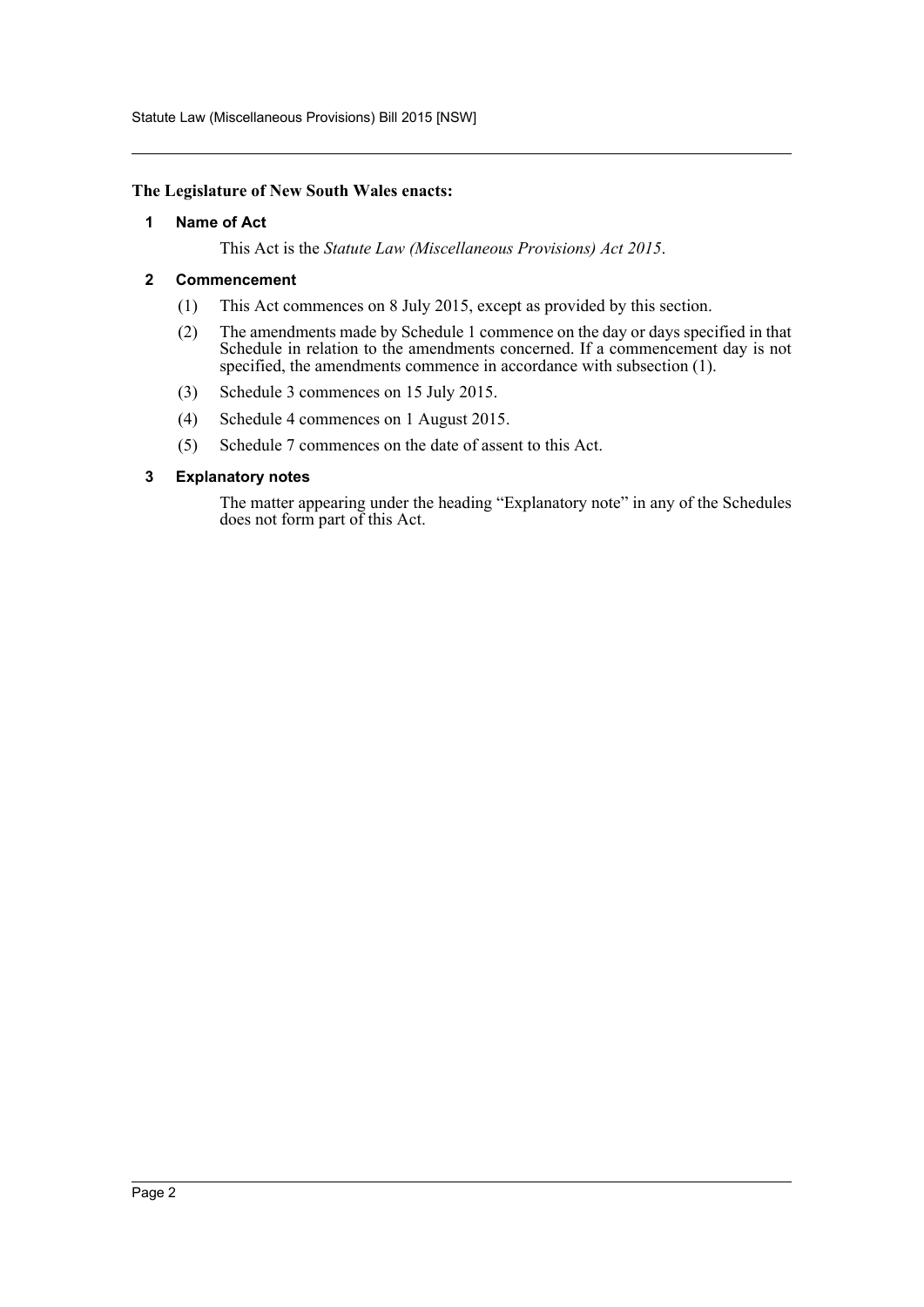# <span id="page-3-0"></span>**Schedule 1 Minor amendments**

# **1.1 Aboriginal Land Rights Act 1983 No 42**

### **[1] Section 84 Approval of community, land and business plans**

Insert after section 84 (1):

(1A) A Local Aboriginal Land Council resolution that approves the adoption of a community, land and business plan must be passed by not less than 80 per cent of the voting members of the Council present at a meeting at which a quorum is present.

#### **[2] Section 111 New South Wales Aboriginal Land Council's responsibilities in relation to certain arrangements and transfers**

Omit section 111 (7) (as inserted by the *Aboriginal Land Rights Amendment Act 2014*).

Insert instead:

#### (7) **Requirement for approval resolutions**

A resolution that approves the New South Wales Aboriginal Land Council's proposed transfer or disposal of an asset or termination of an arrangement under this section must contain a statement identifying the purpose of the proposed action and any conditions to which the approval is subject.

### **[3] Section 165 Functions of Registrar**

Insert after section 165 (h1):

(h2) to keep and maintain a register in relation to Aboriginal Land Agreements made under section 36AA,

### **[4] Schedule 3 Procedure of Boards and Councils**

Omit "A decision" from clause 5 (1).

Insert instead "Except as otherwise provided by this Act, a decision".

#### **Commencement**

Item [2] of the amendments to the *Aboriginal Land Rights Act 1983* commences, or is taken to have commenced, on the commencement of Schedule 1 [43] to the *Aboriginal Land Rights Amendment Act 2014*.

#### **Explanatory note**

Item [1] of the proposed amendments requires a resolution approving a Local Aboriginal Land Council's community, land and business plan to be passed by not less than 80% of the voting members of the Council present at the meeting concerned. A Local Aboriginal Land Council's community, land and business plan sets out, among other things, the Council's strategies and objectives for land and business dealings.The proposed amendment is consistent with the requirement in section 42G of the *Aboriginal Land Rights Act 1983* (the *principal Act*) relating to resolutions approving land dealings by a Local Aboriginal Land Council. Item [4] makes a consequential amendment.

Item [2] removes special requirements for the transfer or disposal of an asset, or the termination of certain arrangements, by the New South Wales Aboriginal Land Council (*NSWALC*) to be approved by a resolution passed by not less than 80% of the voting members present at a meeting that has been notified at least 14 days before the date of the meeting. The proposed amendment will result in an ordinary notice and resolution being sufficient, consistent with the position applying in relation to other decisions of the NSWALC.

Item [3] makes it clear that the functions of the Registrar appointed under the principal Act include keeping and maintaining a register of Aboriginal Land Agreements made under the new section 36AA of the principal Act (which is to be inserted by the *Aboriginal Land Rights Amendment Act 2014*).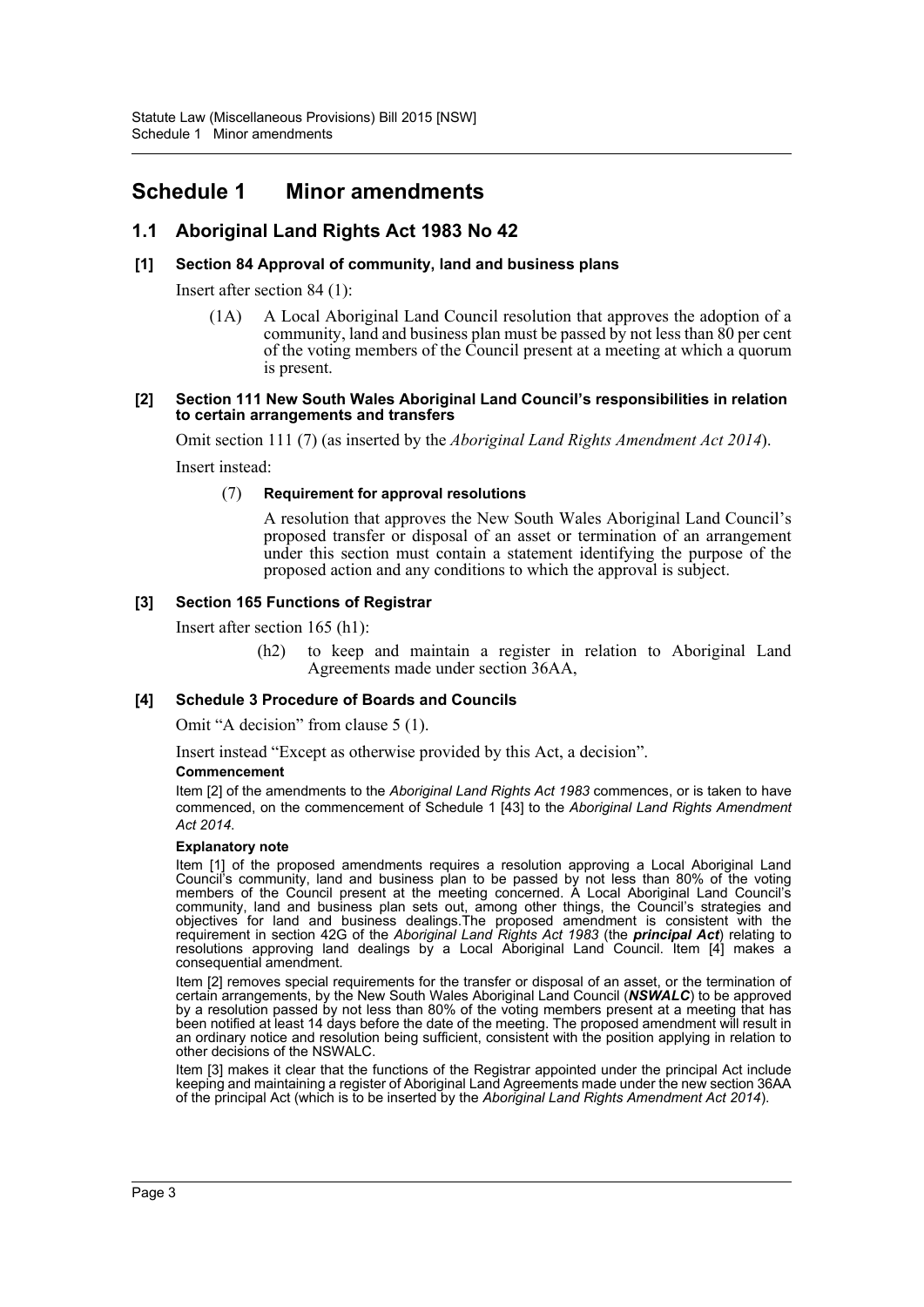# **1.2 Biological Control Act 1985 No 199**

### **Section 3 Definitions**

Omit the definition of *Council* from section 3 (1). Insert instead:

*Council* means the Agriculture Ministers' Forum or, if that body ceases to exist:

- (a) any body that replaces that body and has as its members Ministers of Australian (or Australian and New Zealand) jurisdictions with portfolio responsibility for primary industries, or
- (b) if the Minister, by order published in the Gazette, prescribes a body that has as its members Ministers of Australian (or Australian and New Zealand) jurisdictions with portfolio responsibility for primary industries—that prescribed body.

#### **Explanatory note**

The proposed amendment will update a definition of the body (the *Council*) that is recognised by the Act as having the function of making recommendations to the New South Wales Biological Control Authority with respect to the biological control of pests. The definition of *Council* currently refers to the former Agricultural and Resource Management Council of Australia and New Zealand. The proposed amendment updates the definition to refer to the Agriculture Ministers' Forum (or, if that body ceases to exist, either a ministerial body that replaces that body or a ministerial body prescribed by the Minister for Primary Industries by order published in the Gazette).

### **1.3 Classification (Publications, Films and Computer Games) Enforcement Act 1995 No 63**

**[1] Section 7 Classified films not to be sold or exhibited under different title or in altered form**

Omit "of the Commonwealth Act" from section 7 (2) (b).

Insert instead "or (3) of the Commonwealth Act or to which section 20A of that Act applies".

**[2] Sections 15 (4) (b), 20 (2) (b), 21 (3) (b), 23 (3) (b), 34 (5) (b), 42 (2) (b) and 43 (3) (b)** Insert "or 22CH (1)" after "section 22B (3)" wherever occurring.

### **[3] Sections 20 (2) (a), 21 (3) (a), 23 (3) (a), 42 (2) (a) and 43 (3) (a)**

Insert "22CH (4)," after "section" wherever occurring.

#### **[4] Section 28 Classified computer games not to be sold or demonstrated under different title or in altered form**

Insert at the end of the section:

- (2) Subsection (1) is not contravened by the sale or demonstration of a classified computer game:
	- (a) under a title different from that under which it is classified if it is contained on one device that consists only of 2 or more classified computer games, or
	- (b) with modifications to which section 20A of the Commonwealth Act applies or that are referred to in section 21 (2) or (3) of that Act,

or both.

#### **Explanatory note**

The proposed amendments are generally consequential on changes to the National Classification Scheme that extend the types of modifications that do not affect the classification of classified material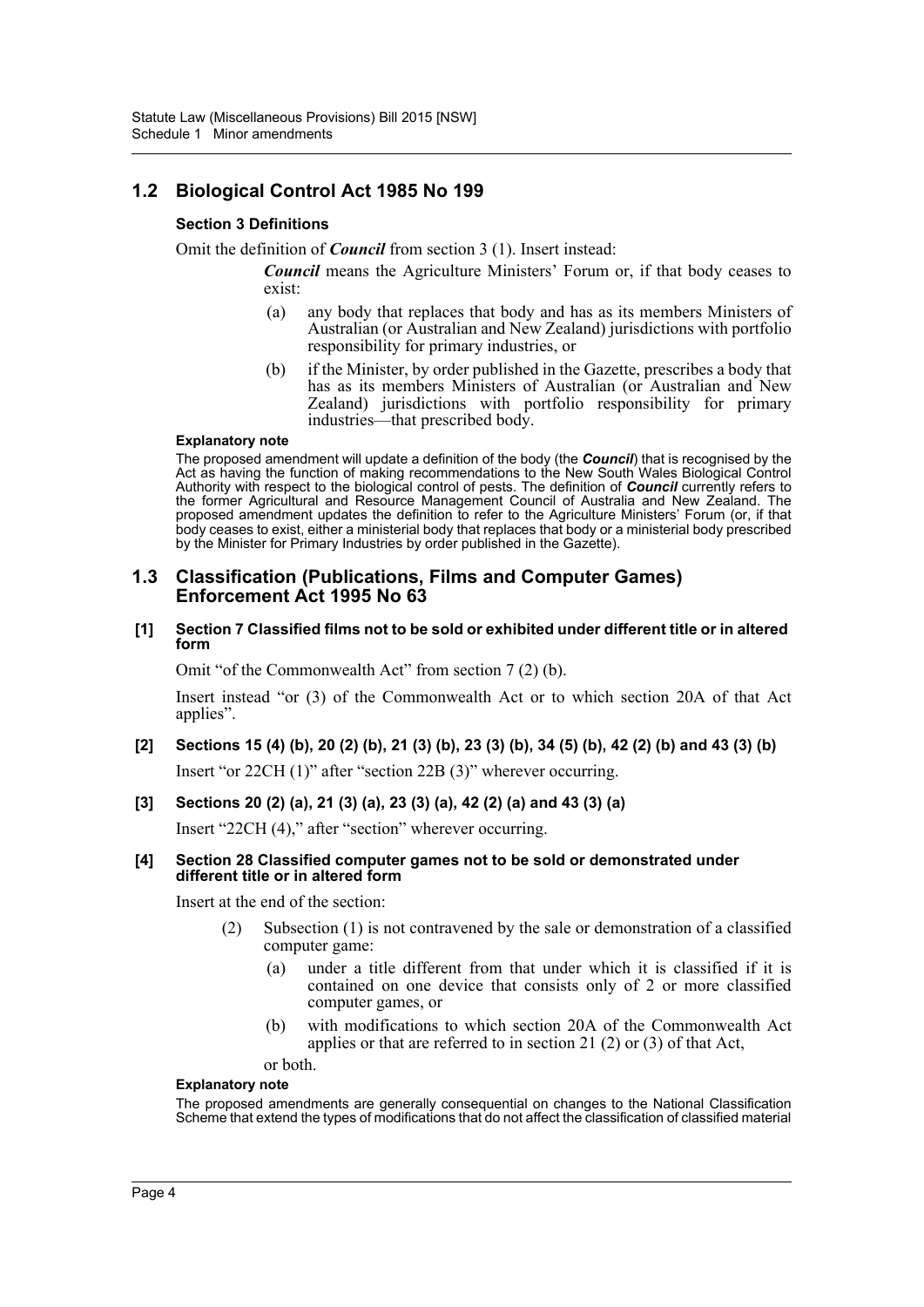and that provide for a new method for classifying material under the *Classification (Publications, Films and Computer Games) Act 1995* of the Commonwealth.

Item [1] includes the new types of modifications as modifications excluded from the offence of selling or exhibiting a classified film under a different title or in an altered form.

Item [4] excludes from the offence of selling or demonstrating classified computer games under a different title or in an altered form, the same modifications and alterations in title that apply to the corresponding offence applying to classified films.

Items [2] and [3] extend various provisions (that allow certain material, the classification of which has been revoked or that has been reclassified, to bear its previous classification markings, or that allow the display of those previous markings and associated consumer advice, for a limited period after the revocation or reclassification) to revocation of a classification, or reclassification, made using the new method of classification referred to above.

# **1.4 Conveyancers Licensing Act 2003 No 3**

### **[1] Section 19 Business names**

Omit section 19 (1) and (2).

### **[2] Section 19 (4)**

Omit "The provisions of this section are". Insert instead "Subsection (3) is".

#### **Explanatory note**

Item [1] of the proposed amendments removes provisions relating to the approval of business names of licensed conveyancers by the Commissioner for Fair Trading, including an offence of conducting a conveyancing business under an unapproved business name. The *Business Names Registration Act 2011* of the Commonwealth provides for the registration of business names by the Australian Securities and Investments Commission (*ASIC*) and includes an offence of carrying on a business under an unregistered business name (section 18). The proposed amendment removes an unnecessary duplication of both roles (of the Commissioner for Fair Trading and ASIC) and offences. Item [2] makes a consequential amendment.

### **1.5 Co-operative Housing and Starr-Bowkett Societies Act 1998 No 11**

### **Section 145 Final audit on merger etc**

Omit "prescribed statements and information" from section 145 (1).

Insert instead "the statements referred to in section 143 (2)".

#### **Explanatory note**

The proposed amendment to the *Co-operative Housing and Starr-Bowkett Societies Act 1998* removes a requirement for matters that must be contained in certain audits to be prescribed by a regulation and recreates in that Act the substance of the relevant provision of the *Co-operative Housing and Starr-Bowkett Societies Regulation 2005*.

### **1.6 Co-operative Housing and Starr-Bowkett Societies Regulation 2005**

### **[1] Part 9, heading**

Omit the heading. Insert instead:

# **Part 9 Returns**

### **[2] Clause 24 Prescribed statements and information**

Omit the clause.

#### **Explanatory note**

Item [2] of the proposed amendments is consequential on the proposed amendment to section 145 of the *Co-operative Housing and Starr-Bowkett Societies Act 1998* in this Schedule. Item [1] makes a consequential amendment.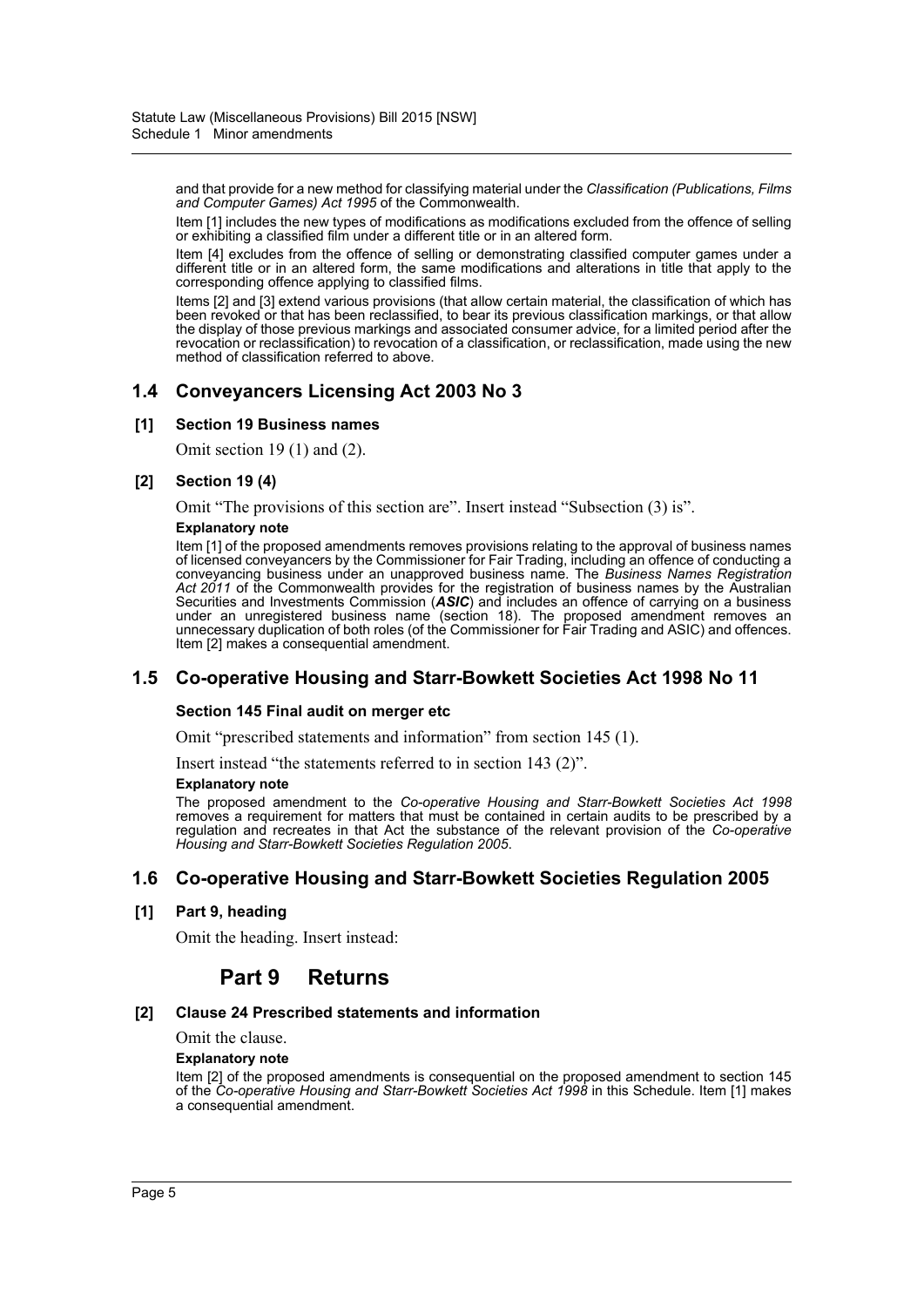# **1.7 Crime Commission Act 2012 No 66**

### **[1] Section 50 Members of the Management Committee**

Omit section 50 (1) (e). Insert instead:

(e) the Secretary of the Department of Justice or a senior executive of that Department nominated by the Secretary.

#### **[2] Schedule 2 Provisions relating to the members and procedure of the Management Committee**

Omit clause 2 (2) (d). Insert instead:

(d) the Secretary of the Department of Justice or the Secretary's nominee.

#### **Commencement**

The amendments to the *Crime Commission Act 2012* commence, or are taken to have commenced, on 1 July 2015.

#### **Explanatory note**

At present the Chief Executive of the Ministry for Police and Emergency Services is an ex-officio member of the New South Wales Crime Commission Management Committee. The Ministry for Police and Emergency Services is to be amalgamated with the Department of Justice on 1 July 2015 by administrative arrangements order and references to the Ministry and the Chief Executive of the Ministry will be construed as references to the Department of Justice and the Secretary of that Department, respectively.

Item [1] of the proposed amendments enables the Secretary of the Department of Justice to nominate a senior executive of that Department to be a member of the Management Committee instead of the Secretary. Item [2] is a consequential amendment.

### **1.8 Environmental Planning and Assessment Act 1979 No 203**

#### **Section 79BA Consultation and development consent—certain bush fire prone land**

Omit "the document entitled *Planning for Bush Fire Protection*, ISBN 0 9751033 2 6," from section 79BA  $(1)$   $(a)$ .

Insert instead "the version (as prescribed by the regulations) of the document entitled *Planning for Bush Fire Protection*".

#### **Explanatory note**

The proposed amendment makes it clear that the regulations may prescribe a version of the document that a consent authority must take into account in determining whether development consent can be granted in relation to bush fire prone land.

### **1.9 Environmental Planning and Assessment Amendment Act 2014 No 79**

#### **[1] Schedule 2 Amendment of Environmental Planning and Assessment Act 1979 No 203—Enforcement powers**

Insert "(including a tenant or other lawful occupant who is not the owner)" after "the premises" in the definition of *occupier* in proposed section 119A in Schedule 2 [2].

#### **[2] Schedule 3 Amendment of Environmental Planning and Assessment Act 1979 No 203—ePlanning**

Insert after item [5]:

#### **[5A] Section 79 Public participation—designated development**

Omit "in a newspaper circulating in the locality" from section 79 (1) (d).

#### **Commencement**

Item [1] of the amendments to the *Environmental Planning and Assessment Amendment Act 2014* commences on the date of assent to the *Statute Law (Miscellaneous Provisions) Act 2015*.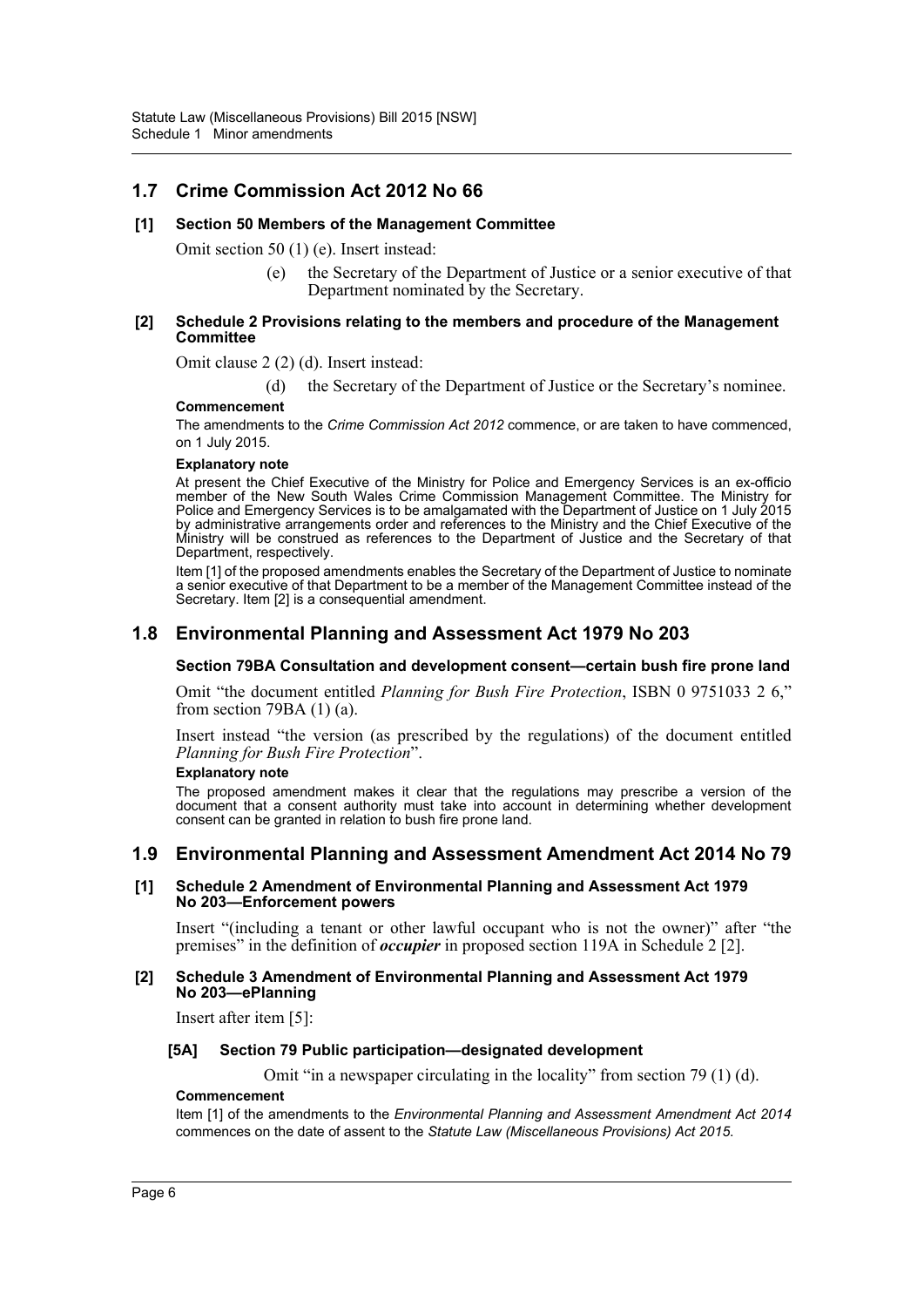#### **Explanatory note**

Item [1] of the proposed amendments makes it clear that the definition of *occupier* of premises includes a tenant or other lawful occupant who is not the owner of the premises.

Item [2] inserts an additional amendment relating to the proposed introduction of the NSW planning portal website. The amendment removes the requirement that notice of a development application for designated development be published in a newspaper circulating in the locality and allows instead for notification in accordance with the regulations. The amendment was inadvertently omitted when other amendments were made by the *Environmental Planning and Assessment Amendment Act 2014* to enable notification on the NSW planning portal website when the website becomes operational for the purposes of notification.

### **1.10 Environmental Planning and Assessment Regulation 2000**

#### **Clause 272 Planning for Bush Fire Protection**

Omit "the document entitled *Planning for Bush Fire Protection*, ISBN 0 9751033 2 6, prepared by the NSW Rural Fire Service in co-operation with the Department of Planning, dated December 2006,".

Insert instead "the version of the document entitled *Planning for Bush Fire Protection* with ISBN 0 9751033 2 6 and dated December 2006".

#### **Explanatory note**

The proposed amendment is consequential on the proposed amendment to section 79BA of the *Environmental Planning and Assessment Act 1979* in this Schedule.

### **1.11 Gambling (Two-up) Act 1998 No 115**

#### **Section 4A**

Omit the section. Insert instead:

#### **4A Meaning of "commemorative day"**

A *commemorative day* means any of the following:

- (a) 15 August (in any year),
- (b) 11 November (in any year, but only that part of that day that is after 12 noon),
- (c) any other day or part of a day prescribed by the regulations as a commemorative day for the purposes of this Act.

#### **Explanatory note**

The proposed amendment incorporates into the *Gambling (Two-up) Act 1998* a provision in the *Gambling (Two-up) Regulation 2010* that allows two-up to be played in certain circumstances on Victory in the Pacific Day (15 August) and after 12 noon on Remembrance Day (11 November). These dates have been prescribed by regulations for about 10 years as commemorative days on which a game of two-up is allowed to be played.

The Regulation is made redundant by the proposed amendment and consequently its repeal is contained in Schedule 6.

# **1.12 Gaming Machines Act 2001 No 127**

#### **Section 32 Gaming machine thresholds for venues**

Omit "or any hotel or club premises in respect of which gaming machine entitlements have not been allocated as at the commencement of this section (as inserted by the *Gaming Machines Amendment Act 2008*)," from section 32 (4).

#### **Explanatory note**

The proposed amendment removes redundant text relating to the setting by the Independent Liquor and Gaming Authority of a zero gaming machine threshold (ie the maximum number of gaming machines that may be authorised to be kept in a hotel or club) for those hotels or clubs that had not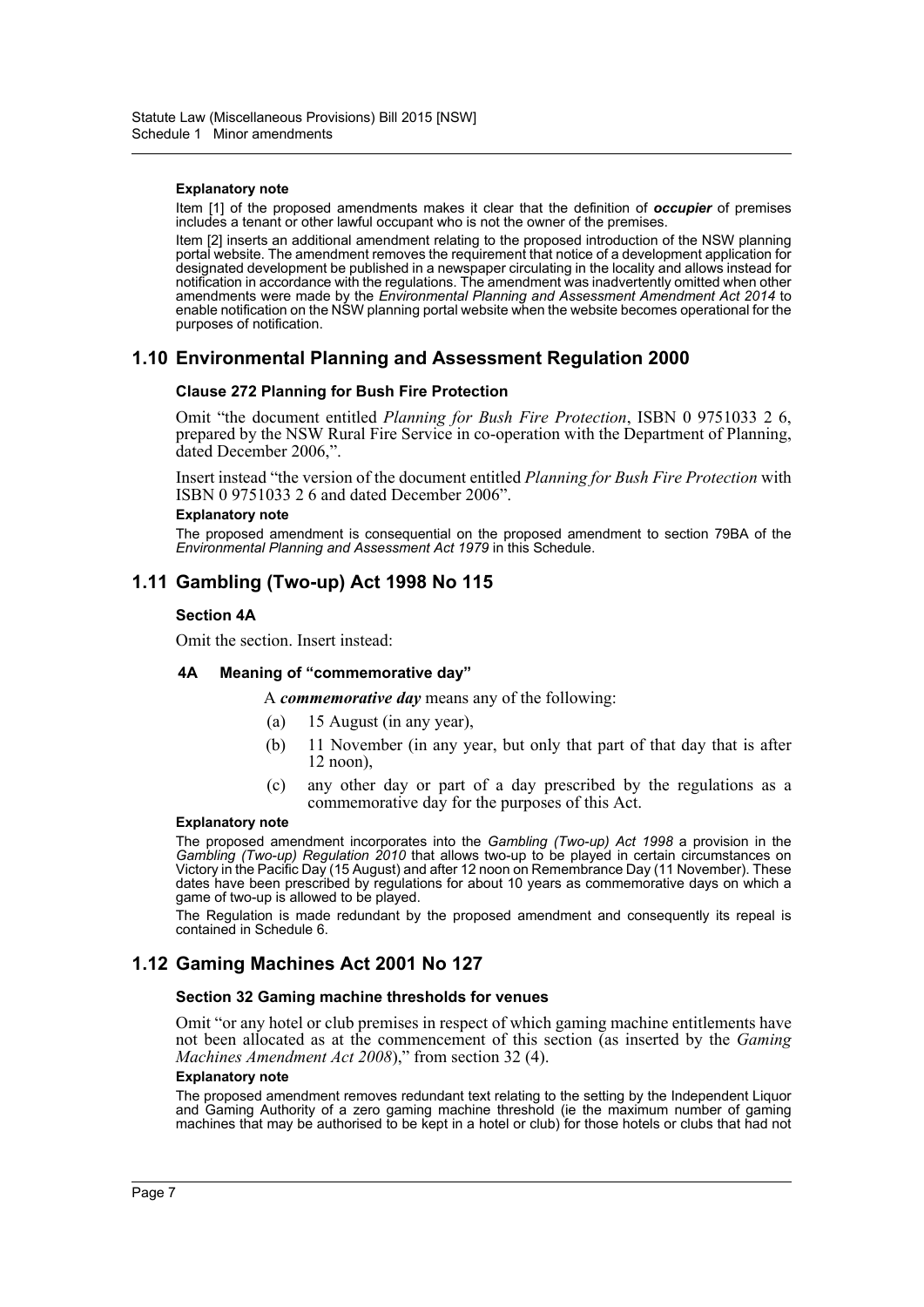been allocated gaming machine entitlements at the time the gaming machine threshold scheme was introduced.

### **1.13 Health Care Complaints Act 1993 No 105**

**[1] Section 25 Notification of certain complaints to Health Secretary**

Insert after the matter relating to the *Anatomy Act 1977* in section 25 (1): • *Assisted Reproductive Technology Act 2007*

**[2] Schedule 4 Savings, transitional and other provisions**

Insert after Part 8:

# **Part 9 Provision consequent on enactment of Statute Law (Miscellaneous Provisions) Act 2015**

#### **23 Notification of certain complaints relating to breach of Assisted Reproductive Technology Act 2007**

The amendment made to section 25 by the *Statute Law (Miscellaneous Provisions) Act 2015* extends to any complaint made before 8 July 2015 (except for any complaint that the Commission is no longer dealing with on that day).

#### **Explanatory note**

Item [1] of the proposed amendments ensures that the Health Care Complaints Commission is required to notify the Health Secretary of the details of complaints that have been assessed by the Commission and appear to it to involve a possible breach of the *Assisted Reproductive Technology Act 2007*. As is the case with other Acts listed in section 25 (1) of the *Health Care Complaints Act 1993*, enforcement of the *Assisted Reproductive Technology Act 2007* is primarily the responsibility of the Health Secretary. Item [2] extends the proposed amendment to complaints that the Commission has received before the amendment commences and is still dealing with on that commencement.

### **1.14 Holiday Parks (Long-term Casual Occupation) Act 2002 No 88**

### **[1] Section 3 Definitions**

Insert in alphabetical order in section 3 (1):

*approved form* means a form approved by the principal registrar of the Tribunal.

### **[2] Section 30 Enforcement of orders for possession**

Omit "in or to the effect of the form prescribed by the regulations" from section 30 (1).

Insert instead "in the approved form".

#### **Explanatory note**

The proposed amendments replace a requirement for certain warrants for possession to be in the form prescribed by regulations with a requirement for those warrants to be in the form approved by the principal registrar of the Civil and Administrative Tribunal of New South Wales. The warrants for possession concerned are issued by that principal registrar. A similar amendment is proposed to be made to the *Residential (Land Lease) Communities Act 2013* in this Schedule.

# **1.15 Holiday Parks (Long-term Casual Occupation) Regulation 2009**

### **[1] Clause 12 Warrant enforcing order for possession of premises**

Omit the clause.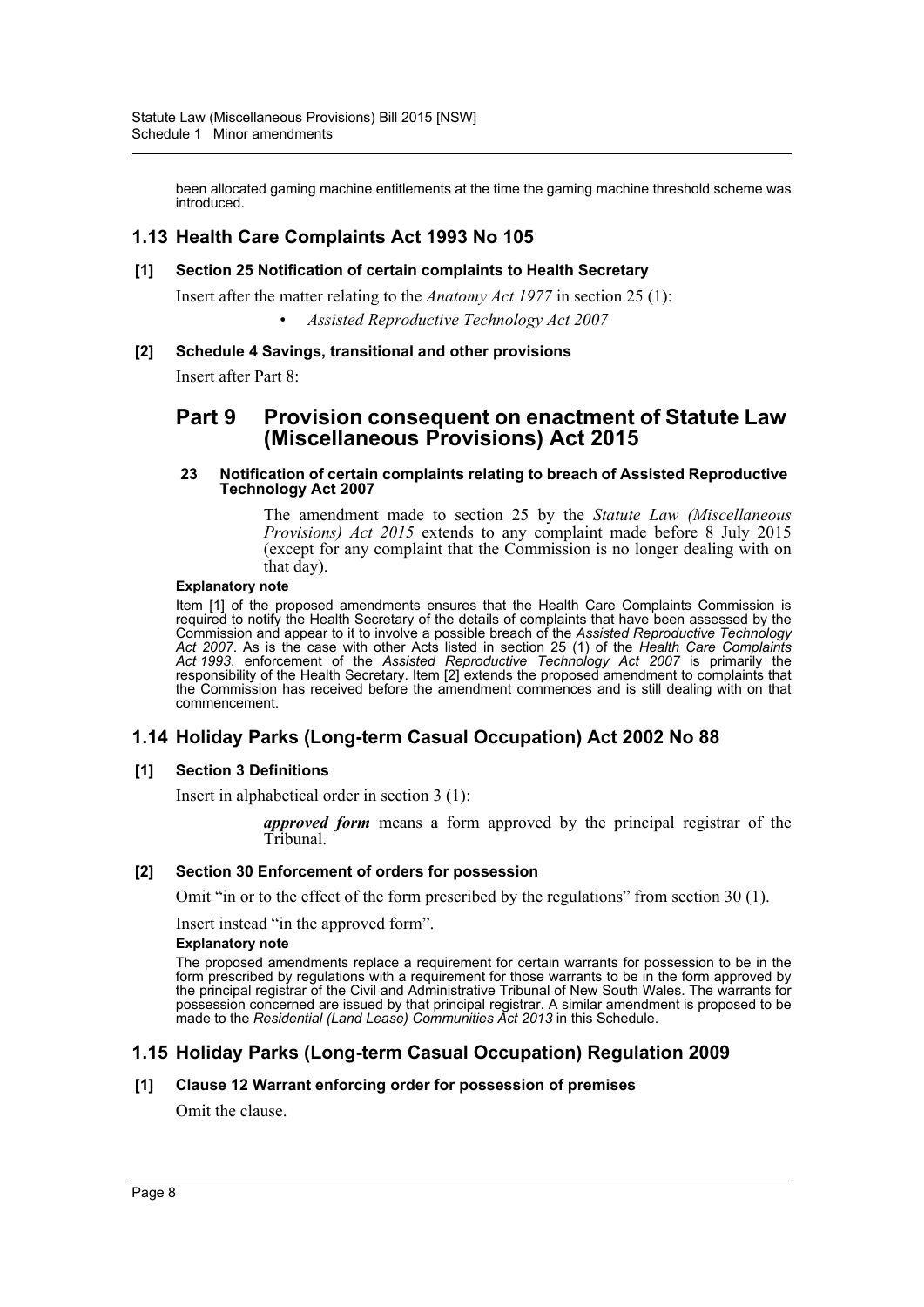### **[2] Schedule 1 Form**

Omit the Schedule.

### **Explanatory note**

The proposed amendments are consequential on the proposed amendments to the *Holiday Parks (Long-term Casual Occupation) Act 2002* in this Schedule.

# **1.16 Home Building Act 1989 No 147**

### **[1] Section 127 Power to obtain information**

Omit "authorised officer" from section 127 (7). Insert instead "authorised person".

### **[2] Section 127 (7)**

Omit "the officer". Insert instead "the authorised person".

#### **[3] Section 127A Power to request name and address of persons undertaking residential building work or specialist work**

Omit "authorised officer" wherever occurring in section 127A (1), (2) and (5).

Insert instead "authorised person".

### **[4] Section 127A (6)**

Omit the subsection. Insert instead:

- (6) In this section:
	- *authorised person* means:
		- (a) a person authorised in writing by the Chief Executive for the purposes of this section and holding a certificate issued by the Chief Executive as to that authority, or
		- (b) an investigator appointed under section 18 of the *Fair Trading Act 1987*.

### **[5] Schedule 4 Savings and transitional provisions**

Omit clause 91 (4).

### **Explanatory note**

Items [3] and [4] of the proposed amendments extend a power to request the name and address of persons undertaking residential building or specialist work to investigators appointed under the *Fair Trading Act 1987*. (Relevantly, such investigators also have the power to obtain certain information under section 127 of the *Home Building Act 1989*.)

Items [1] and [2] correct terminology.

Item [5] removes a transitional annual reporting obligation that is no longer required.

### **1.17 Liquor Act 2007 No 90**

### **[1] Section 48 Community impact**

Omit the note to section 48 (3D).

### **[2] Section 49B Special provisions relating to multi-occasion ETAs**

Omit section 49B (5).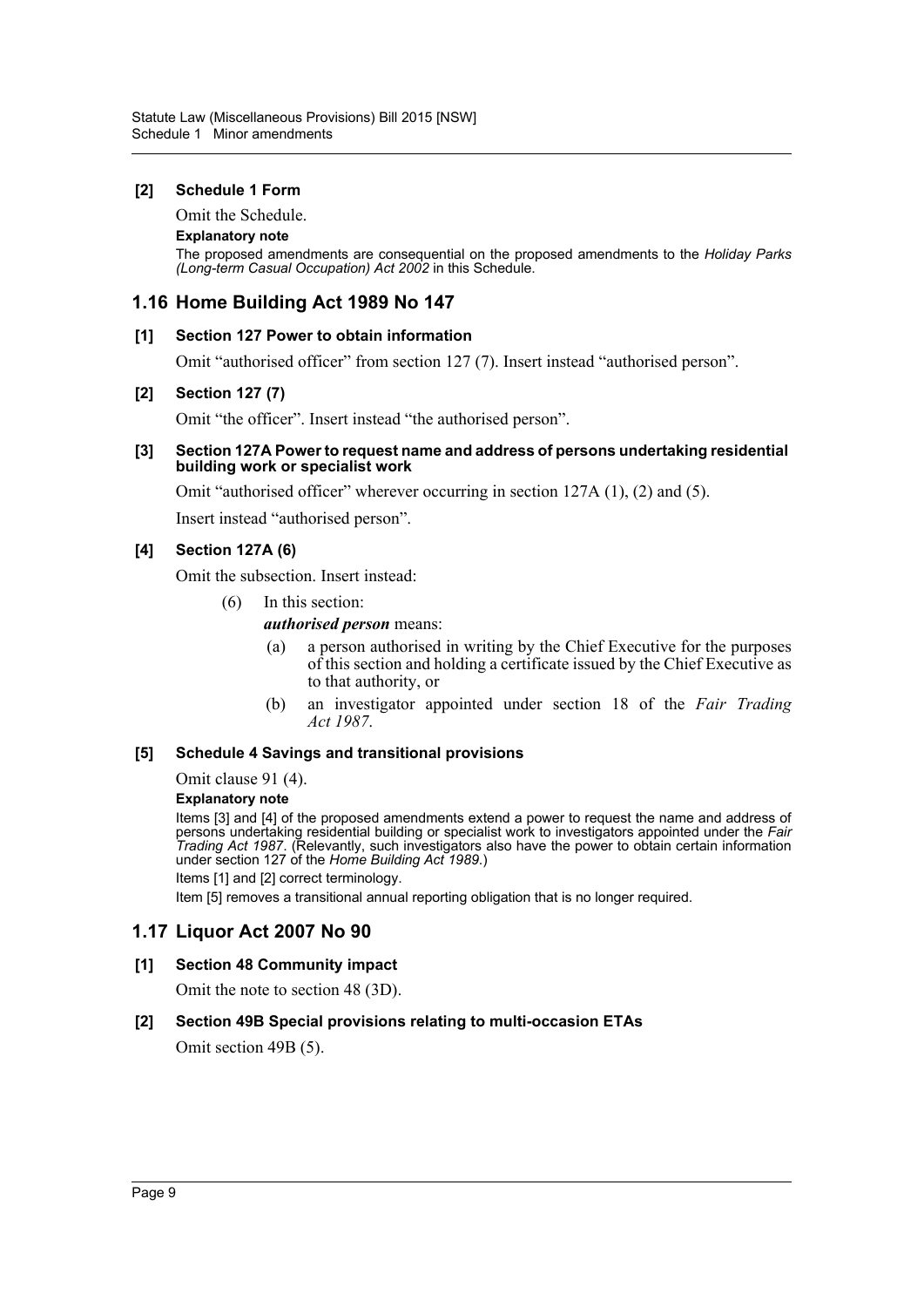#### **[3] Section 144F 3 strikes—remedial action**

Omit "the third strike was incurred" from section  $144F(3)$  (b) (i) and (c) and (4) (a) wherever occurring.

Insert instead "the prescribed offence resulting in the third strike being incurred was committed".

#### **Explanatory note**

Item [2] of the proposed amendments removes a provision that has had the unintended effect of automatically revoking any ongoing extended trading authorisation (including those that do not relate to late trading) for licensed premises when a multi-occasion extended trading authorisation is granted for those premises. Item [1] makes a consequential amendment.

Item [3] makes it clear that the disqualification of a licensee, manager, business owner or close associate under the 3-strikes disciplinary scheme applies in relation to the person who was the licensee, manager, business owner or close associate at the time when the offence that resulted in the third strike being incurred was committed.

### **1.18 Mental Health Amendment (Statutory Review) Act 2014 No 85**

#### **[1] Schedule 1 Amendment of Mental Health Act 2007 No 8**

Insert "or the director of community treatment" after "officer" in proposed section 72A (3) in Schedule 1 [44].

#### **[2] Schedule 1 [82]**

Omit "serious harm" wherever occurring in proposed item 1 (b).

Insert instead "serious physical harm".

#### **[3] Schedule 1 [86]**

Insert "or the director of community treatment" after "The authorised medical officer" in the proposed note.

#### **Explanatory note**

Item [1] of the proposed amendments inserts a missing reference to a director of community treatment in a provision that applies in relation to both an authorised medical officer and a director of community treatment. Item [3] makes a consequential amendment to a note.

Item [2] revises the mental health certificate required to be given by a medical practitioner or accredited person under section 19 of the *Mental Health Act 2007* when detaining a mentally disordered person to reflect more accurately the definition of *mentally disordered person* in that Act.

### **1.19 Passenger Transport Act 2014 No 46**

### **[1] Section 123 Referrals to IPART**

Omit section 123 (6). Insert instead:

(6) A referral may be varied or withdrawn by the Minister, with the approval of the Minister administering the *Independent Pricing and Regulatory Tribunal Act 1992*. A variation or withdrawal of a referral does not affect the operation of this Act or that Act in respect of a report on the referral, or the subject-matter of the report, if the report was received by the Minister from IPART before the variation or withdrawal.

#### **[2] Section 166 Penalty notices**

Omit section 166 (10). Insert instead:

(10) In this section:

#### *authorised officer* means:

(a) a police officer, or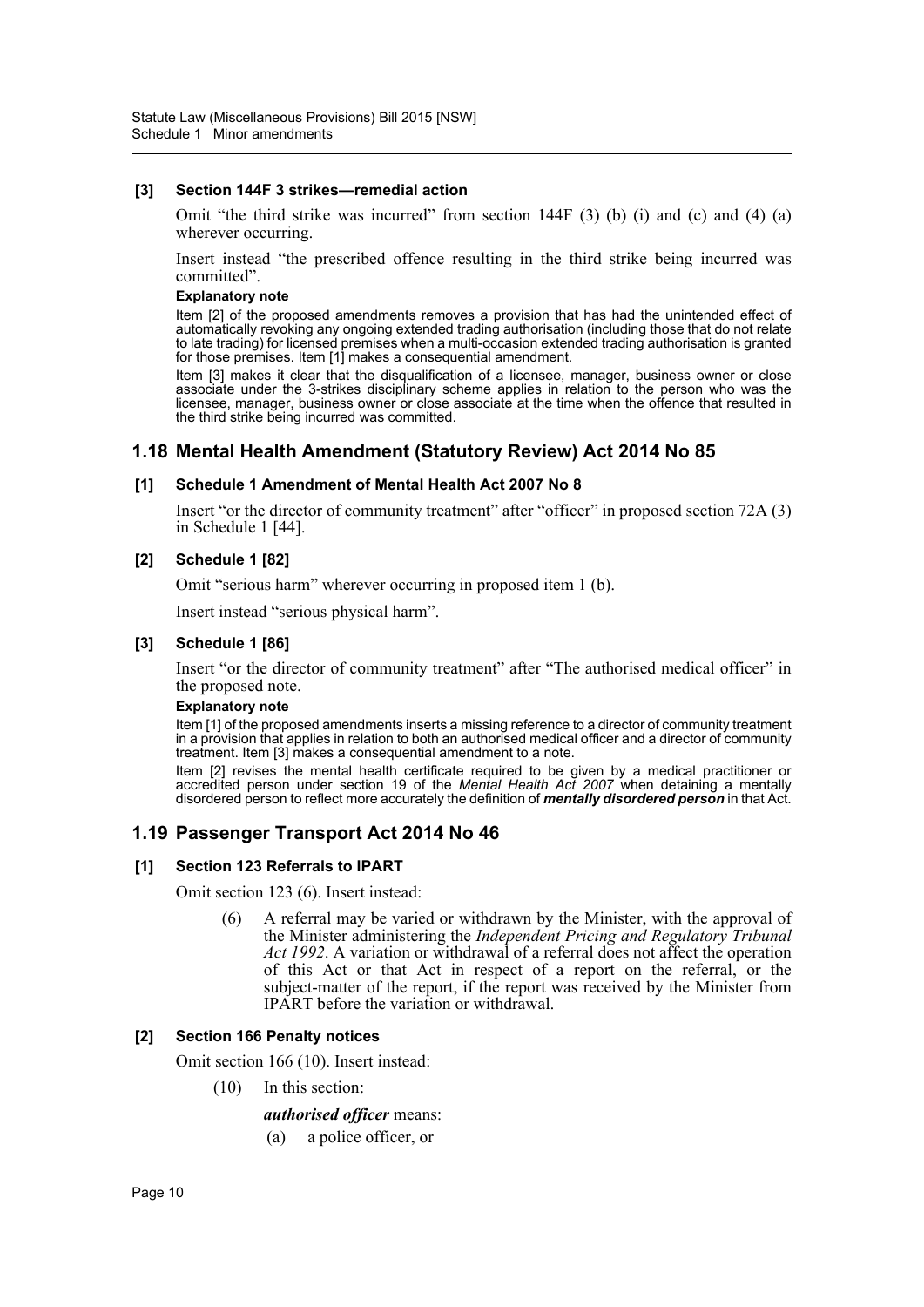(b) another authorised officer authorised in writing by TfNSW or RMS as an authorised officer for the purposes of this section.

#### **[3] Schedule 3 Savings, transitional and other provisions**

Insert "during any period during which the existing air service licence is taken to be an air route licence under this Act" after "this Act" in clause 5 (5).

#### **Explanatory note**

Item [1] of the proposed amendments clarifies that a report, or the subject-matter of a report, by the Independent Pricing and Regulatory Tribunal in response to a referral of the Minister for Transport and Infrastructure to it (for recommendations as to fares for public passenger services) is not affected by a variation or withdrawal of the referral if the Minister received the report before the variation or withdrawal was made.

Item [2] removes the requirement for police officers to be specifically authorised by Transport for NSW or Roads and Maritime Services to issue penalty notices under the *Passenger Transport Act 2014* (the *new Act*). This corrects a drafting oversight and continues the existing situation in relation to the issue of penalty notices under the *Passenger Transport Act 1990* (which is to be repealed and replaced by the new Act).

Item [3] corrects a savings provision to ensure that an air route to which a deemed air route licence applies is only deemed to be a "regulated air route" for the purposes of the new Act until the date on which either the relevant licence would have expired under the *Air Transport Act 1964* (if that Act had not been repealed by the new Act) or the licence is sooner cancelled under the new Act.

### **1.20 Prevention of Cruelty to Animals Act 1979 No 200**

#### **[1] The whole Act (except section 4)**

Omit "Director-General" wherever occurring. Insert instead "Secretary".

#### **[2] Section 4 Definitions**

Omit the definition of *Director-General* from section 4 (1).

Insert in alphabetical order:

*Secretary* means the Secretary of the Department.

#### **Explanatory note**

Items [1] and [2] make minor amendments that update terminology consequent on the enactment of the *Government Sector Employment Act 2013*.

### **1.21 Public Health Act 2010 No 127**

#### **Section 98 Public health and disease registers**

Omit the definition of *personal information* from section 98 (7). Insert instead:

*personal information* has the same meaning as in the *Health Records and Information Privacy Act 2002*.

#### **Explanatory note**

The proposed amendment removes an existing limitation on a power to provide personal information that prevents the power from being used to provide personal information that is health information. The amended provision will enable the Secretary of the Ministry of Health, or a person authorised by the Secretary, to provide personal information (whether or not it is also health information) to a health records linkage organisation (such as the Centre for Health Records Linkage) so that it can establish and provide unique identifier numbers for the purposes of public health or disease registers. Currently, only personal information that is not health information can be provided to a health records linkage organisation and, therefore, public health and disease registers established under the *Public Health Act 2010* (apart from the Pap Test Register) cannot contain any information collected in providing a health service. Unique identifier numbers are used on the registers in place of identifying particulars (such as names and addresses) of the individuals to whom information contained in the registers relates.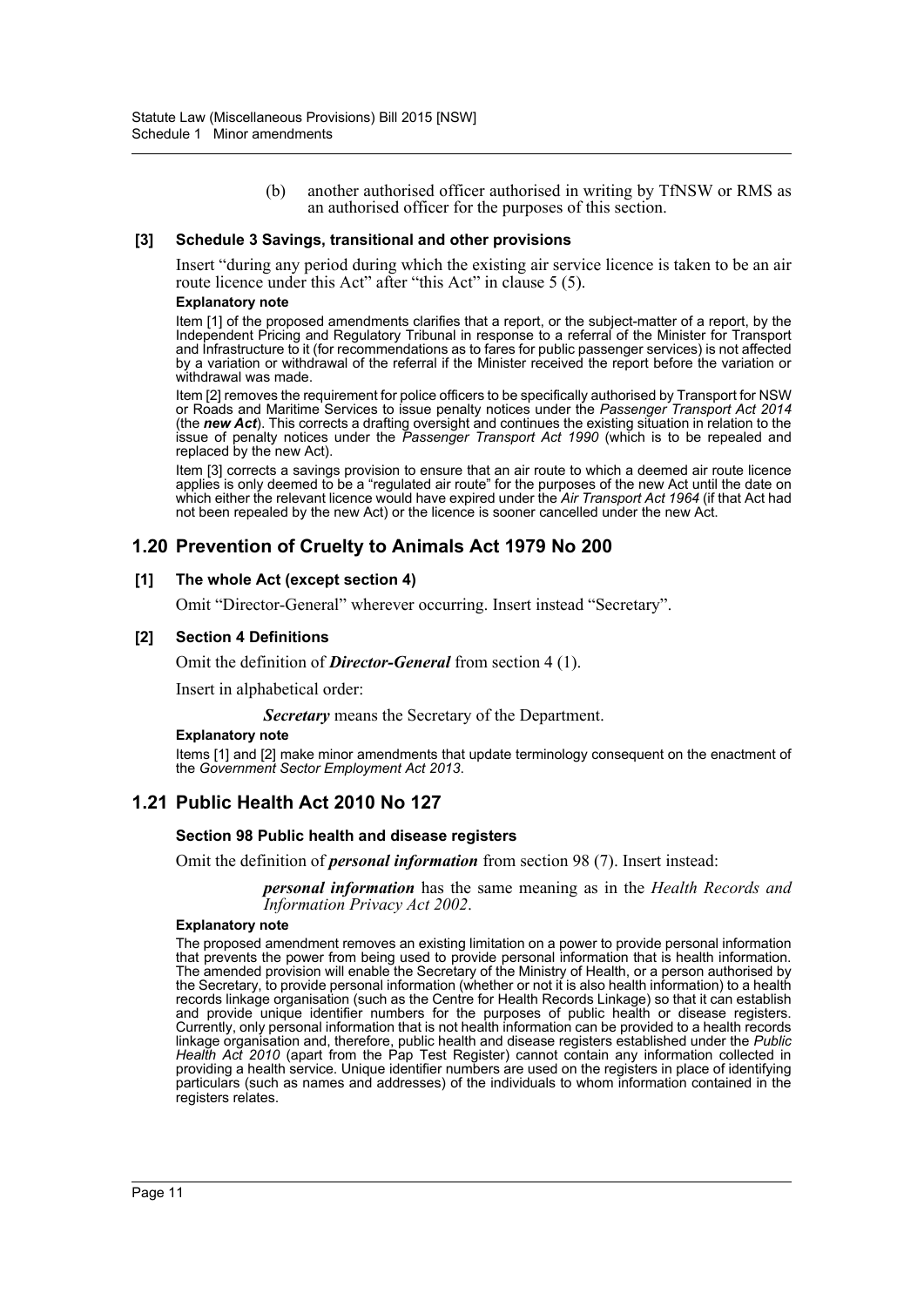# **1.22 Registered Clubs Act 1976 No 31**

### **[1] Schedule 2 Savings, transitional and other provisions**

Omit the note to clause 94 (1).

### **[2] Schedule 2, clause 94 (2A) and (2B)**

Omit "subclause (1)" wherever occurring. Insert instead "subclause (2)".

### **[3] Schedule 2, clause 94 (2B) (a)**

Omit "that restricts the on-premises trading hours of the club's premises to the standard trading period under that Act".

Insert instead "to reduce the on-premises trading hours of the club's premises".

#### **Explanatory note**

Item [3] of the proposed amendments provides that if a condition that has been imposed under the *Liquor Act 2007* on a club reducing its trading hours is subsequently revoked under that Act, the club's trading hours automatically revert to the unrestricted trading hours that previously applied to the club before the commencement of the *Liquor Act 2007*. At present, the automatic reversion to previous unrestricted trading hours only applies if the revoked condition operated to restrict the club's trading hours to the standard trading period under the *Liquor Act 2007*.

Item [1] removes a superfluous note and item [2] corrects cross-references.

# **1.23 Residential (Land Lease) Communities Act 2013 No 97**

### **Section 134 Enforcement of possession orders**

Omit "approved form" from section 134 (4).

Insert instead "form approved by the principal registrar of the Tribunal".

#### **Explanatory note**

The proposed amendment replaces a requirement for certain warrants for possession to be in the form approved by the Commissioner for Fair Trading with a requirement for those warrants to be in the form approved by the principal registrar of the Civil and Administrative Tribunal of New South Wales. The warrants for possession concerned are issued by that principal registrar. A similar amendment is proposed to be made to the *Holiday Parks (Long-term Casual Occupation) Act 2002* in this Schedule.

# **1.24 Saint John's College Act 1857**

#### **Section 8B Extraordinary vacancies in offices of fellows**

Insert after section 8B (4):

(4A) The visitor may, in consultation with the Vice-Chancellor, extend the term of office of a fellow appointed under this section for a further period of up to 2 years.

#### **Explanatory note**

The proposed amendment enables the Roman Catholic Archbishop of Sydney, in consultation with the Vice-Chancellor of the University of Sydney, to extend, for a further period of up to 2 years, the term of office of certain members of the governing body of Saint John's College.

### **1.25 State Emergency and Rescue Management Act 1989 No 165**

### **[1] Section 3 Definitions**

Omit the definition of *Chief Executive, Emergency Services* from section 3 (1).

Insert in alphabetical order:

*Secretary* means the Secretary of the Department of Justice.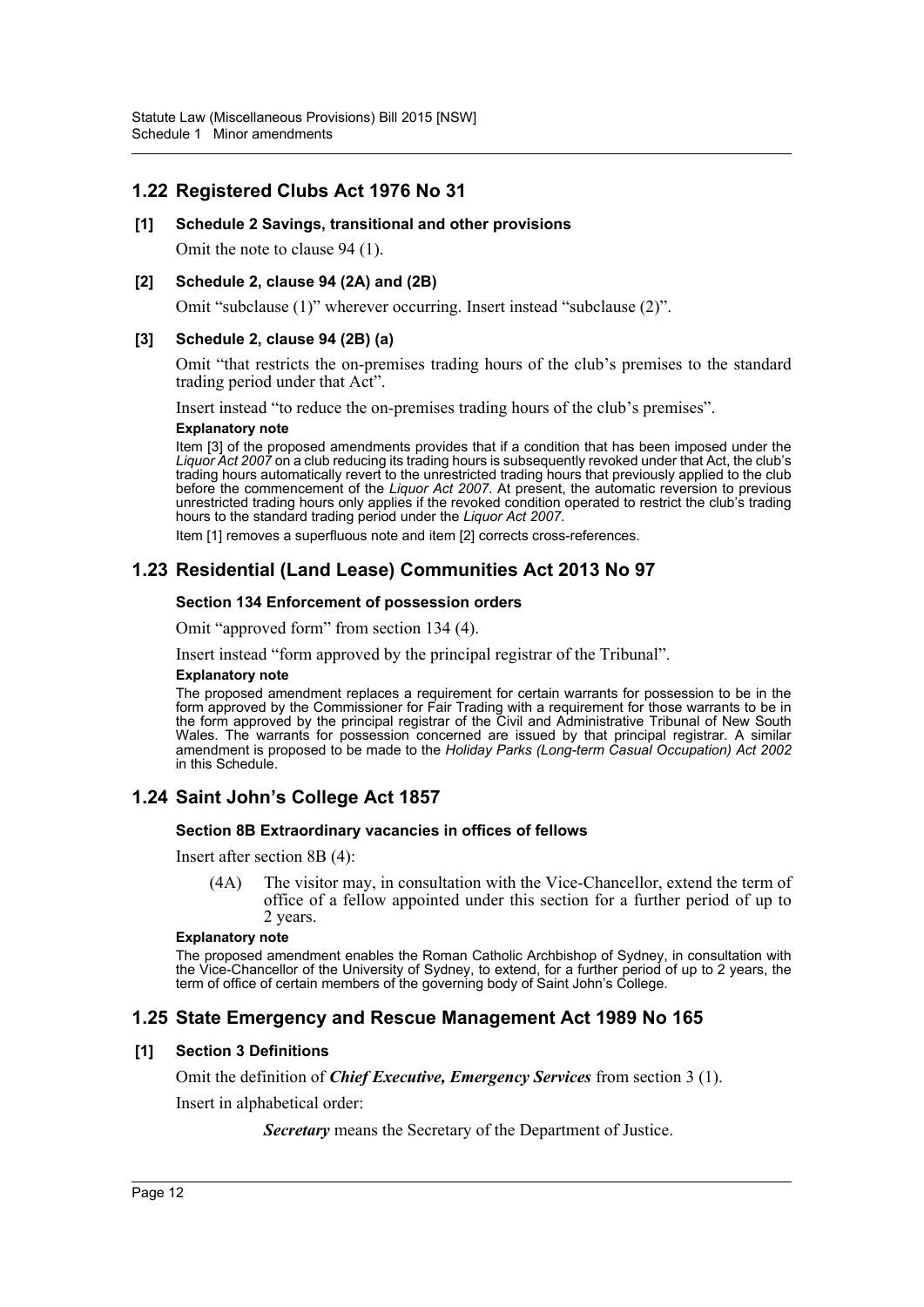### **[2] Section 3 (1), definition of "government agency"**

Omit paragraph (a). Insert instead:

(a) a Public Service agency,

### **[3] Sections 12 (4) and 17 (1)**

Omit "the Chief Executive, Emergency Services" wherever occurring. Insert instead "the Secretary".

### **[4] Section 12 (4) (a)**

Omit "the Chief Executive determines". Insert instead "the Secretary determines".

### **[5] Section 20A**

Omit the section. Insert instead:

### **20A State Emergency Recovery Controller**

- (1) There is to be a State Emergency Recovery Controller.
- (2) The office of the State Emergency Recovery Controller is to be held:
	- (a) by the Secretary (unless a person is designated under paragraph (b)), or
	- (b) by a senior executive of the Department of Justice designated by the Secretary.

### **[6] Section 63A Staff**

Omit "is to be employed under Chapter 1A of the *Public Sector Employment and Management Act 2002*" from section 63A (1).

Insert instead "are to be employed in the Public Service under the *Government Sector Employment Act 2013*".

### **[7] Section 63AA**

Insert after section 63A:

### **63AA Delegation by Secretary**

The Secretary may delegate any of the Secretary's functions under this Act (other than this power of delegation) to an employee of the Department of Justice.

#### **[8] Schedule 2 Provisions relating to members and procedure of emergency management organisations**

Omit clause 5 (1). Insert instead:

(1) The provisions of the *Government Sector Employment Act 2013* relating to the employment of Public Service employees do not apply to a member.

#### **Commencement**

Items [1], [3]–[5] and [7] of the amendments to the *State Emergency and Rescue Management Act 1989* commence, or are taken to have commenced, on 1 July 2015.

#### **Explanatory note**

The role of Chief Executive, Emergency Services under the *State Emergency and Rescue Management Act 1989* (*the Act*) is currently held by the Chief Executive of the Ministry for Police and Emergency Services. The role includes the functions of the State Emergency Recovery Controller (*SERCON*) under the Act. The Ministry for Police and Emergency Services is to be amalgamated with the Department of Justice on 1 July 2015 by an administrative arrangements order and references to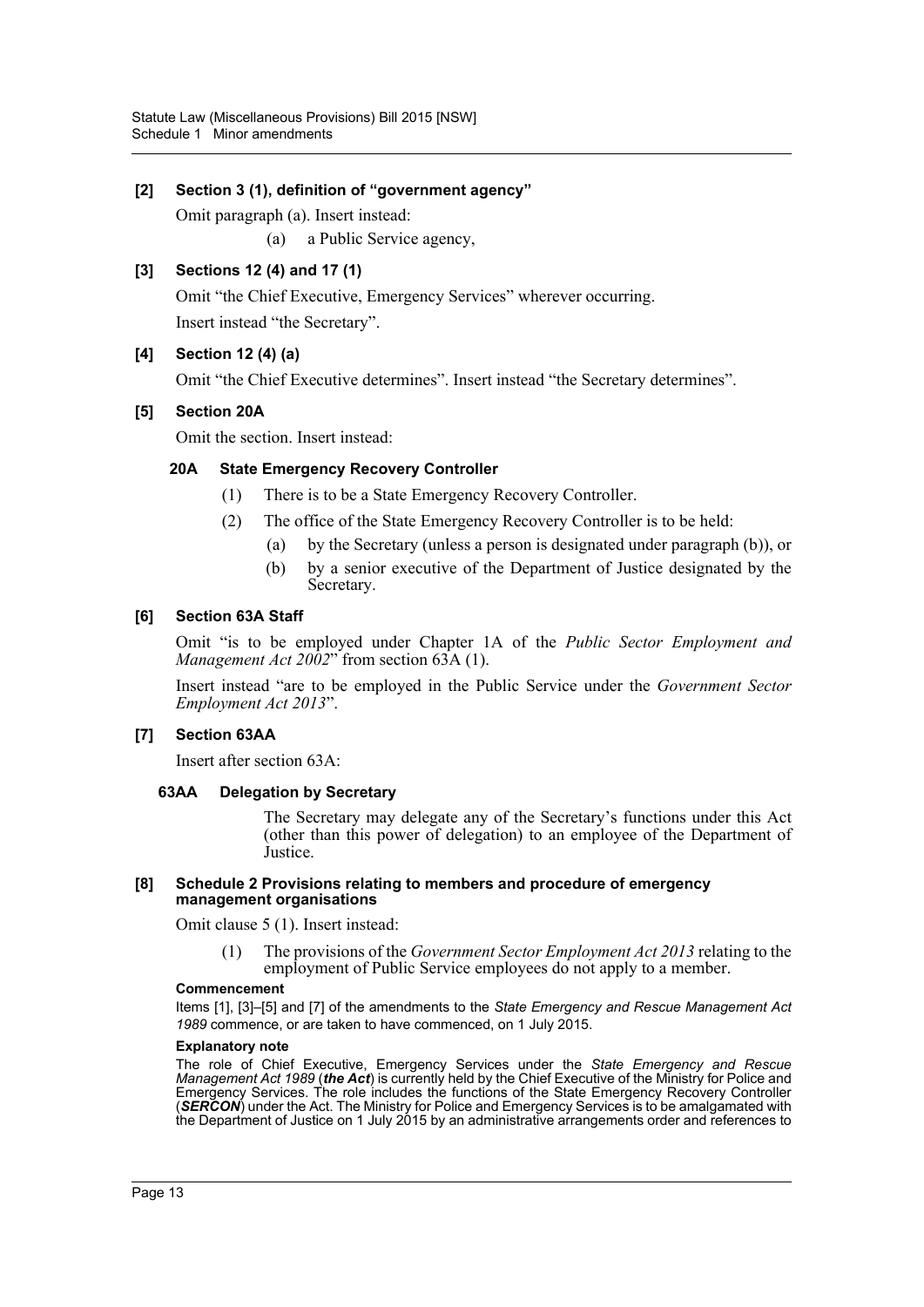the Chief Executive will be required by that order to be construed as references to the Secretary of the Department.

Items [1], [3] and [4] of the proposed amendments replace references to the Chief Executive of the Ministry for Police and Emergency Services with references to the Secretary of the Department of Justice.

Item [5] provides that the office of the SERCON is to be held by the Secretary of the Department of Justice or by a senior executive of that Department designated by the Secretary. Item [5] also abolishes the office of the Deputy SERCON (who has the functions of the SERCON during the absence or a vacancy in that office) as such an absence or vacancy can be filled in the ordinary way under the *Government Sector Employment Act 2013*.

Item [7] enables the Secretary of the Department of Justice to delegate the Secretary's functions under the Act to an employee of the Department.

Items [2], [6] and [8] update terminology and references relating to Public Service employees and related matters as a consequence of the *Government Sector Employment Act 2013*.

# **1.26 Subordinate Legislation Act 1989 No 146**

#### **Schedule 5 Further postponement of repeal of certain statutory rules**

Insert after clause 3:

#### **4 Postponement of repeal of other statutory rules due for repeal in 2015**

The following statutory rules remain in force until 1 September 2016, unless sooner repealed:

- (a) *Community Services (Complaints, Reviews and Monitoring) Regulation 2004*,
- (b) *Employment Protection Regulation 2001*,
- (c) *Local Government (General) Regulation 2005*,
- (d) *Local Government (Manufactured Home Estates, Caravan Parks, Camping Grounds and Moveable Dwellings) Regulation 2005*.

#### **5 Postponement of repeal of Water Industry Competition (Access to Infrastructure Services) Regulation 2007 due for repeal in 2015**

The *Water Industry Competition (Access to Infrastructure Services) Regulation 2007* remains in force until 1 September 2019, unless sooner repealed.

#### **Explanatory note**

The proposed amendment keeps a number of regulations in force for a further period after the date on which they would otherwise be repealed by the *Subordinate Legislation Act 1989*. However, any of the regulations may be repealed sooner by other legislation.

The proposed amendment is necessary as the regulations have each been postponed on at least 5 occasions and are due to be repealed by the *Subordinate Legislation Act 1989* on 1 September 2015.

Each of the regulations continues to be required and the repeal of each of the regulations is to be further postponed until 1 September 2016 (in the case of the regulations referred to in proposed clause 4) or 1 September 2019 (in the case of the *Water Industry Competition (Access to Infrastructure Services) Regulation 2007*) for the following reasons:

- (a) The *Community Services (Complaints, Reviews and Monitoring) Regulation 2004* contains provisions that relate to safeguards for vulnerable children and people with a disability. A review is currently being undertaken to determine the national safeguards framework for the National Disability Insurance Scheme. It is therefore proposed to postpone the repeal of the Regulation pending the conclusion of that review.
- (b) The Office of Industrial Relations is to undertake a review of the *Employment Protection Act 1982* and other industrial legislation in light of the enactment of the *Government Sector Employment Act 2013* and related legislation. It is considered that it would be premature to remake the *Employment Protection Regulation 2001* before the conclusion of that review.
- (c) The *Local Government (General) Regulation 2005* contains provisions that support the day-to-day operation of the *Local Government Act 1993*. That Act is currently under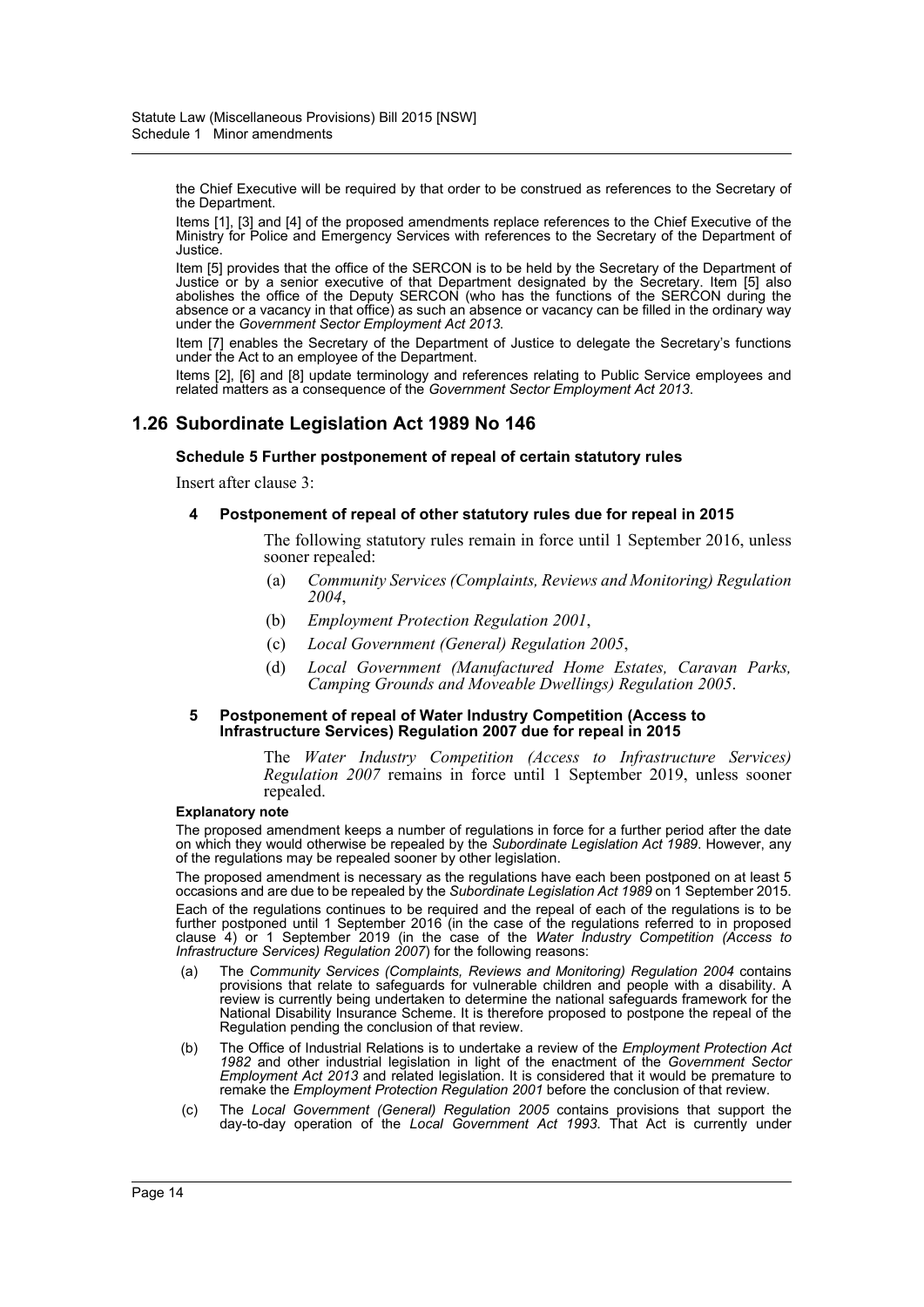comprehensive review. It is considered that it would be premature to remake the Regulation before the conclusion of that review.

- (d) The *Local Government (Manufactured Home Estates, Caravan Parks, Camping Grounds and Moveable Dwellings) Regulation 2005* sets standards for the design and operation of caravan parks, camping grounds and manufactured home estates and for the design and construction of manufactured homes and other moveable dwellings with the aim of promoting the safety and amenity of residents. A review is being undertaken to determine whether the Regulation should be remade or replaced and whether to align it with the outcome of the current review of the *Local Government Act 1993*. It is considered that it would be premature to remake the Regulation before the conclusion of that review.
- (e) The *Water Industry Competition (Access to Infrastructure Services) Regulation 2007* relates to an access regime under Part 3 of the *Water Industry Competition Act 2006* that has been certified as an effective access regime under the *Competition and Consumer Act 2010* of the Commonwealth until 2019. Given that the Commonwealth certification, the access regime and the Regulation are not proposed to be reviewed until 2019, it is proposed to postpone the repeal of that Regulation until that time.

# **1.27 University of Technology, Sydney, Act 1989 No 69**

### **[1] Long title**

Omit "University of Technology, Sydney;".

Insert instead "University of Technology Sydney;".

### **[2] Section 1 Name of Act**

Omit "*University of Technology, Sydney, Act 1989*". Insert instead "*University of Technology Sydney Act 1989*".

### **[3] Section 3 Definitions**

Omit "University of Technology, Sydney," from the definition of *University* in section  $3(1)$ .

Insert instead "University of Technology Sydney".

### **[4] Section 5 Incorporation of University**

Omit "University of Technology, Sydney".

Insert instead "University of Technology Sydney".

#### **Commencement**

The amendments to the *University of Technology, Sydney, Act 1989* commence on 1 August 2015.

### **Explanatory note**

Items [3] and [4] of the proposed amendments remove the comma from the name of the University of Technology, Sydney.

Items [1] and [2] make consequential amendments. Consequential amendments to other Acts and instruments are contained in Schedule 4.

# **1.28 University of Western Sydney Act 1997 No 116**

### **Schedule 1 Provisions relating to members and procedure of Board**

Omit clause 2 (b).

#### **Explanatory note**

The proposed amendment removes the requirement that an appointed or elected member of the Board of Trustees of the University of Western Sydney reside in New South Wales or the Australian Capital Territory.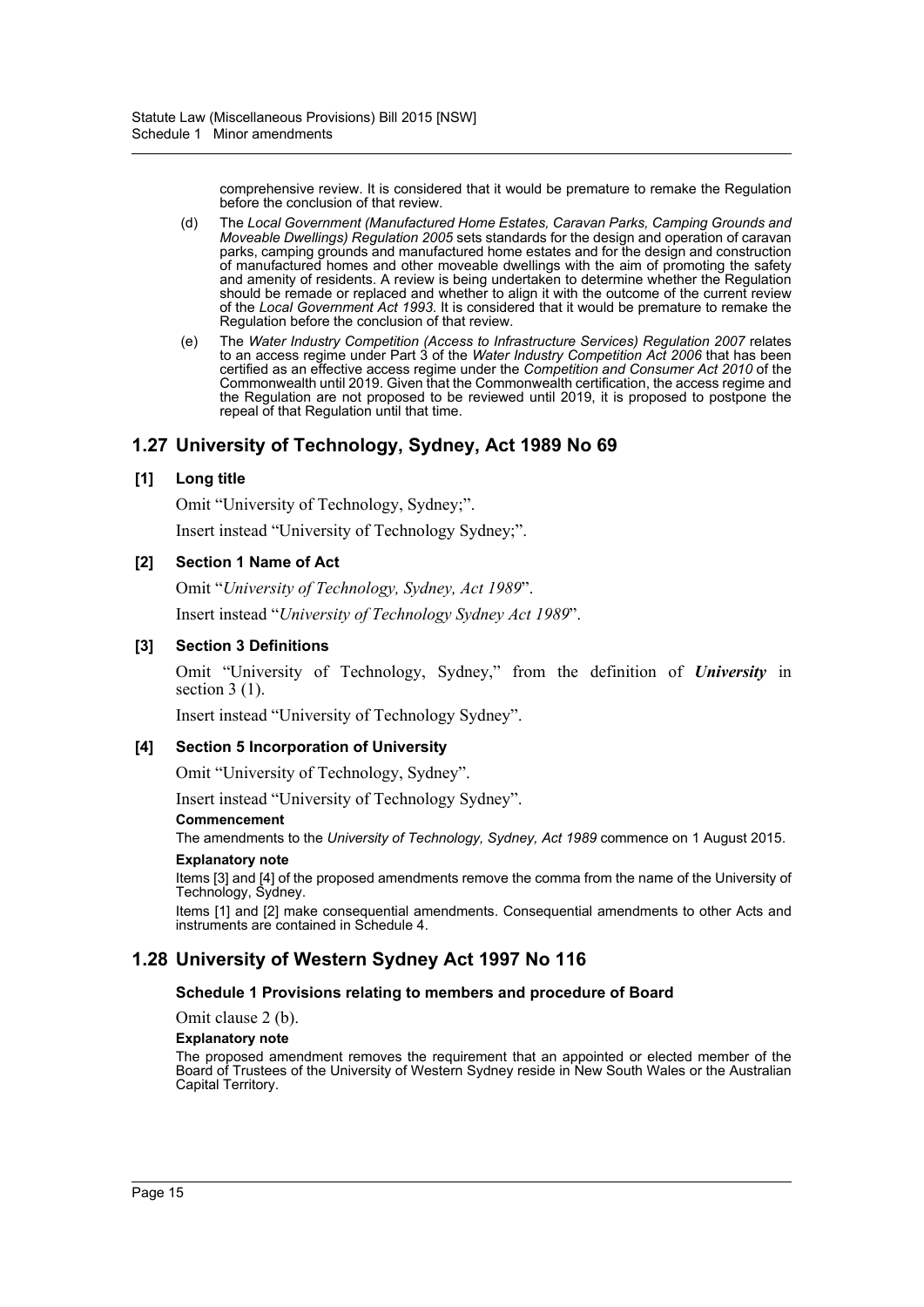# **1.29 Veterinary Practice Act 2003 No 87**

### **Section 21 Qualifications for full registration**

Omit "5" from section 21 (1) (a). Insert instead "4".

#### **Explanatory note**

The proposed amendment reduces, from 5 academic years to 4 academic years, the minimum length of the course in veterinary science that a person must complete to be eligible for full registration as a veterinary practitioner.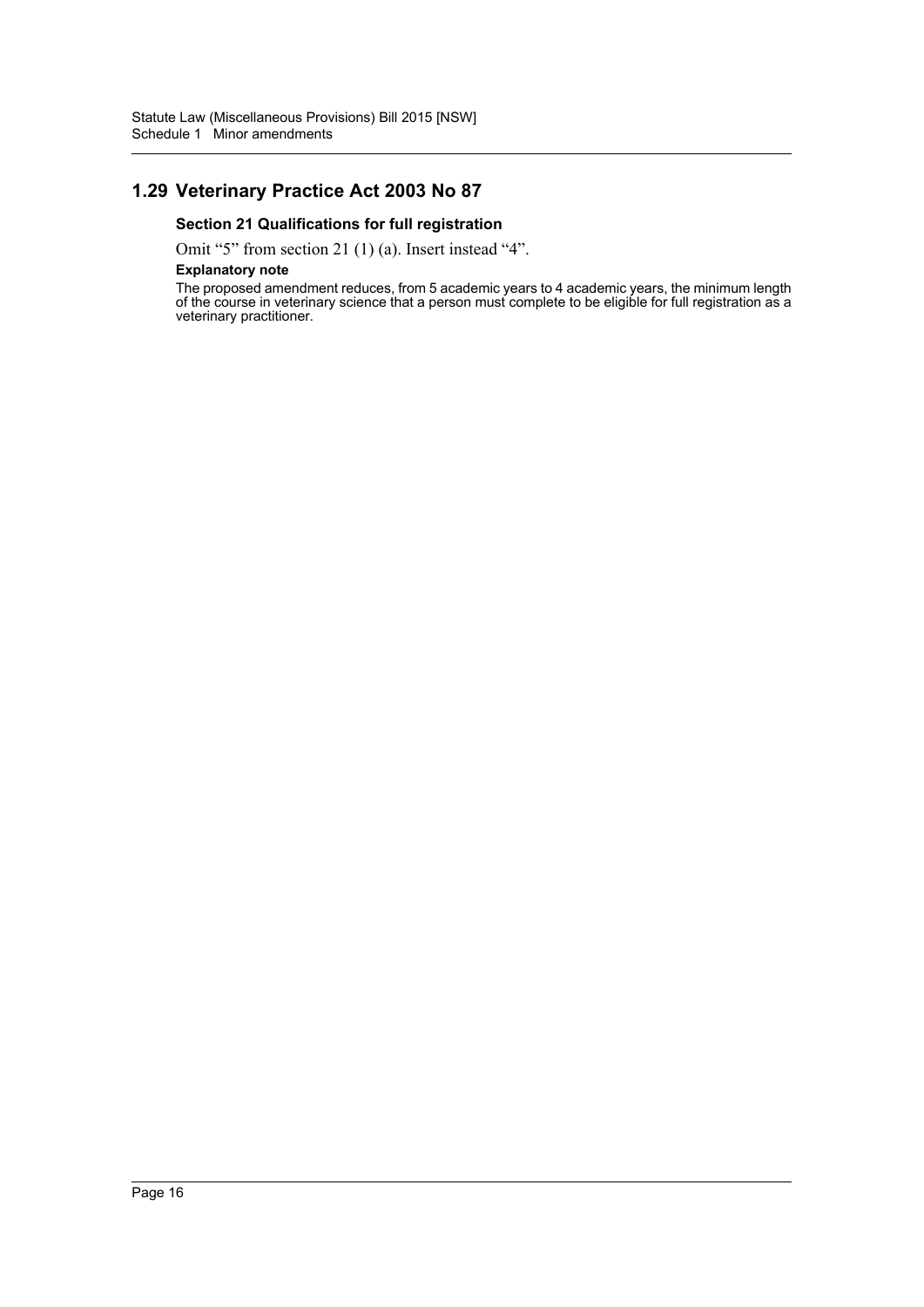# <span id="page-17-0"></span>**Schedule 2 Amendments by way of statute law revision**

# **2.1 Adoption Act 2000 No 75**

### **Section 26**

Insert "of" after "behalf" where secondly occurring. **Explanatory note** The proposed amendment inserts a missing word.

# **2.2 Associations Incorporation Act 2009 No 7**

### **Section 85 (2) (note) and (3)**

Omit "Division 3 of Part 5" wherever occurring. Insert instead "Part 5A". **Explanatory note** The proposed amendment updates cross-references.

# **2.3 Births, Deaths and Marriages Registration Regulation 2011**

### **[1] Clause 18**

Omit "(other than a service that is fee exempt under clause 19)".

### **[2] Clause 19**

Omit the clause.

#### **Explanatory note**

Item [2] of the proposed amendments repeals a spent provision. Item [1] makes a consequential amendment.

# **2.4 Child Protection (Offenders Prohibition Orders) Act 2004 No 46**

### **Section 17A**

Omit "*Crimes (Local Courts Appeal and Review) Act 2001*".

Insert instead "*Crimes (Appeal and Review) Act 2001*". **Explanatory note** The proposed amendment updates a cross-reference.

# **2.5 Children (Community Service Orders) Act 1987 No 56**

### **Section 28 (2) (a)**

Omit "*Crimes (Local Courts Appeal and Review) Act 2001*". Insert instead "*Crimes (Appeal and Review) Act 2001*". **Explanatory note** The proposed amendment updates a cross-reference.

# **2.6 Children (Criminal Proceedings) Act 1987 No 55**

### **Section 21 (3)**

Omit "*Crimes (Local Courts Appeal and Review) Act 2001*". Insert instead "*Crimes (Appeal and Review) Act 2001*". **Explanatory note** The proposed amendment updates a cross-reference.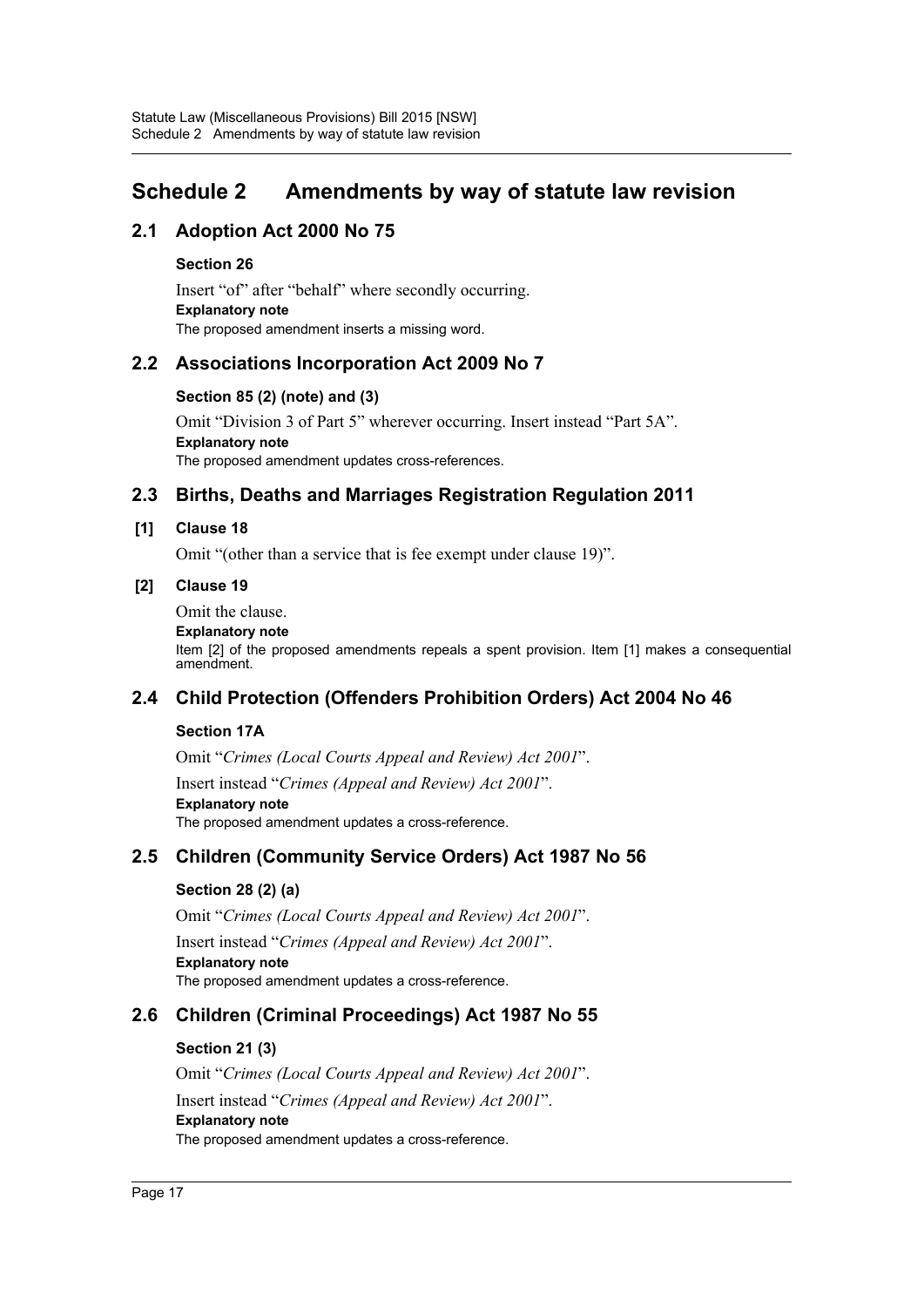# **2.7 Coastal Protection Act 1979 No 13**

### **Section 4B (2)**

Omit the subsection. **Explanatory note** The proposed amendment omits duplicated matter.

### **2.8 Commercial Agents and Private Inquiry Agents Act 2004 No 70**

### **Section 30 (2) (note) and (3)**

Omit "Division 3 of Part 5" wherever occurring. Insert instead "Part 5A". **Explanatory note** The proposed amendment updates cross-references.

# **2.9 Crimes (Administration of Sentences) Act 1999 No 93**

### **Section 62 (1) and (2)**

Omit "*Crimes (Local Courts Appeal and Review) Act 2001*" wherever occurring.

Insert instead "*Crimes (Appeal and Review) Act 2001*". **Explanatory note** The proposed amendment updates cross-references.

# **2.10 Crimes (Administration of Sentences) Regulation 2014**

### **Clause 166 (3) (a)**

Omit "and". Insert instead "or". **Explanatory note** The proposed amendment corrects a conjunction.

# **2.11 Crimes (Forensic Procedures) Act 2000 No 59**

### **Section 115A**

Omit "*Crimes (Local Courts Appeal and Review) Act 2001*" wherever occurring.

Insert instead "*Crimes (Appeal and Review) Act 2001*". **Explanatory note** The proposed amendment updates cross-references.

# **2.12 Crimes (Sentencing Procedure) Act 1999 No 92**

### **Section 10A (2) and note**

Omit "*Crimes (Local Courts Appeal and Review) Act 2001*" wherever occurring. Insert instead "*Crimes (Appeal and Review) Act 2001*". **Explanatory note** The proposed amendment updates cross-references.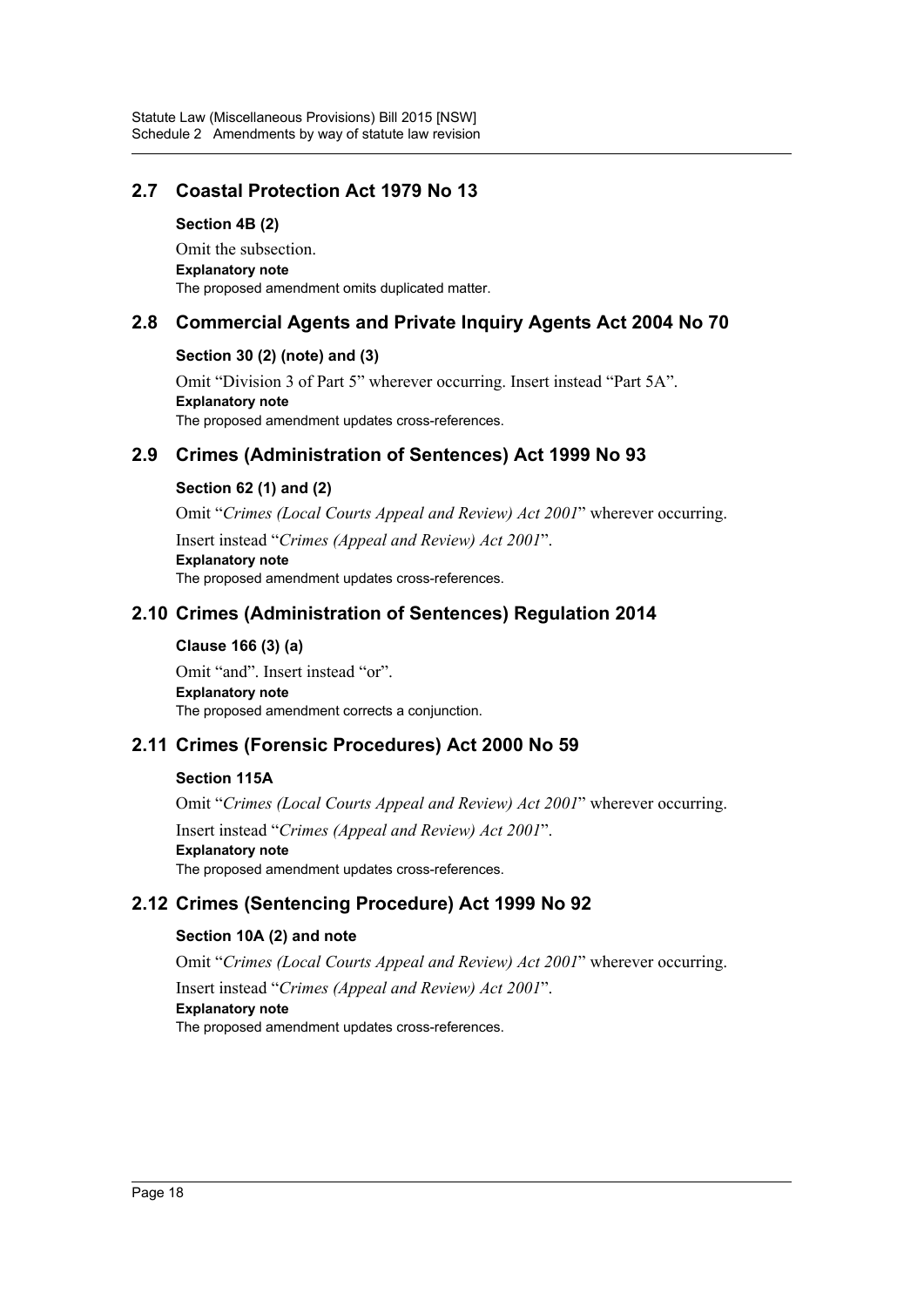# **2.13 Criminal Appeal Act 1912 No 16**

### **Section 5F (7)**

Omit "*Crimes (Local Courts Appeal and Review) Act 2001*". Insert instead "*Crimes (Appeal and Review) Act 2001*". **Explanatory note** The proposed amendment updates a cross-reference.

# **2.14 Criminal Procedure Act 1986 No 209**

### **[1] Section 8 (3)**

Omit "is". Insert instead "are".

### **[2] Sections 121 (paragraph (c) of the definition of "criminal proceedings") and 256**

Omit "*Crimes (Local Courts Appeal and Review) Act 2001*" wherever occurring.

Insert instead "*Crimes (Appeal and Review) Act 2001*".

**Explanatory note**

Item [1] of the proposed amendments corrects a grammatical error. Item [2] updates cross-references.

# **2.15 Director of Public Prosecutions Act 1986 No 207**

### **Section 3 (1), paragraph (a) of the definition of "appeal"**

Omit "*Crimes (Local Courts Appeal and Review) Act 2001*". Insert instead "*Crimes (Appeal and Review) Act 2001*". **Explanatory note** The proposed amendment updates a cross-reference.

# **2.16 District Court Rules 1973**

### **[1] Part 3, rule 3 (5)**

Insert "to" after "not".

# **[2] Part 53, rules 2–3, 7 (2), 10 (2) (gi) and 12A**

Omit "*Crimes (Local Courts Appeal and Review) Act 2001*" wherever occurring.

Insert instead "*Crimes (Appeal and Review) Act 2001*". **Explanatory note** Item [1] of the proposed amendments inserts a missing word. Item [2] updates cross-references.

# **2.17 Electricity Supply (Corrosion Protection) Regulation 2014**

### **Clause 6 (1)**

Omit "made be". Insert instead "be made". **Explanatory note** The proposed amendment corrects word order.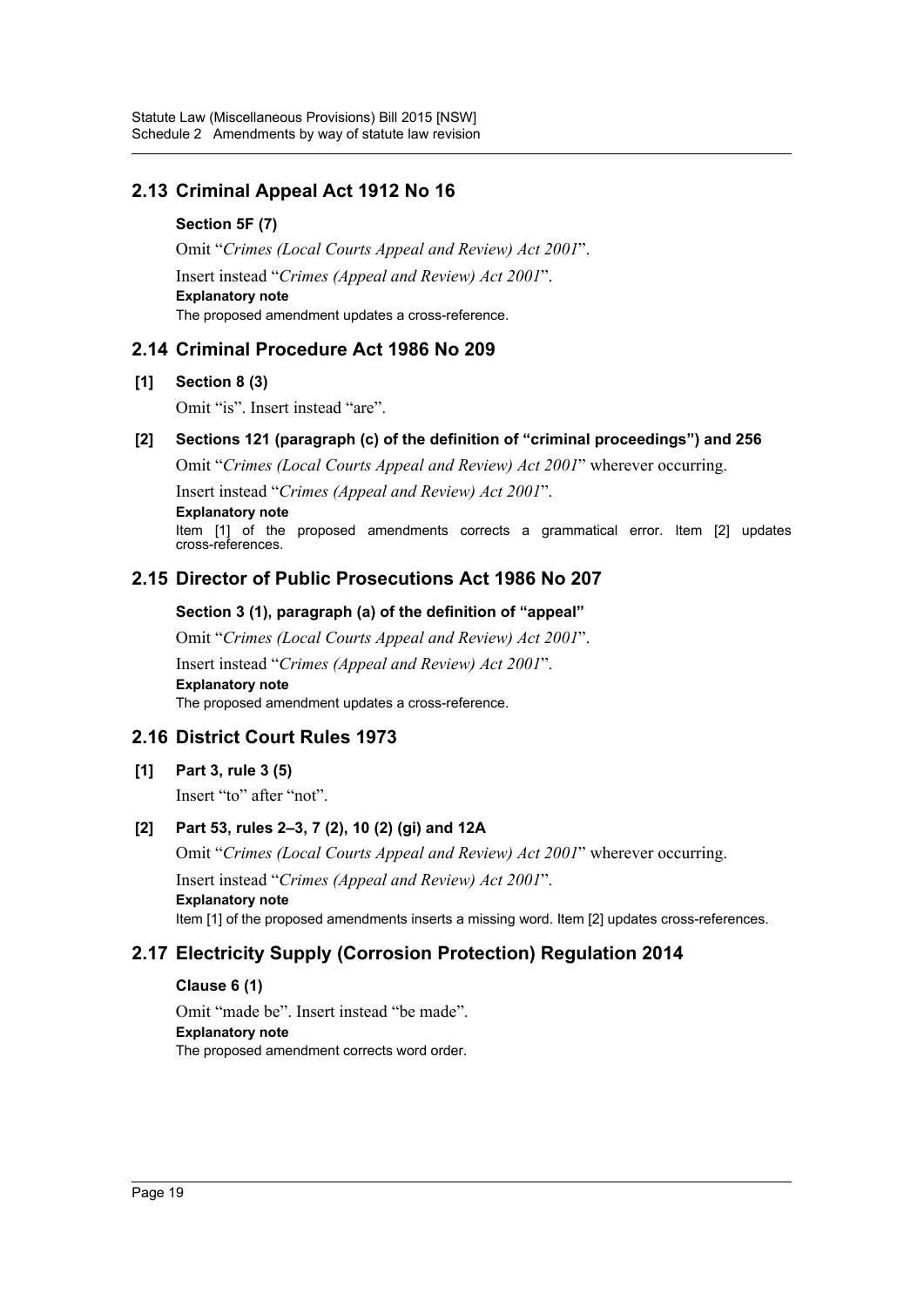# **2.18 Electricity Supply (General) Regulation 2014**

### **Part 4, heading, and clauses 14 (1), 21 (4), 22 (1) (a) and 67**

Omit "service providers" wherever occurring. Insert instead "distributors". **Explanatory note** The proposed amendment updates terminology.

### **2.19 Environmental Planning and Assessment Amendment Act 2014 No 79**

### **Schedule 2 [2], proposed section 119E (4) (b)**

Omit "the of". Insert instead "the". **Explanatory note** The proposed amendment omits a redundant word.

# **2.20 Environmental Planning and Assessment Regulation 2000**

### **[1] Clause 108 (1) (a) and (b)**

Omit "to be to be" wherever occurring. Insert instead "to be".

#### **[2] Schedule 3, clause 38, paragraph (c) of the definition of "environmentally sensitive area"**

Omit "Division 2 of Part 7 of the *Fisheries Management Act 1994*".

Insert instead "Division 2 of Part 5 of the *Marine Estate Management Act 2014*". **Explanatory note** Item [1] of the proposed amendments removes duplicate words. Item [2] updates a cross-reference.

# **2.21 Financial Transaction Reports Act 1992 No 99**

### **[1] Section 4 (2), note**

Omit the note.

### **[2] Note at end of Act**

Omit the note. **Explanatory note** The proposed amendments omit redundant matter.

# **2.22 Fines Act 1996 No 99**

### **Schedule 1**

Omit "*Electricity Supply Act 1995*, section 103A". Insert instead "*Electricity Supply Act 1995*, section 187". **Explanatory note** The proposed amendment updates a cross-reference.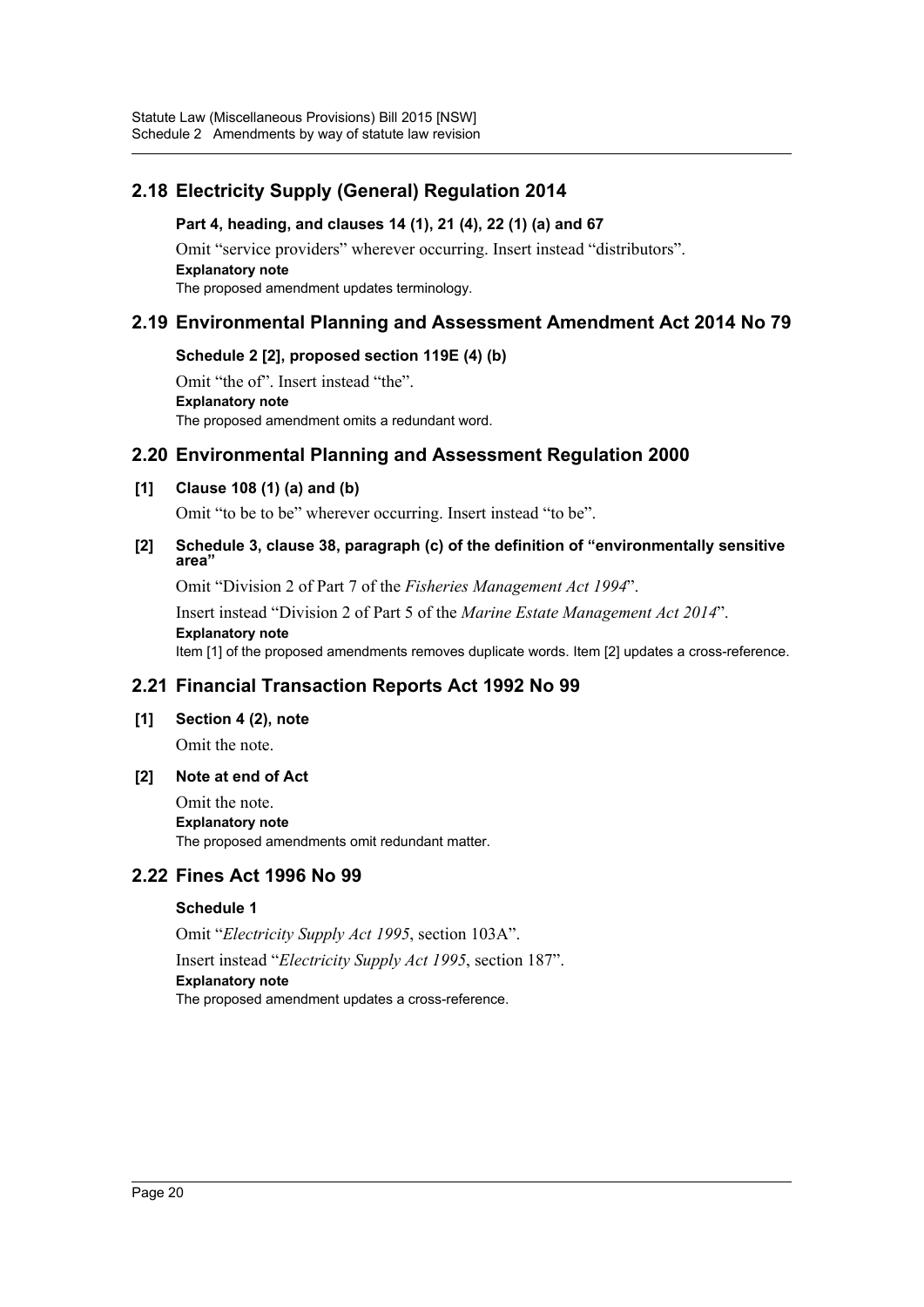# **2.23 Fisheries Management Act 1994 No 38**

### **Section 220O, note**

Omit ", declaration of aquatic reserves (ss 194–197)".

#### **Explanatory note**

The proposed amendment removes matter made redundant by the enactment of the *Marine Estate Management Act 2014*.

### **2.24 Health Practitioner Regulation (Adoption of National Law) Act 2009 No 86**

### **Schedule 1 [25], Schedule 5A**

Insert "**[NSW]**" at the end of the heading to Part 6. **Explanatory note** The proposed amendment inserts a missing reference.

# **2.25 Industrial Relations Act 1996 No 17**

### **[1] Section 197 (2)**

Omit "*Crimes (Local Courts Appeal and Review) Act 2001*". Insert instead "*Crimes (Appeal and Review) Act 2001*".

### **[2] Section 382 (1)**

Omit "*Shop Trading Act 2008*". Insert instead "*Retail Trading Act 2008*".

### **[3] Schedule 2, clause 13 (5)**

Omit "section". Insert instead "clause". **Explanatory note** Items [1] and [2] of the proposed amendments update cross-references. Item [3] corrects terminology.

### **2.26 Industrial Relations Amendment (Jurisdiction of Industrial Relations Commission) Act 2009 No 32**

### **[1] Schedule 2.3**

Omit the subschedule.

### **[2] Schedule 2.17, heading**

Omit "*Shop Trading Act 2008*". Insert instead "*Retail Trading Act 2008*". **Explanatory note** Item [1] of the proposed amendments repeals an uncommenced amendment to a repealed Act. Item [2] updates a cross-reference.

# **2.27 Landlord and Tenant Act 1899 No 18**

### **[1] Section 2AA (1) (c)**

Omit "*Shop Trading Act 2008*". Insert instead "*Retail Trading Act 2008*".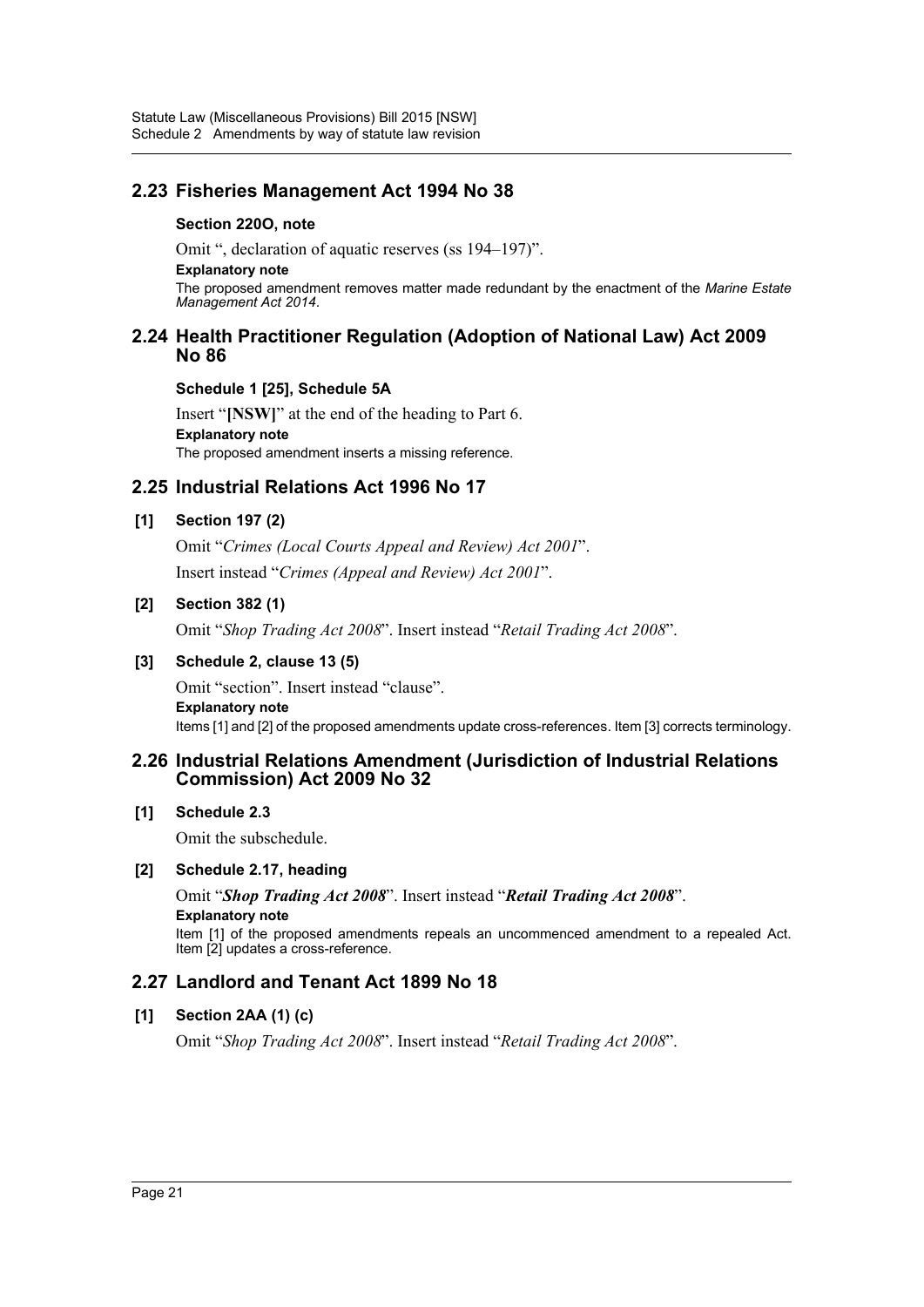### **[2] Section 31 (2) and (3)**

Omit "*Crimes (Local Courts Appeal and Review) Act 2001*" wherever occurring. Insert instead "*Crimes (Appeal and Review) Act 2001*". **Explanatory note** The proposed amendments update cross-references.

# **2.28 Landlord and Tenant (Amendment) Act 1948 No 25**

### **[1] Section 8 (1B) (b) (i)**

Omit "*Shop Trading Act 2008*". Insert instead "*Retail Trading Act 2008*".

### **[2] Section 41 (2)**

Omit "*Crimes (Local Courts Appeal and Review) Act 2001*" wherever occurring. Insert instead "*Crimes (Appeal and Review) Act 2001*". **Explanatory note** The proposed amendments update cross-references.

### **2.29 Law Enforcement and National Security (Assumed Identities) Act 2010 No 73**

**Section 6 (4) (c)**

Omit "a an". Insert instead "an". **Explanatory note** The proposed amendment omits a redundant word.

# **2.30 Law Enforcement (Powers and Responsibilities) Act 2002 No 103**

### **Section 144**

Omit "*Disorderly Houses Act 1943*". Insert instead "*Restricted Premises Act 1943*". **Explanatory note** The proposed amendment updates a cross-reference.

### **2.31 Lithgow Local Environmental Plan 2014**

### **Schedule 5, Part 1**

Omit "forrner" from the matter relating to item I113. Insert instead "former". **Explanatory note** The proposed amendment corrects a spelling error.

# **2.32 Marine Estate Management Regulation 2009**

### **Clause 26**

Omit "its". Insert instead "their". **Explanatory note** The proposed amendment corrects a grammatical error.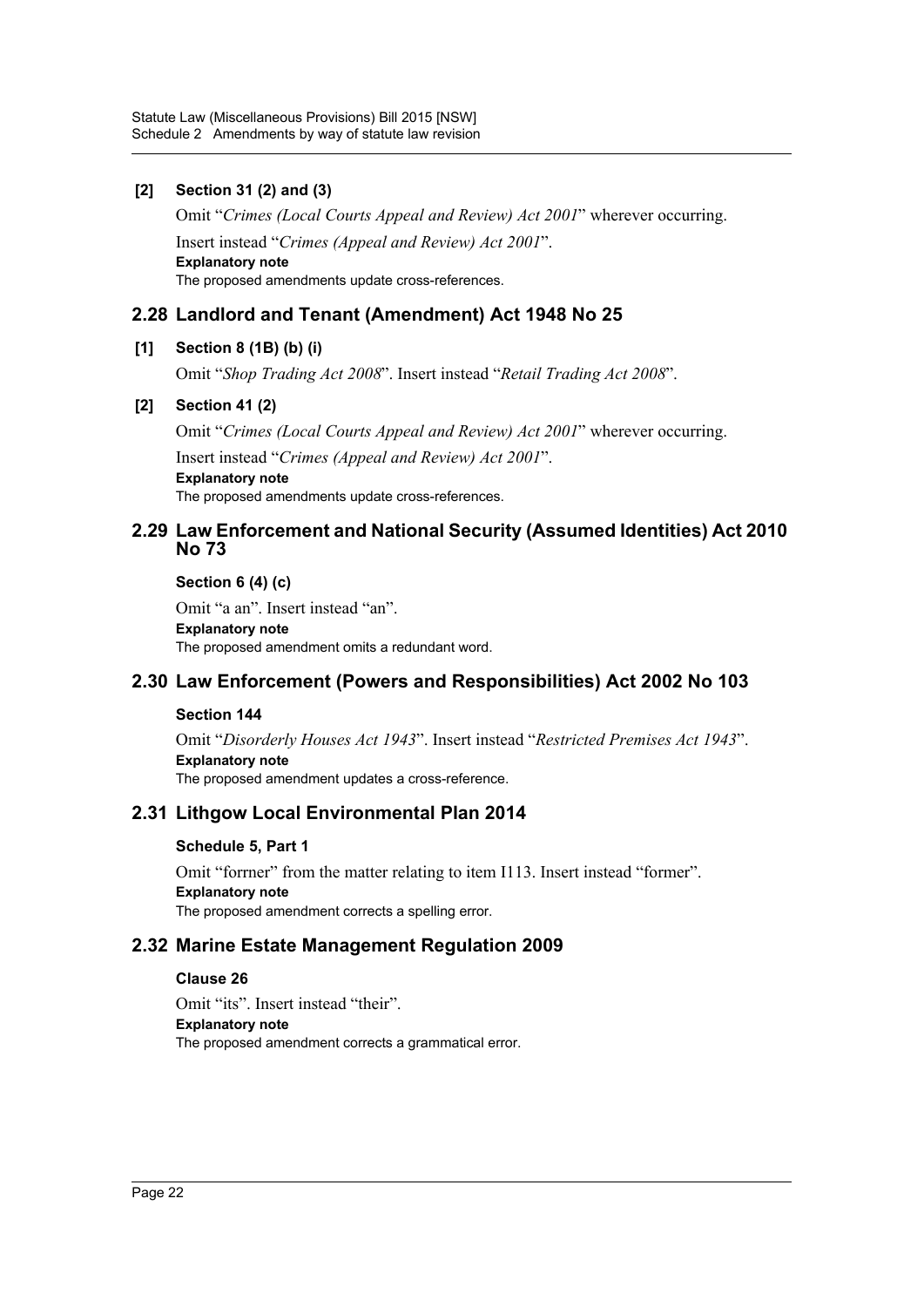# **2.33 Marine Pollution Regulation 2014**

### **Clause 15 (1) (c) (iv) and (v)**

Omit the subparagraphs. Insert instead:

(iv) a marine park or an aquatic reserve (within the meaning of the *Marine Estate Management Act 2014*),

#### **Explanatory note**

The proposed amendment updates references consequent on the enactment of the *Marine Estate Management Act 2014*.

# **2.34 Mining Act 1992 No 29**

### **Section 175C (1A)**

Omit "*Crimes (Local Courts Appeal and Review) Act 2001*".

Insert instead "*Crimes (Appeal and Review) Act 2001*". **Explanatory note**

# The proposed amendment updates a cross-reference.

# **2.35 Minors (Property and Contracts) Act 1970 No 60**

### **Section 27 (7)**

Omit "*Crimes (Local Courts Appeal and Review) Act 2001*".

Insert instead "*Crimes (Appeal and Review) Act 2001*". **Explanatory note** The proposed amendment updates a cross-reference.

# **2.36 Motor Dealers and Repairers Regulation 2014**

### **[1] Clause 54 (i)**

Omit "and". Insert instead "any".

### **[2] Schedule 2, Form 9, heading**

Omit "**Motor Vehicle (Caravans and Trailers)**". Insert instead "**Towable Recreational Vehicles**".

### **[3] Schedule 2, Form 9**

Omit "**MOTOR VEHICLES (Caravans and Trailers)**". Insert instead "**TOWABLE RECREATIONAL VEHICLES**".

### **[4] Schedule 2, Form 12**

Omit "make take". Insert instead "may take". **Explanatory note** Items [1] and [4] of the proposed amendments correct typographical errors. Items [2] and [3] update terminology.

# **2.37 Narromine Local Environmental Plan 2011**

### **[1] Clause 4.2D (4)**

Renumber paragraph (b) where secondly occurring as paragraph (c).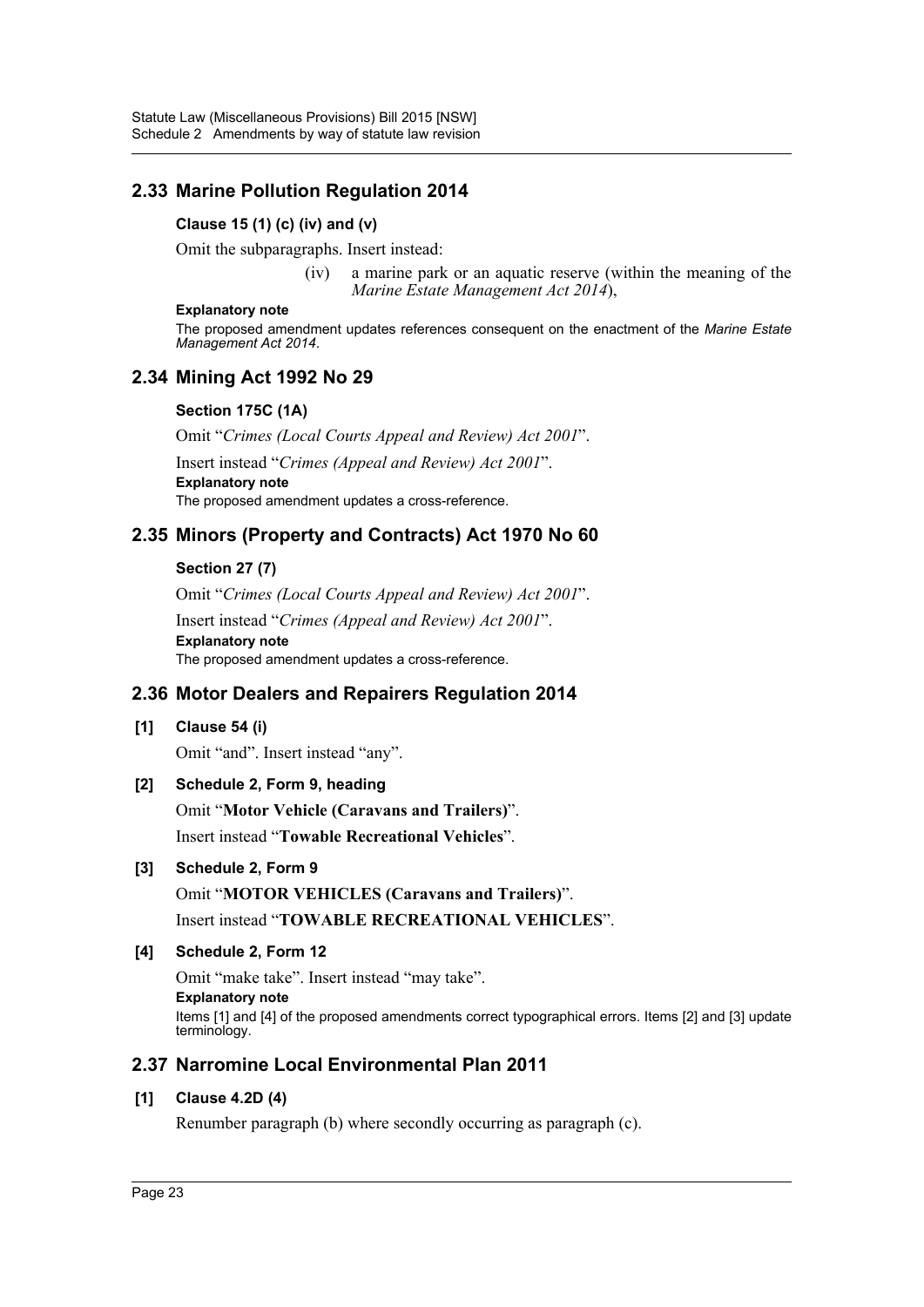### **[2] Clause 4.2D, note**

Omit "sets". Insert instead "set". **Explanatory note** The proposed amendments correct typographical errors.

# **2.38 National Parks and Wildlife Act 1974 No 80**

### **[1] Section 71M, note**

Omit "71R–71U" and "71R–71T".

Insert instead "71R, 71S and 71U" and "71R and 71S", respectively.

### **[2] Sections 71AB (1) and 71BD (1)**

Omit ", 71S and 71T" wherever occurring. Insert instead "and 71S".

### **[3] Section 71AY**

Omit "state game reserve,".

### **[4] Section 88 (1)**

Omit "section 87". Insert instead "Division 2".

### **[5] Section 154 (k)**

Omit "permits issued under section 87".

Insert instead "Aboriginal heritage impact permits".

#### **Explanatory note**

Items [1] and [2] of the proposed amendments omit references to a repealed provision. Item [3] repeals a reference to a category of reserve that no longer exists. Items [4] and [5] update references consequent on the enactment of the *National Parks and Wildlife Amendment Act 2010*.

# **2.39 Passenger Transport Act 2014 No 46**

### **[1] Section 124 (3) (c)**

Omit "polices". Insert instead "policies".

### **[2] Schedule 3, clause 12 (1)**

Omit "a service provided by".

**Explanatory note** Item [1] of the proposed amendments corrects a typographical error. Item [2] clarifies terminology.

# **2.40 Photo Card Act 2005 No 20**

### **Section 31 (2)**

Omit "or". Insert instead "of". **Explanatory note** The proposed amendment corrects a typographical error.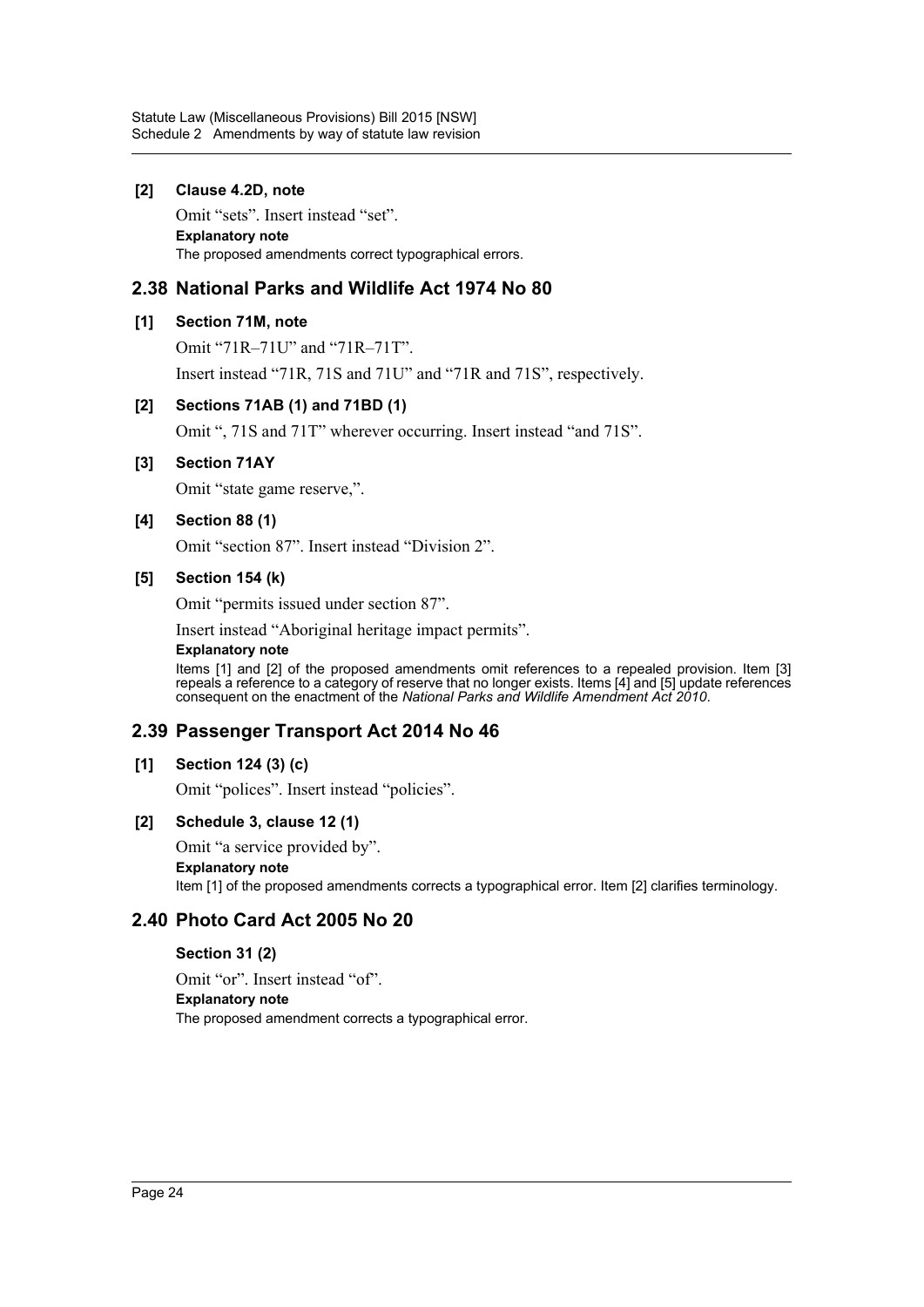# **2.41 Pipelines Regulation 2013**

### **Schedule 1, Form 2**

Omit "[*date*] to [*date*]". Insert instead "[*place*] to [*place*]". **Explanatory note** The proposed amendment replaces incorrect words.

### **2.42 Protection of the Environment Operations Act 1997 No 156**

### **Section 290 (2)**

Omit "*Crimes (Local Courts Appeal and Review) Act 2001*". Insert instead "*Crimes (Appeal and Review) Act 2001*". **Explanatory note** The proposed amendment updates a cross-reference.

# **2.43 Protection of the Environment Operations (Clean Air) Regulation 2010**

### **Clause 77 (5)**

Omit "68 (1) (l) or 71 (a)". Insert instead "69 (1) (l) or 72 (a)". **Explanatory note** The proposed amendment corrects cross-references.

### **2.44 Protection of the Environment Operations (General) Regulation 2009**

### **[1] Clause 81 (6) (l)**

Omit "a marine park ranger within the meaning of the *Marine Parks Act 1997*".

Insert instead "an authorised officer within the meaning of the *Marine Estate Management Act 2014*".

### **[2] Clause 84, definition of "marine park"**

Omit "*Marine Parks Act 1997*".

Insert instead "*Marine Estate Management Act 2014*".

#### **Explanatory note**

The proposed amendments update references consequent on the enactment of the *Marine Estate Management Act 2014*.

# **2.45 Public Finance and Audit Act 1983 No 152**

### **Schedule 2**

Omit "New South Wales Electoral Commission" where firstly occurring. **Explanatory note** The proposed amendment omits duplicated matter.

### **2.46 Regional Development Act 2004 No 58**

### **Section 5, note**

Omit "Division 3 of Part 5". Insert instead "Part 5A". **Explanatory note** The proposed amendment updates a cross-reference.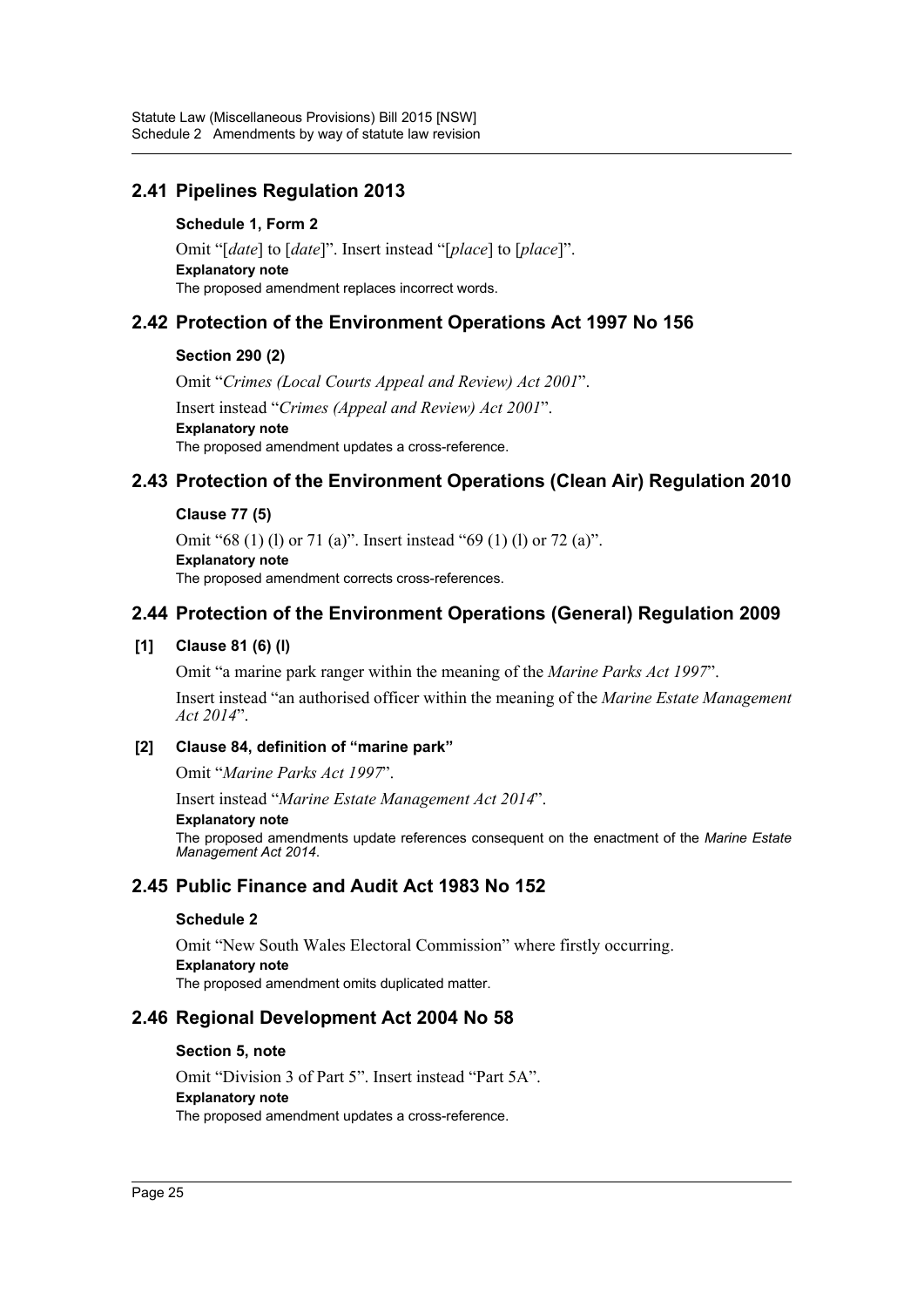# **2.47 Residential (Land Lease) Communities Act 2013 No 97**

### **Section 112 (4) (b)**

Omit "dealer's licence under the *Motor Dealers Act 1974*".

Insert instead "motor dealer's licence under the *Motor Dealers and Repairers Act 2013*". **Explanatory note**

The proposed amendment updates terminology and a cross-reference.

### **2.48 Retirement Villages Act 1999 No 81**

### **Section 129 (2) (h) (i)**

Insert "the" after "on". **Explanatory note** The proposed amendment inserts a missing word.

# **2.49 Rice Marketing Act 1983 No 176**

### **Section 52 (3)**

Omit "*Auctioneers and Agents Act 1941*". Insert instead "*Property, Stock and Business Agents Act 2002*". **Explanatory note** The proposed amendment updates a cross-reference.

# **2.50 Road Transport (Driver Licensing) Regulation 2008**

### **Clause 91 (2) (a)**

Omit "approved interlock installer or approved interlock service provider".

Insert instead "acceptable provider". **Explanatory note** The proposed amendment updates terminology.

# **2.51 Road Transport (Vehicle Registration) Regulation 2007**

### **Clause 14E (1) (b)**

Omit "NSW Rego App". Insert instead "Service NSW App". **Explanatory note** The proposed amendment updates a reference to a program.

### **2.52 State Environmental Planning Policy (State and Regional Development) 2011**

### **Schedule 5, clause 4 (4) (b)**

Omit "Beverley Hills". Insert instead "Beverly Hills". **Explanatory note** The proposed amendment corrects the name of a suburb.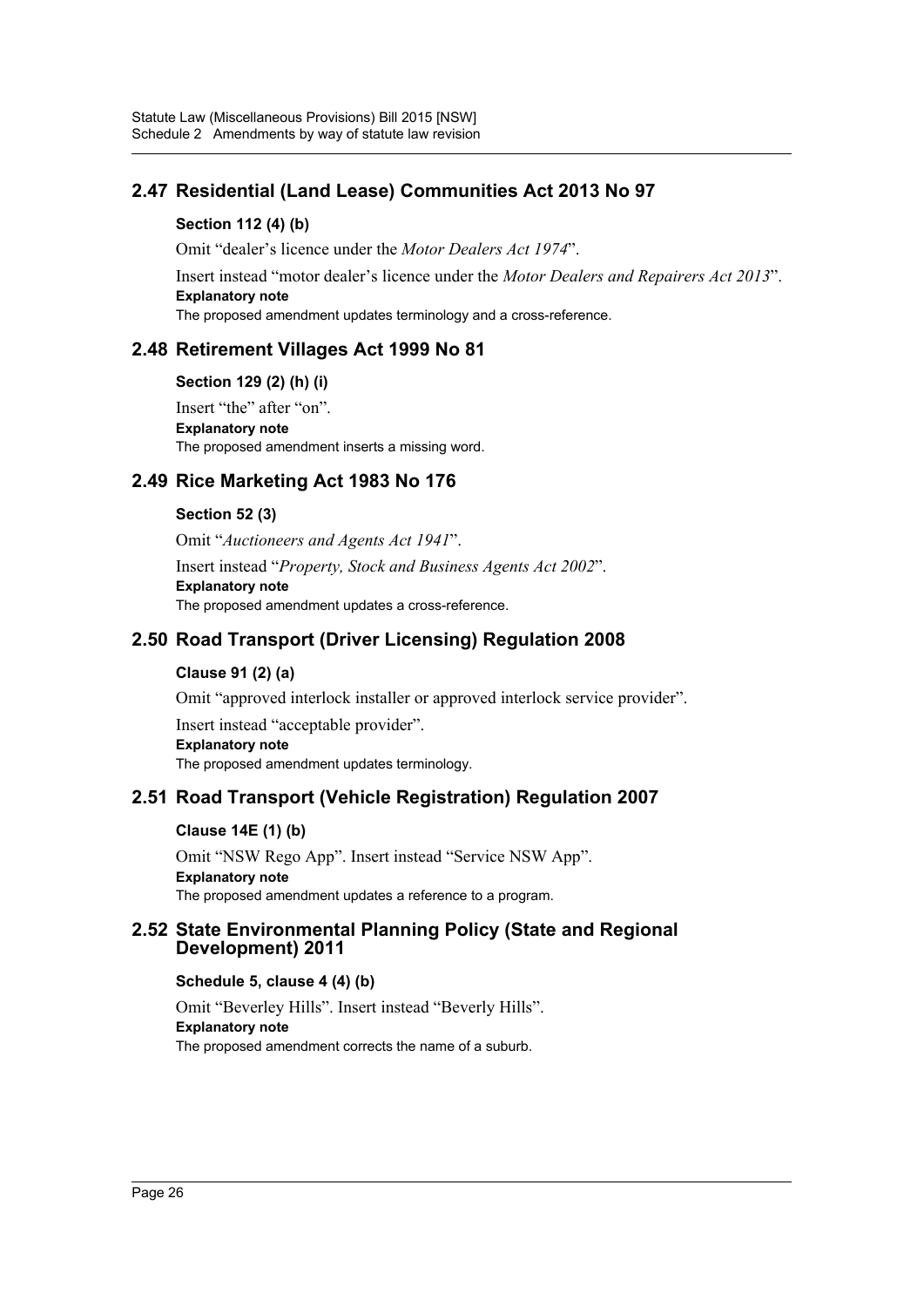# **2.53 Supreme Court Act 1970 No 52**

### **Sections 69B (2), 71A (9), 75A (3) (a) and 101 (2) (h)**

Omit "*Crimes (Local Courts Appeal and Review) Act 2001*" wherever occurring.

Insert instead "*Crimes (Appeal and Review) Act 2001*". **Explanatory note**

The proposed amendment updates cross-references.

# **2.54 Supreme Court (Corporations) Rules 1999**

### **Rules 15A.6 (2), 15A.7 (2) and (4) and 15A.9 (3) and (5)**

Omit "paragraph" wherever occurring. Insert instead "subrule". **Explanatory note** The proposed amendment corrects terminology.

# **2.55 Supreme Court Rules 1970**

### **Part 13, rule 3 (5)**

Insert "to" after "not". **Explanatory note** The proposed amendment inserts a missing word.

# **2.56 Taxation Administration Act 1996 No 97**

### **Section 82 (j)**

Omit "Chief Executive Officer of the Australian Customs Service".

Insert instead "Comptroller-General of Customs". **Explanatory note** The proposed amendment updates terminology.

### **2.57 Water Sharing Plan for the Greater Metropolitan Region Unregulated River Water Sources 2011**

### **[1] Clause 31 (a)**

Omit "paragraph (d)". Insert instead "paragraph (c)".

### **[2] Clause 31 (a)**

Omit "paragraphs (c) and (e)". Insert instead "paragraphs (b) and (d)".

# **[3] Clause 31**

Renumber paragraphs  $(c)$ – $(f)$  as paragraphs  $(b)$ – $(e)$ .

# **[4] Clause 31 (b) (as renumbered by item [3])**

Omit "paragraph (e)". Insert instead "paragraph (d)".

# **[5] Clause 31 (c) (as renumbered by item [3])**

Renumber subparagraphs (a) and (b) as subparagraphs (i) and (ii).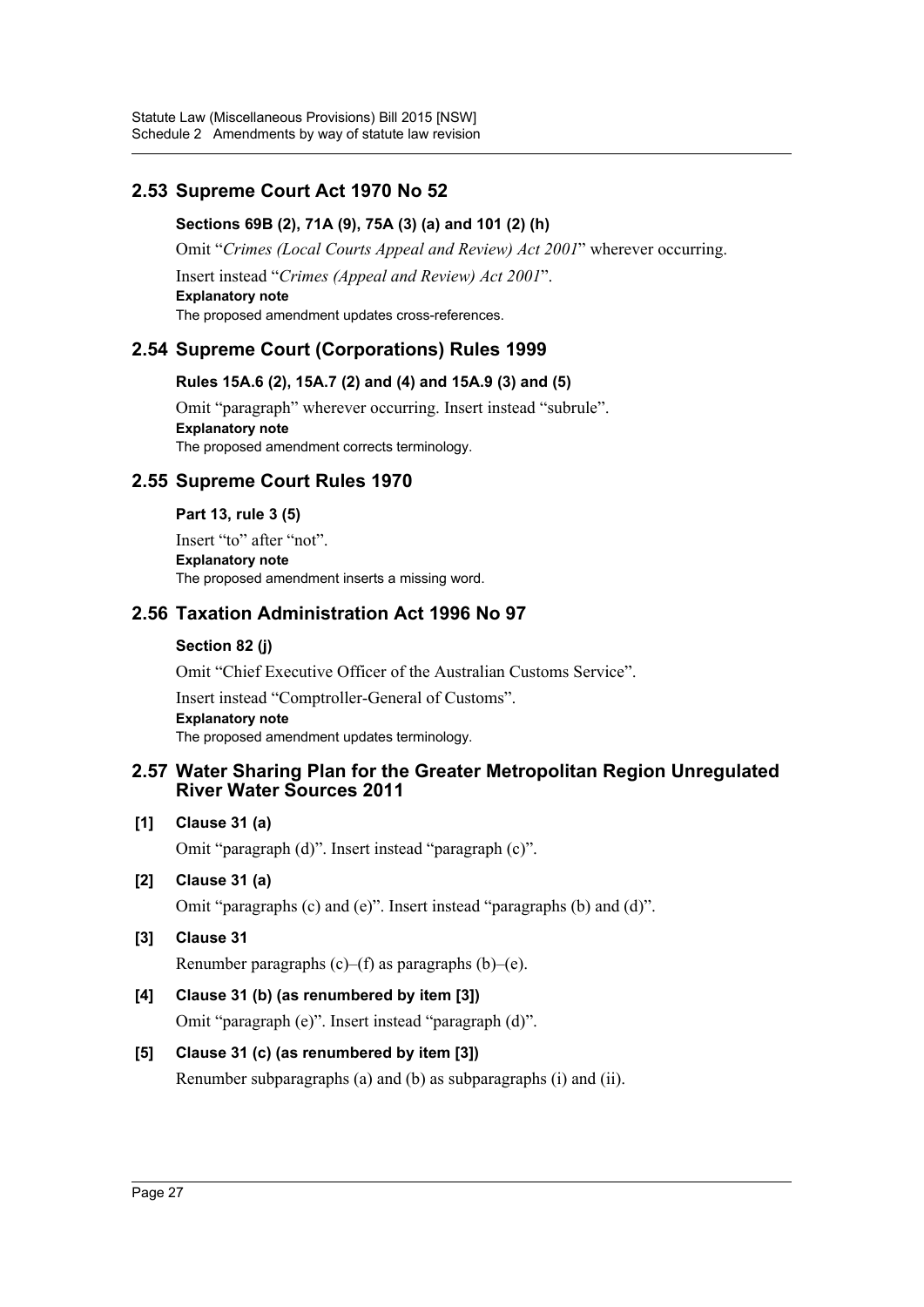### **[6] Clause 31 (c) (as renumbered by item [3])**

Omit "paragraphs (c) and (e)". Insert instead "paragraphs (b) and (d)".

### **[7] Clause 31 (d) (as renumbered by item [3]), note**

Omit "paragraph (e)". Insert instead "paragraph (d)". **Explanatory note** The proposed amendments correct numbering and cross-references.

# **2.58 Work Health and Safety (Mines) Regulation 2014**

**Clause 3 (1), note**

Omit "Act". Insert instead "Regulation". **Explanatory note** The proposed amendment corrects a reference.

# **2.59 Wyong Local Environmental Plan 2013**

### **Schedule 5, Part 1**

Insert "Local" in the column headed "**Significance**" in the matter relating to items I33 and I39.

#### **Explanatory note**

The proposed amendment inserts missing information.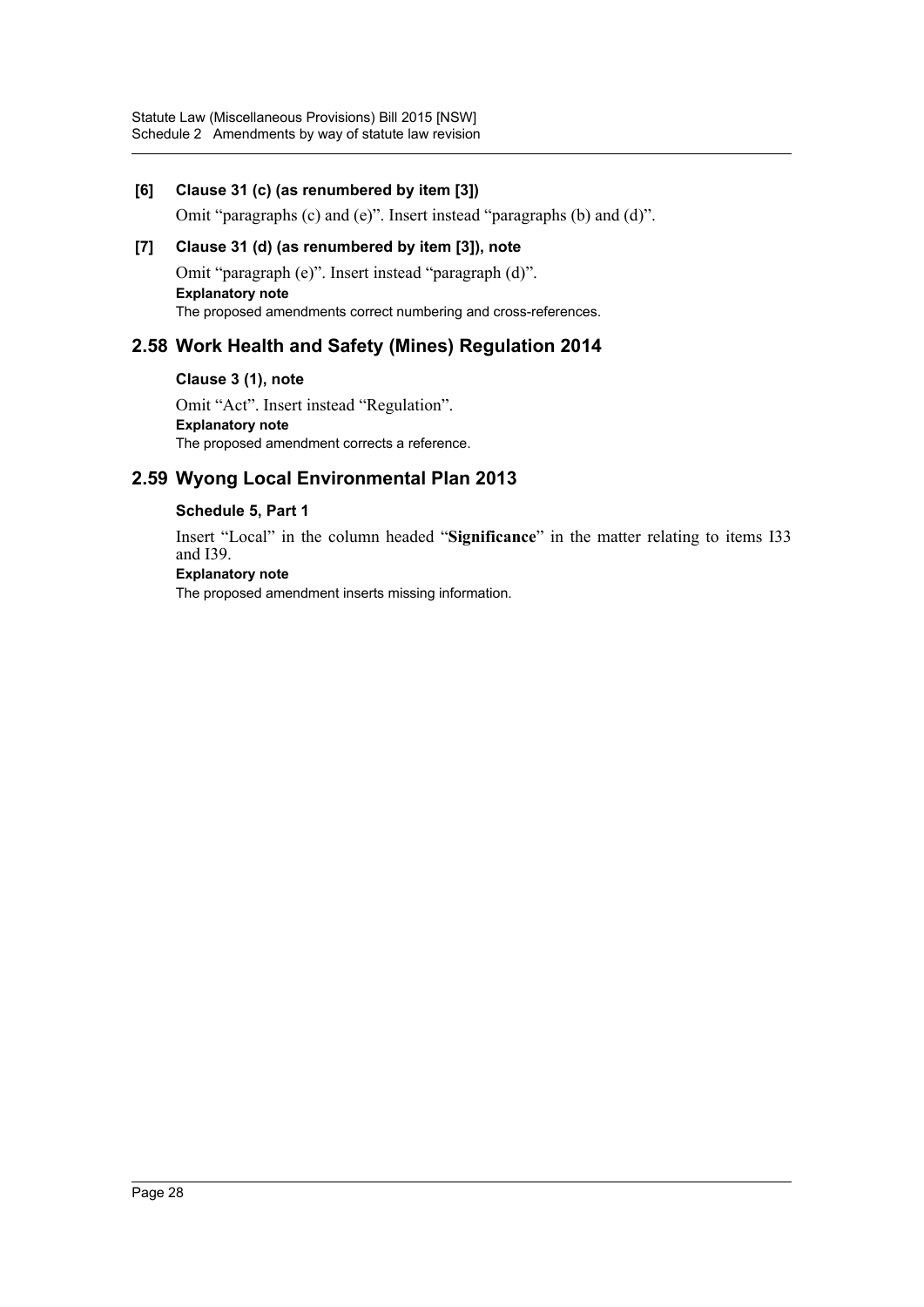# <span id="page-29-0"></span>**Schedule 3 Consequential amendments relating to enactment of Government Sector Employment Act 2013**

#### **Explanatory note**

This Schedule contains amendments that update terminology and references relating to Public Service agencies, heads of agencies and Public Service employees as a consequence of the *Government Sector Employment Act 2013*. The Schedule also includes other miscellaneous amendments that are consequential on the enactment of that Act.

### **3.1 Art Gallery of New South Wales Act 1980 No 65**

#### **[1] Section 4 (1), definition of "Director"**

Omit the definition. Insert instead:

**Director** means the person employed in the Public Service as the Director of the Art Gallery.

#### **[2] Section 8 (11), note**

Omit the note.

### **[3] Section 11**

Insert before section 12:

#### **11 Staff**

Persons may be employed in the Public Service under the *Government Sector Employment Act 2013* to enable the Trust to exercise its functions. **Note.** Section 59 of the *Government Sector Employment Act 2013* provides that the persons so employed (or whose services the Trust makes use of) may be referred to as officers or employees, or members of staff, of the Trust.

### **[4] Section 13 (6)**

Omit the subsection. Insert instead:

(6) In this section, *authorised person* means the Director or a member of staff of the Trust.

### **[5] Section 14 (2) (a)**

Omit the paragraph. Insert instead:

(a) the remuneration of members of staff of the Trust, or

### **[6] Schedule 1, clause 3**

Omit the clause. Insert instead:

### **3 Application of Government Sector Employment Act 2013**

The provisions of the *Government Sector Employment Act 2013* relating to the employment of Public Service employees do not apply to a trustee.

### **3.2 Australian Jockey and Sydney Turf Clubs Merger Act 2010 No 93**

### **Schedule 4, clause 7 (1)**

Omit the subclause. Insert instead:

(1) The provisions of the *Government Sector Employment Act 2013* relating to the employment of Public Service employees do not apply to a Trustee.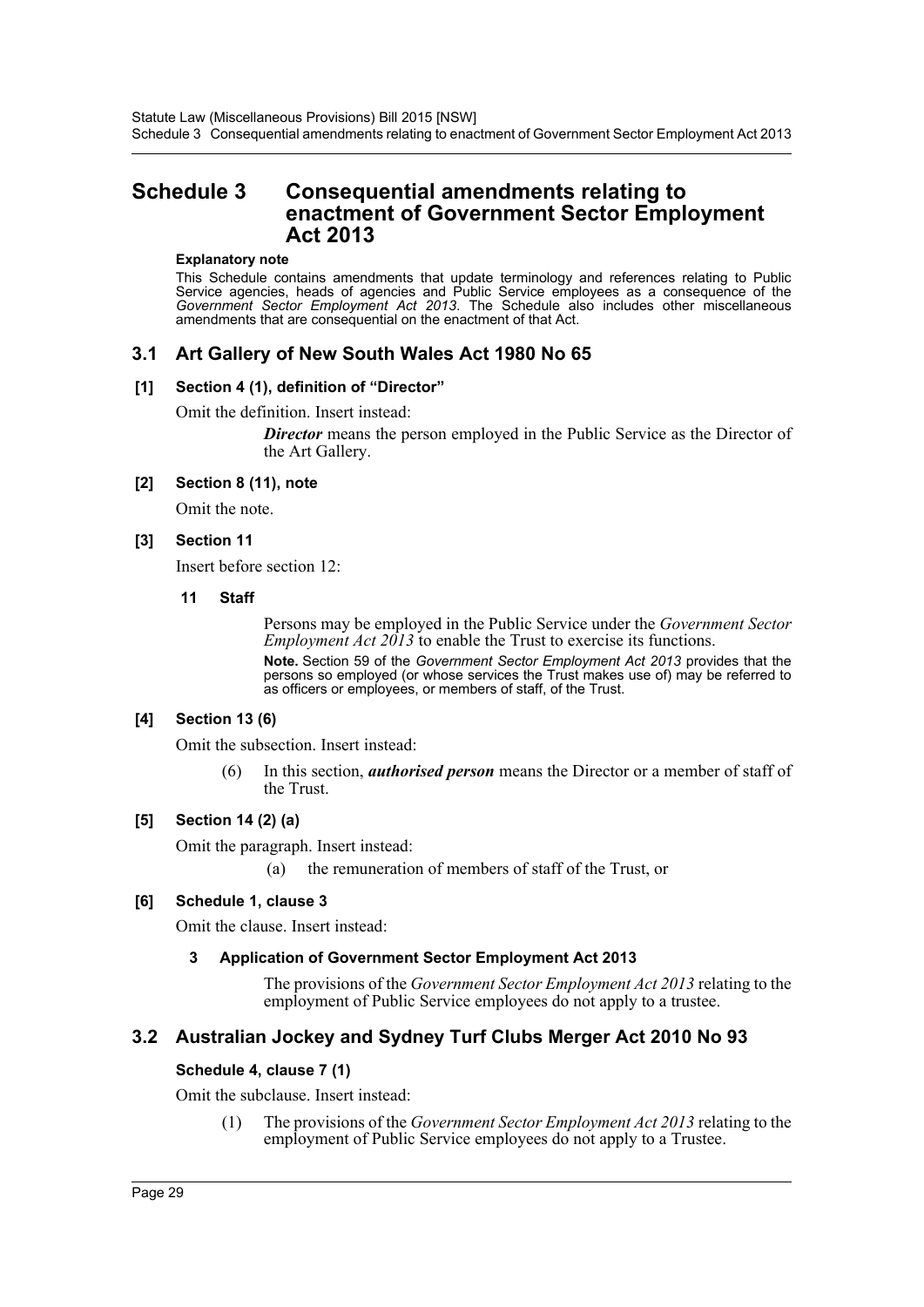# **3.3 Australian Museum Trust Act 1975 No 95**

### **[1] Section 4 (1), definition of "Director"**

Omit the definition. Insert instead:

**Director** means the person employed in the Public Service as the Director of the Australian Museum.

### **[2] Section 8 (11), note**

Omit the note.

### **[3] Section 11**

Insert before section 12:

### **11 Staff**

Persons may be employed in the Public Service under the *Government Sector Employment Act 2013* to enable the Trust to exercise its functions. **Note.** Section 59 of the *Government Sector Employment Act 2013* provides that the persons so employed (or whose services the Trust makes use of) may be referred to as officers or employees, or members of staff, of the Trust.

### **[4] Section 13 (6)**

Omit the subsection. Insert instead:

(6) In this section, *authorised person* means the Director or a member of staff of the Trust.

### **[5] Schedule 1, clause 4**

Omit the clause. Insert instead:

### **4 Application of Government Sector Employment Act 2013**

The provisions of the *Government Sector Employment Act 2013* relating to the employment of Public Service employees do not apply to a trustee.

# **3.4 Bank Integration Act 1992 No 80**

### **Section 5 (1), definition of "authorised person"**

Omit paragraph (b) (ii). Insert instead:

(ii) a Public Service senior executive within the meaning of the *Government Sector Employment Act 2013*,

### **3.5 Building and Construction Industry Long Service Payments Act 1986 No 19**

### **Schedule 1, clause 6 (1)**

Omit "*Public Service Act 1979*". Insert instead "*Government Sector Employment Act 2013*".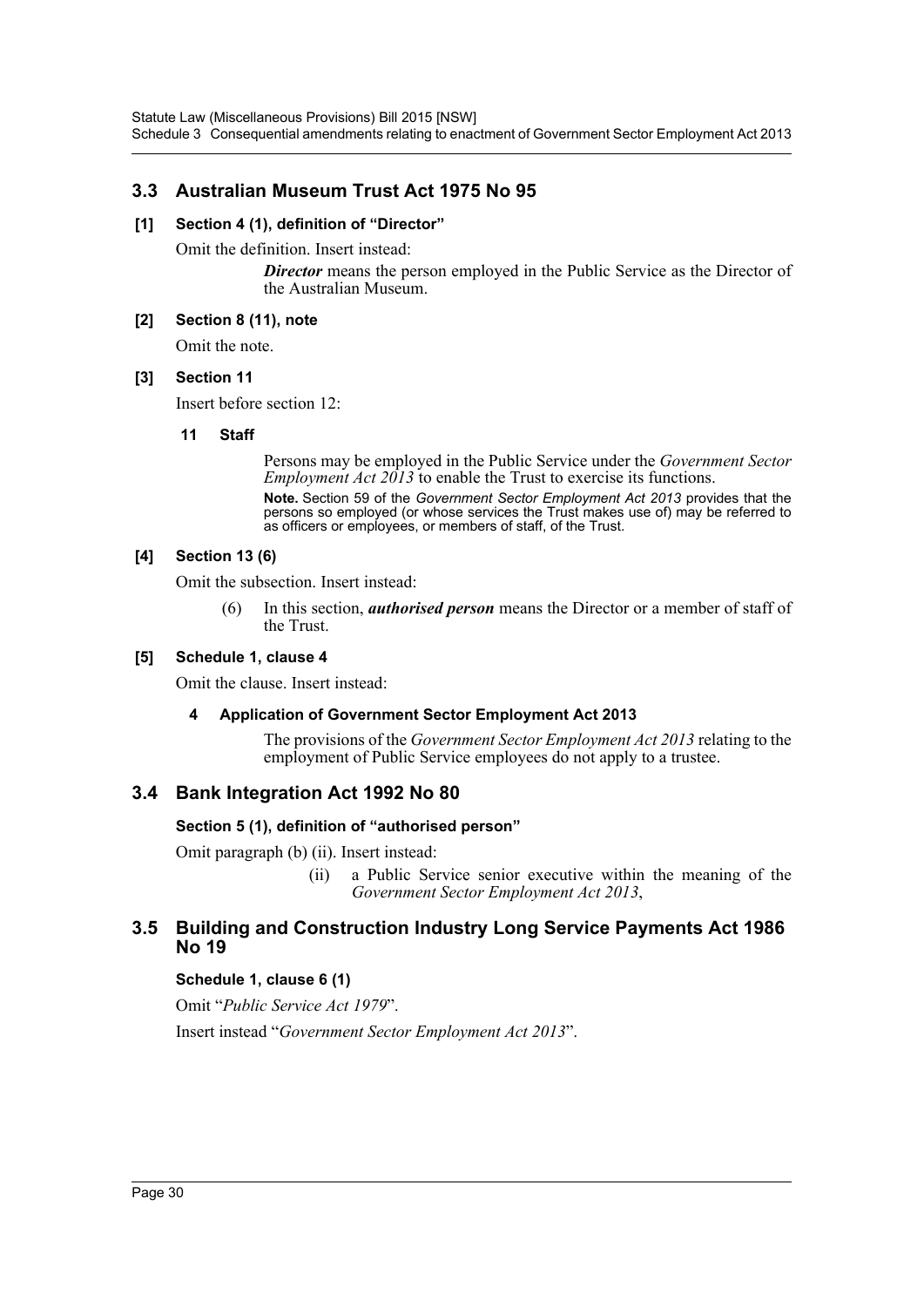### **3.6 Centenary Institute of Cancer Medicine and Cell Biology Act 1985 No 192**

### **Schedule 1, clause 8 (1)**

Omit "*Public Service Act 1979*".

Insert instead "*Government Sector Employment Act 2013*".

### **3.7 Centennial Park and Moore Park Trust Act 1983 No 145**

### **[1] Section 4 (1), definition of "Director"**

Omit the definition. Insert instead:

**Director** means the person employed in the Public Service as the Director of Centennial Park and Moore Park.

### **[2] Section 9 (12)**

Omit the subsection including the note.

### **[3] Section 13**

Insert before section 14:

### **13 Staff**

Persons may be employed in the Public Service under the *Government Sector Employment Act 2013* to enable the Trust to exercise its functions.

**Note.** Section 59 of the *Government Sector Employment Act 2013* provides that the persons so employed (or whose services the Trust makes use of) may be referred to as officers or employees, or members of staff, of the Trust. Section 47A of the *Constitution Act 1902* precludes the Trust from employing staff.

### **[4] Schedule 1, clause 4**

Omit "*Public Sector Employment and Management Act 2002*". Insert instead "*Government Sector Employment Act 2013*".

### **3.8 Central Coast Water Corporation Act 2006 No 105**

### **[1] Schedule 3, clause 6 (1) (d)**

Omit "Chapter 5 of the *Public Sector Employment and Management Act 2002*". Insert instead "Part 6 of the *Government Sector Employment Act 2013*".

### **[2] Schedule 3, clause 8 (1)**

Omit the subclause. Insert instead:

(1) The provisions of the *Government Sector Employment Act 2013* relating to the employment of Public Service employees do not apply to a director of the Corporation.

### **[3] Schedule 3, clause 8 (2)**

Omit "Chapter 5 of the *Public Sector Employment and Management Act 2002*". Insert instead "Part 6 of the *Government Sector Employment Act 2013*".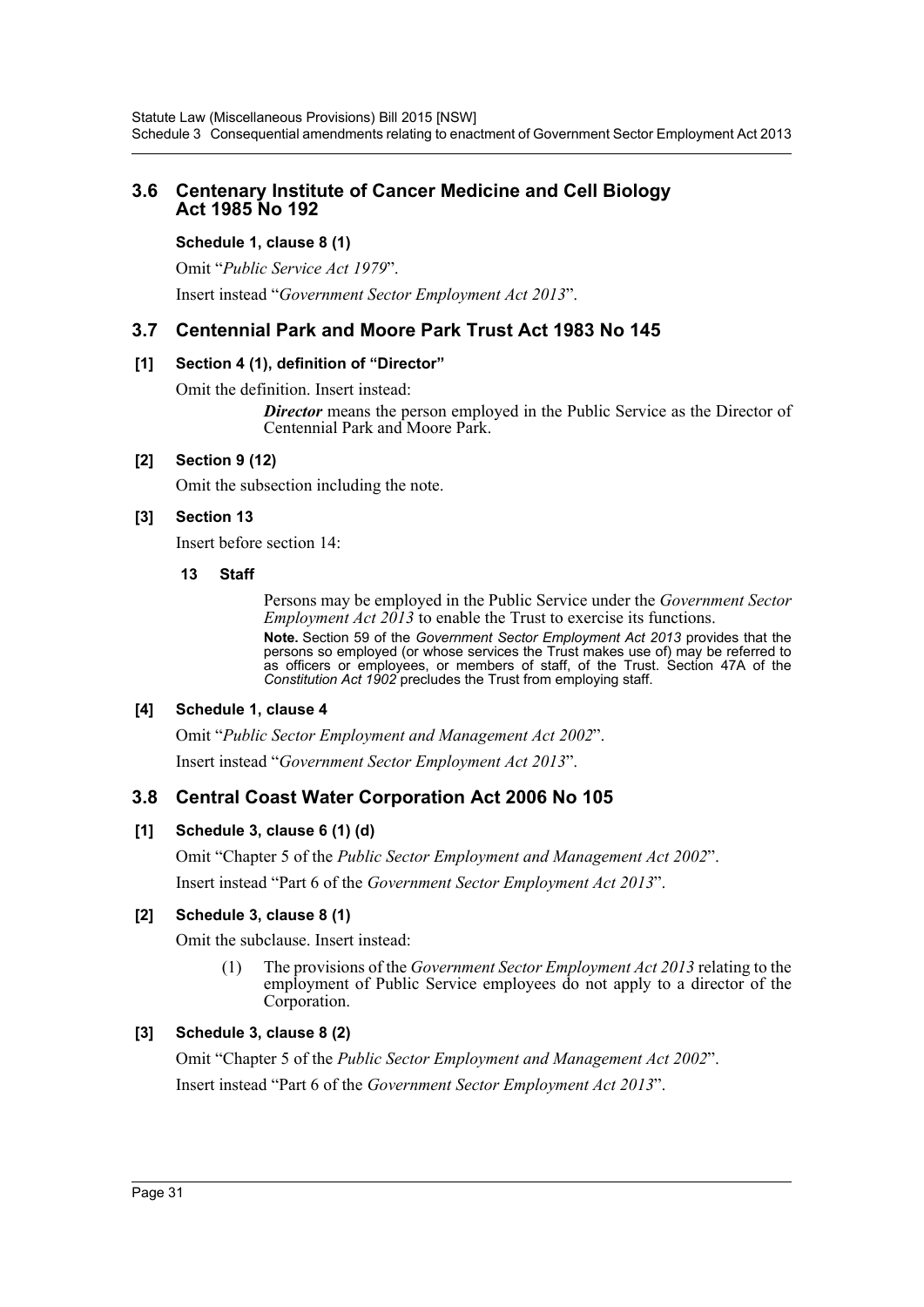Statute Law (Miscellaneous Provisions) Bill 2015 [NSW] Schedule 3 Consequential amendments relating to enactment of Government Sector Employment Act 2013

### **[4] Schedule 3, clause 8 (2) (b)**

Omit "section 118 (7)". Insert instead "section 78 (7)".

### **[5] Schedule 4, clause 7 (1)**

Omit the subclause. Insert instead:

(1) The provisions of the *Government Sector Employment Act 2013* relating to the employment of Public Service employees do not apply to the chief executive officer.

### **[6] Schedule 4, clause 7 (2)**

Omit "Chapter 5 of the *Public Sector Employment and Management Act 2002*". Insert instead "Part 6 of the *Government Sector Employment Act 2013*".

### **[7] Schedule 4, clause 7 (2) (b)**

Omit "section 118 (7)". Insert instead "section 78 (7)".

# **3.9 Children's Court Act 1987 No 53**

### **[1] Section 10A (1)**

Omit "*Public Sector Management Act 1988*". Insert instead "*Government Sector Employment Act 2013*".

### **[2] Section 11**

Omit "*Public Service Act 1979*". Insert instead "*Government Sector Employment Act 2013*".

### **[3] Schedule 1, clause 4**

Omit the clause. Insert instead:

### **4 Government Sector Employment Act 2013 not to apply**

The office of Children's Magistrate is a statutory office and the *Government Sector Employment Act 2013* does not apply to that office.

# **3.10 Civil and Administrative Tribunal Act 2013 No 2**

### **[1] Section 66 (4) and clause 9 (3) of Schedule 3**

Omit "Director-General" wherever occurring. Insert instead "Secretary".

### **[2] Schedule 2, clause 14 (1)**

Omit "*Public Sector Employment and Management Act 2002*". Insert instead "*Government Sector Employment Act 2013*".

### **3.11 Coal Innovation Administration Act 2008 No 50**

### **[1] Section 14**

Omit "Government". Insert instead "Public".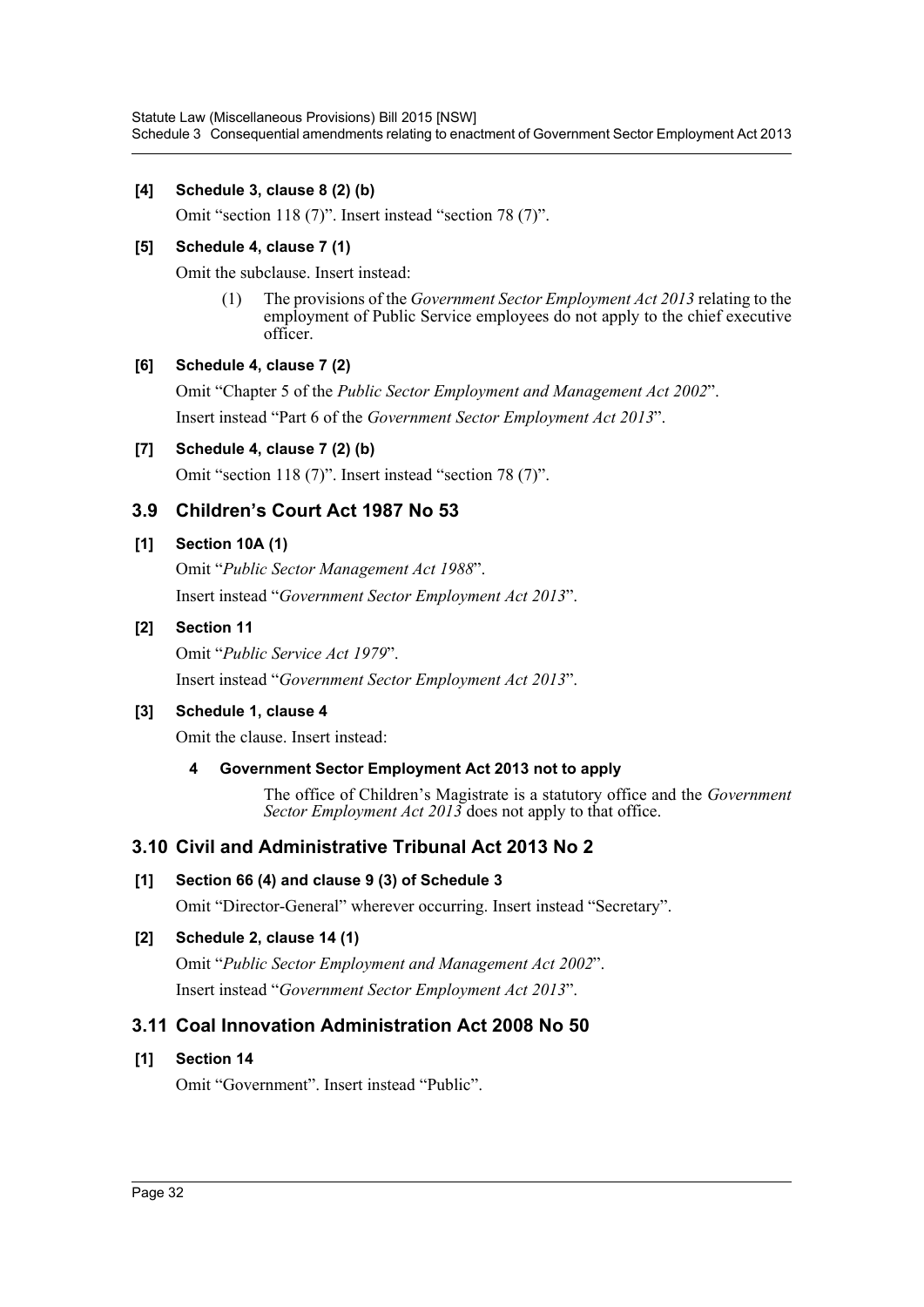### **[2] Schedule 1, clause 7 (1)**

Omit the subclause. Insert instead:

(1) The provisions of the *Government Sector Employment Act 2013* relating to the employment of Public Service employees do not apply to a member.

### **3.12 Community Services (Complaints, Reviews and Monitoring) Act 1993 No 2**

### **[1] Section 4 (1), definition of "relevant Minister"**

Omit paragraph (a). Insert instead:

(a) in the case of a service provider that is a Public Service agency, the Minister to whom that agency is responsible, or

### **[2] Section 7 (4)**

Omit the subsection. Insert instead:

(4) The provisions of the *Government Sector Employment Act 2013* relating to the employment of Public Service employees do not apply to an Official Community Visitor.

### **[3] Section 34C (4) (e) and (f)**

Omit "Attorney General and" wherever occurring.

### **[4] Section 34K (1) (a)**

Omit "the Department Head, chief executive officer or senior member of any department of the government".

Insert instead "head, chief executive officer, senior executive or senior member of any Public Service agency".

### **[5] Section 34L (1) (d)**

Omit "a Department Head, chief executive officer or senior member of any department of the government".

Insert instead "the head, chief executive officer, senior executive or senior member of any Public Service agency".

### **[6] Section 38 (1) (d)**

Omit "Department Head, chief executive officer or senior member of any department of the government".

Insert instead "head, chief executive officer, senior executive or senior member of any Public Service agency".

### **[7] Schedule 2, clause 4**

Omit "department of the government". Insert instead "Public Service agency".

### **[8] Schedule 2, clause 7 (1)**

Omit the subclause. Insert instead:

(1) The provisions of the *Government Sector Employment Act 2013* relating to the employment of Public Service employees do not apply to a member.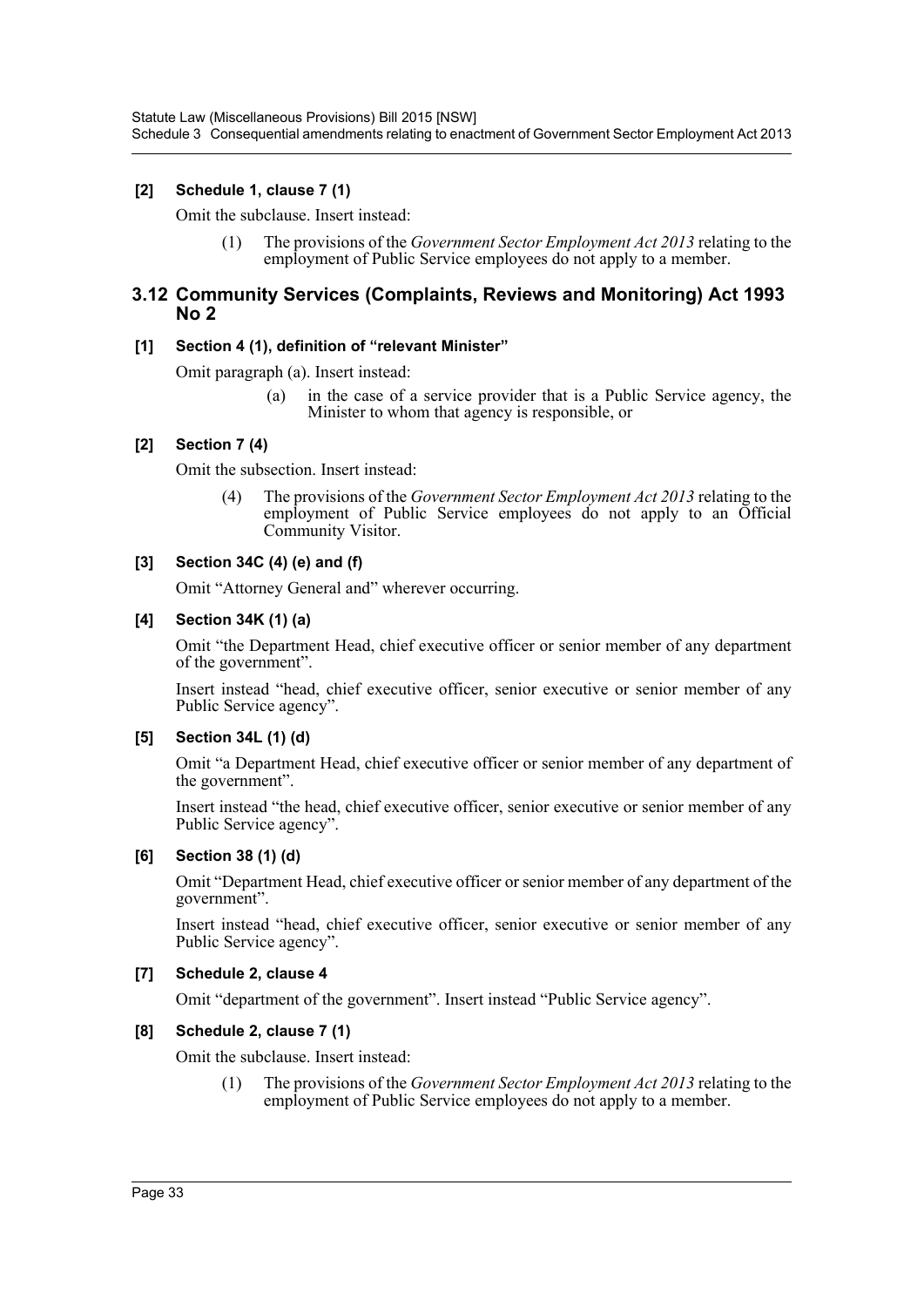Statute Law (Miscellaneous Provisions) Bill 2015 [NSW] Schedule 3 Consequential amendments relating to enactment of Government Sector Employment Act 2013

# **3.13 Community Welfare Act 1987 No 52**

**[1] Section 3 (1), definition of "officer"**

Omit the definition. Insert in alphabetical order: *employee* means a person employed in the Department.

### **[2] Section 11 (2)**

Omit "officer's". Insert instead "employee's".

### **[3] Section 11 (5)**

Omit "Board". Insert instead "Commissioner".

### **[4] Sections 75, 76B and 76C and clause 12 of Schedule 2**

Omit "officer" wherever occurring. Insert instead "employee".

# **3.14 Council of Law Reporting Act 1969 No 59**

### **Section 8 (2) (a)**

Omit the paragraph. Insert instead:

(a) with the approval of the Minister to whom the Public Service agency concerned is responsible and of the Public Service Commissioner, and on such terms as may be arranged, make use of the services of persons employed in a Public Service agency, and

### **3.15 Crime Commission Act 2012 No 66**

### **[1] Section 4 (1), definition of "government agency"**

Omit paragraph (b). Insert instead:

(b) a government sector agency within the meaning of the *Government Sector Employment Act 2013*,

### **[2] Section 14 (2)**

Omit the subsection including the note.

### **[3] Section 74 (1)**

Omit the subsection. Insert instead:

- (1) The staff of the Commission comprises:
	- (a) those persons who are employed in the Public Service under the *Government Sector Employment Act 2013* to enable the Commission to exercise its functions, and
	- (b) the persons referred to in subsections  $(2)$ ,  $(3)$  and  $(4)$ .

**Note.** Section 59 of the *Government Sector Employment Act 2013* provides that the persons so employed (or whose services the Commission makes use of) may be referred to as officers or employees, or members of staff, of the Commission. Section 47A of the *Constitution Act 1902* precludes the Commission from employing staff.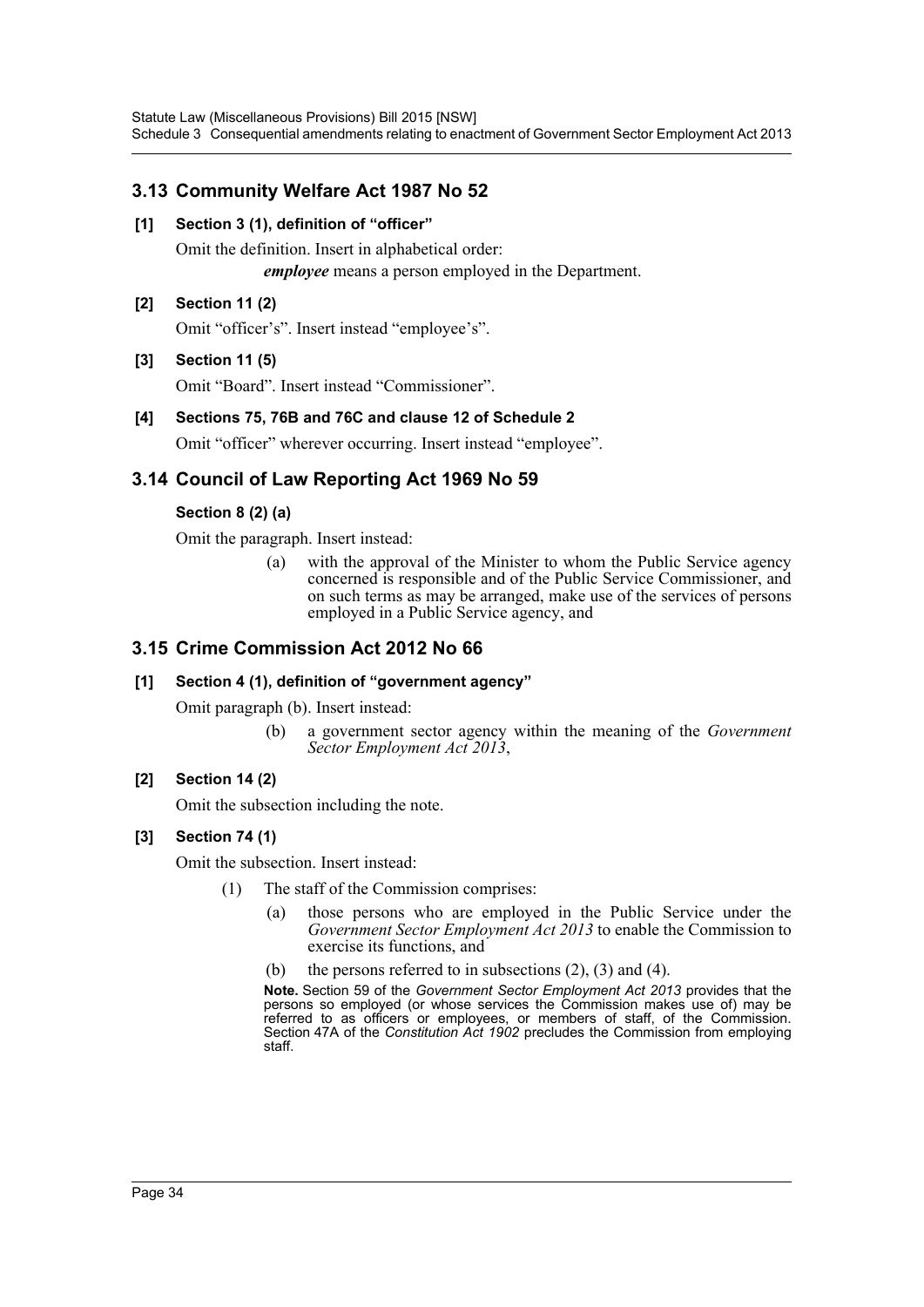### **[4] Section 74 (6)**

Omit the subsection. Insert instead:

(6) The regulations may make provision for or with respect to the appointment, conditions of employment, discipline, code of conduct and termination of employment of staff of the Commission (except in so far as provision is made for those matters under the *Government Sector Employment Act 2013*).

### **[5] Section 78A (2) (d)**

Omit "Attorney General and".

### **[6] Schedule 1, clause 9**

Omit the clause. Insert instead:

### **9 Public Service employment provisions excluded**

The offices of Commissioner and Assistant Commissioner are statutory offices and the *Government Sector Employment Act 2013* does not apply to those offices.

### **[7] Schedule 2, clause 8 (1)**

Omit the subclause. Insert instead:

(1) The provisions of the *Government Sector Employment Act 2013* relating to the employment of Public Service employees do not apply to an appointed member.

### **[8] Schedule 3, clause 8 (1)**

Omit the subclause. Insert instead:

(1) The office of Inspector is a statutory office and the *Government Sector Employment Act 2013* does not apply to that office.

# **3.16 Crimes (Administration of Sentences) Act 1999 No 93**

- **[1] Section 3 (1), definitions of "Commissioner" and "Corrective Services NSW"** Omit "and Attorney General" wherever occurring.
- **[2] Section 3 (1), definition of "law enforcement agency"** Omit "Juvenile" from paragraph (h).
- **[3] Sections 78 (3) and 193 (3)**

Omit "Director-General of the Department of Juvenile Justice" wherever occurring. Insert instead "Secretary of the Department of Justice".

### **[4] Sections 92 (5) and 242 (6)**

Omit "and Attorney General" wherever occurring.

### **[5] Section 128A (2) (b)**

Omit "public servant employed within the Department of Juvenile Justice". Insert instead "person employed in the Department of Justice".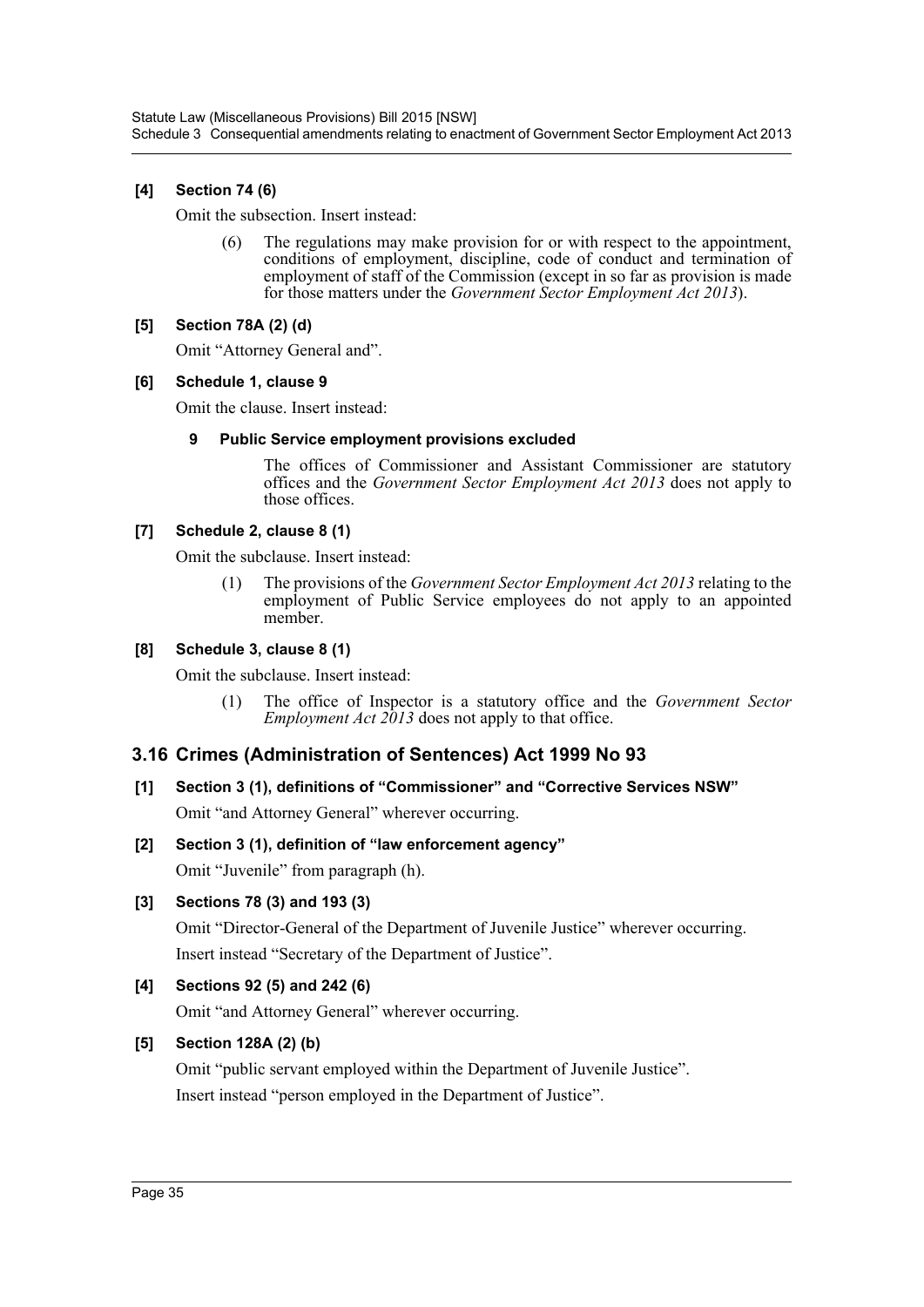### **[6] Section 193 (4)**

Omit "Director-General of the Department of Health".

Insert instead "Secretary of the Ministry of Health".

### **[7] Section 231**

Omit "staff are to be appointed or employed under the *Public Sector Management Act 1988*".

Insert instead "are to be employed in the Public Service under the *Government Sector Employment Act 2013*".

### **[8] Section 235B**

Omit "*Public Sector Management Act 1988* or the regulations".

Insert instead "*Government Sector Employment Act 2013* or the regulations or rules".

### **[9] Section 236N (1)**

Omit "under Chapter 1A of the *Public Sector Employment and Management Act 2002*". Insert instead "under Part 4 of the *Government Sector Employment Act 2013*".

### **[10] Section 241 (3)**

Omit "*Public Sector Management Act 1988*". Insert instead "*Government Sector Employment Act 2013*".

### **[11] Section 242 (1)**

Omit "appointed under the *Public Sector Management Act 1988*".

Insert instead "employed in the Public Service under the *Government Sector Employment Act 2013*".

### **[12] Section 252A (1)**

Omit "an officer of the Department of Juvenile Justice".

Insert instead "a person employed in the Department of Justice".

### **[13] Schedule 1, clause 9 (1)**

Omit the subclause. Insert instead:

(1) The provisions of the *Government Sector Employment Act 2013* relating to the employment of Public Service employees do not apply to an appointed member.

### **[14] Schedule 2, clause 9 (1)**

Omit the subclause. Insert instead:

(1) The provisions of the *Government Sector Employment Act 2013* relating to the employment of Public Service employees do not apply to an appointed member.

# **3.17 Crimes (Sentencing Procedure) Act 1999 No 92**

### **[1] Section 3 (1), definition of "juvenile justice officer"**

Omit "Juvenile".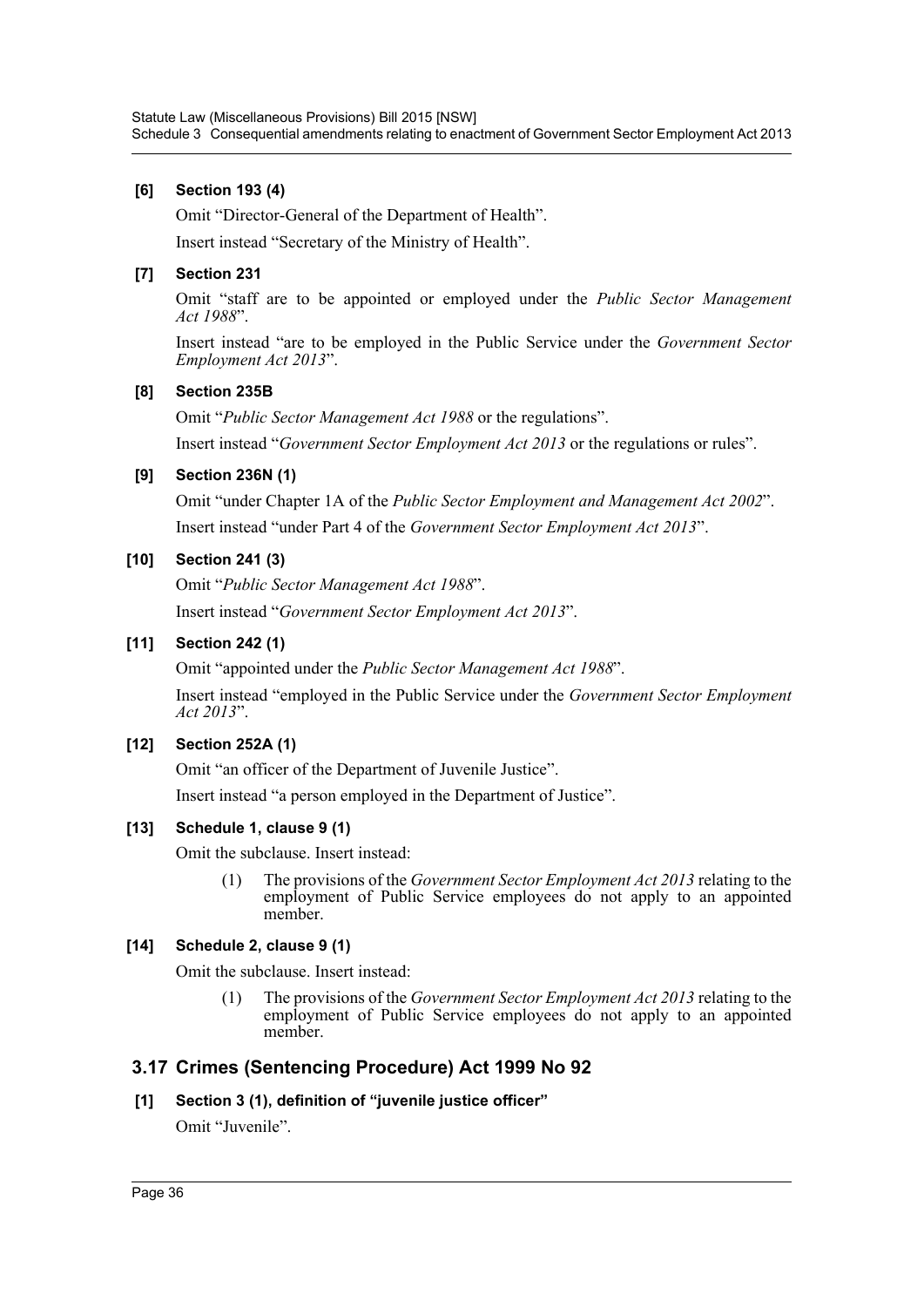### **[2] Sections 51A (2) (b) and 100D (1) (b)**

Omit "public servant employed within the Department of Juvenile Justice" wherever occurring.

Insert instead "person employed in the Department of Justice".

- **[3] Section 60A, definition of "person responsible for the detention of the offender"** Omit "Director-General" wherever occurring. Insert instead "Secretary".
- **[4] Section 60A, definition of "person responsible for the detention of the offender"** Omit "Attorney General and" wherever occurring.
- **[5] Section 63 (4), definition of "correctional officer"** Omit "Corrective Services" from paragraph (b). Insert instead "Justice".
- **[6] Sections 100I (2) (h) and 100J (4)**

Omit "Attorney General's Department" wherever occurring. Insert instead "Department of Justice".

### **[7] Section 100L**

Omit "government department". Insert instead "Public Service agency".

### **[8] Schedule 1A, clause 8 (1)**

Omit the subclause. Insert instead:

(1) The provisions of the *Government Sector Employment Act 2013* relating to the employment of Public Service employees do not apply to a member.

# **3.18 Crown Advocate Act 1979 No 59**

### **Section 4**

Omit the section. Insert instead:

### **4 Government Sector Employment Act 2013 not to apply**

The office of Crown Advocate is a statutory office and the *Government Sector Employment Act 2013* does not apply to that office.

# **3.19 Crown Prosecutors Act 1986 No 208**

### **[1] Section 11**

Omit the section. Insert instead:

### **11 Government Sector Employment Act 2013 not to apply**

The offices of Senior Crown Prosecutor, Deputy Senior Crown Prosecutor and Crown Prosecutor are statutory offices and the *Government Sector Employment Act 2013* (including Part 6) does not apply to those offices.

### **[2] Schedule 1, clause 2 (1) (a)**

Omit the paragraph. Insert instead:

(a) a Public Service employee,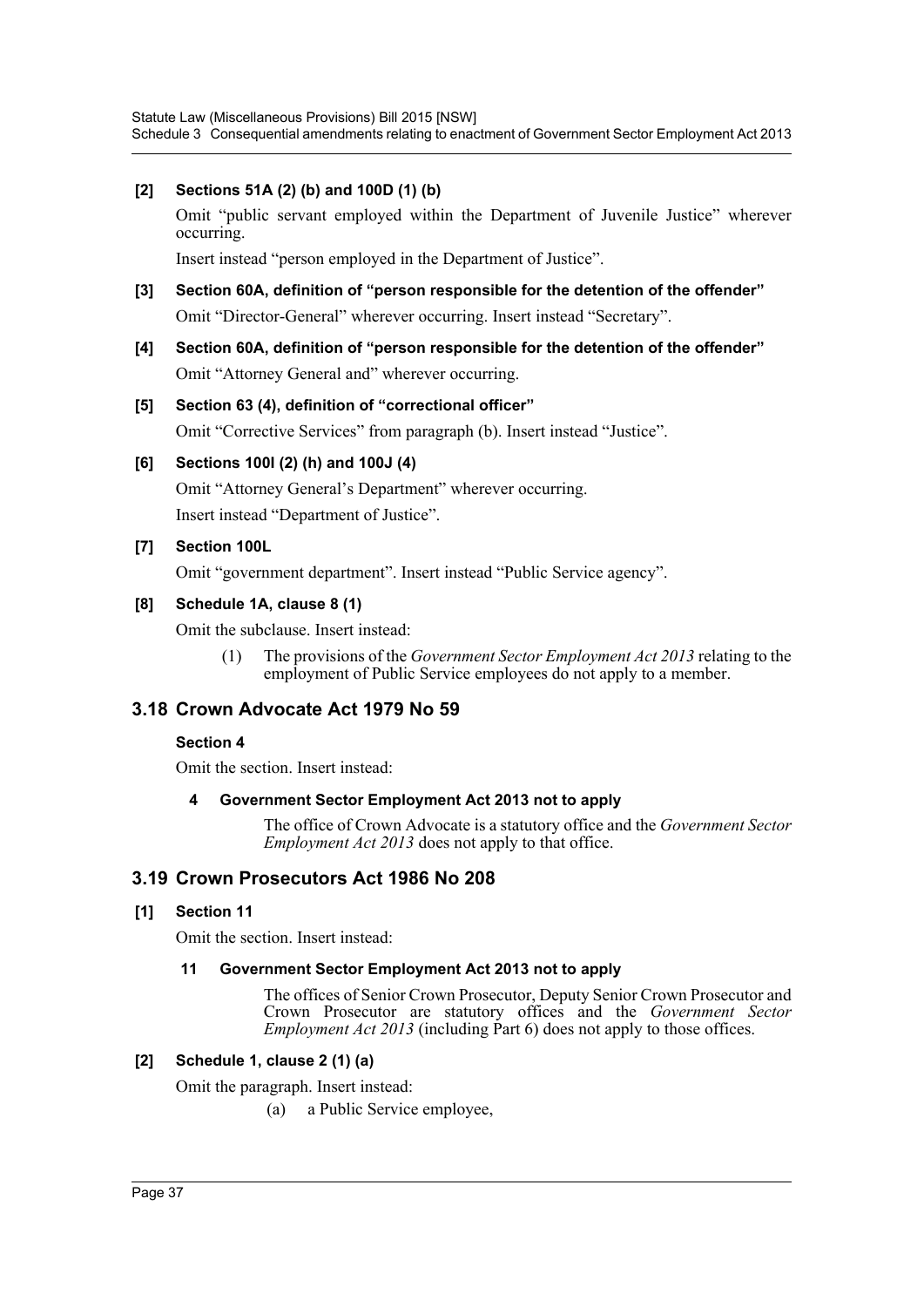### **[3] Schedule 1, clause 3 (1) (b)**

Omit the paragraph. Insert instead:

(b) was, immediately before being appointed as a Crown Prosecutor, a Public Service employee or member of staff of a statutory body,

### **[4] Schedule 1, clause 3 (1)**

Omit "appointed to some position in the Public Service or the service of that statutory body, as the case may be, not lower in classification and salary than that which the person held".

Insert instead "employed in the Public Service or as a member of staff of that statutory body, as the case requires, at a work level and salary not lower than the level at which the person was employed".

### **[5] Schedule 1, clause 3 (2) (a)**

Omit "officer or employee". Insert instead "employee or member of staff".

### **[6] Schedule 1, clause 3 (2)**

Omit "appointment as such an officer or employee".

Insert instead "employment as such an employee or member of staff".

### **3.20 Director of Public Prosecutions Act 1986 No 207**

### **[1] Section 9A (1)**

Omit "Government Service or". Insert instead "Public Service or as".

### **[2] Section 15A (9), definition of "law enforcement officer"**

Omit "an officer". Insert "a member of staff".

### **[3] Section 32**

Omit the section. Insert instead:

### **32 Staff**

Persons may be employed in the Public Service under the *Government Sector Employment Act 2013* to enable the Director and Solicitor to exercise their functions.

**Note.** Section 59 of the *Government Sector Employment Act 2013* provides that the persons so employed (or whose services the Director or Solicitor makes use of) may be referred to as officers or employees, or members of staff, of the Director or Solicitor. Section 47A of the *Constitution Act 1902* precludes the Director and Solicitor from employing staff.

### **[4] Schedule 1, clause 7**

Omit the clause. Insert instead:

### **7 Government Sector Employment Act 2013**

The office of a Senior Officer is a statutory office and the *Government Sector Employment Act 2013* (including Part 6) does not apply to that office.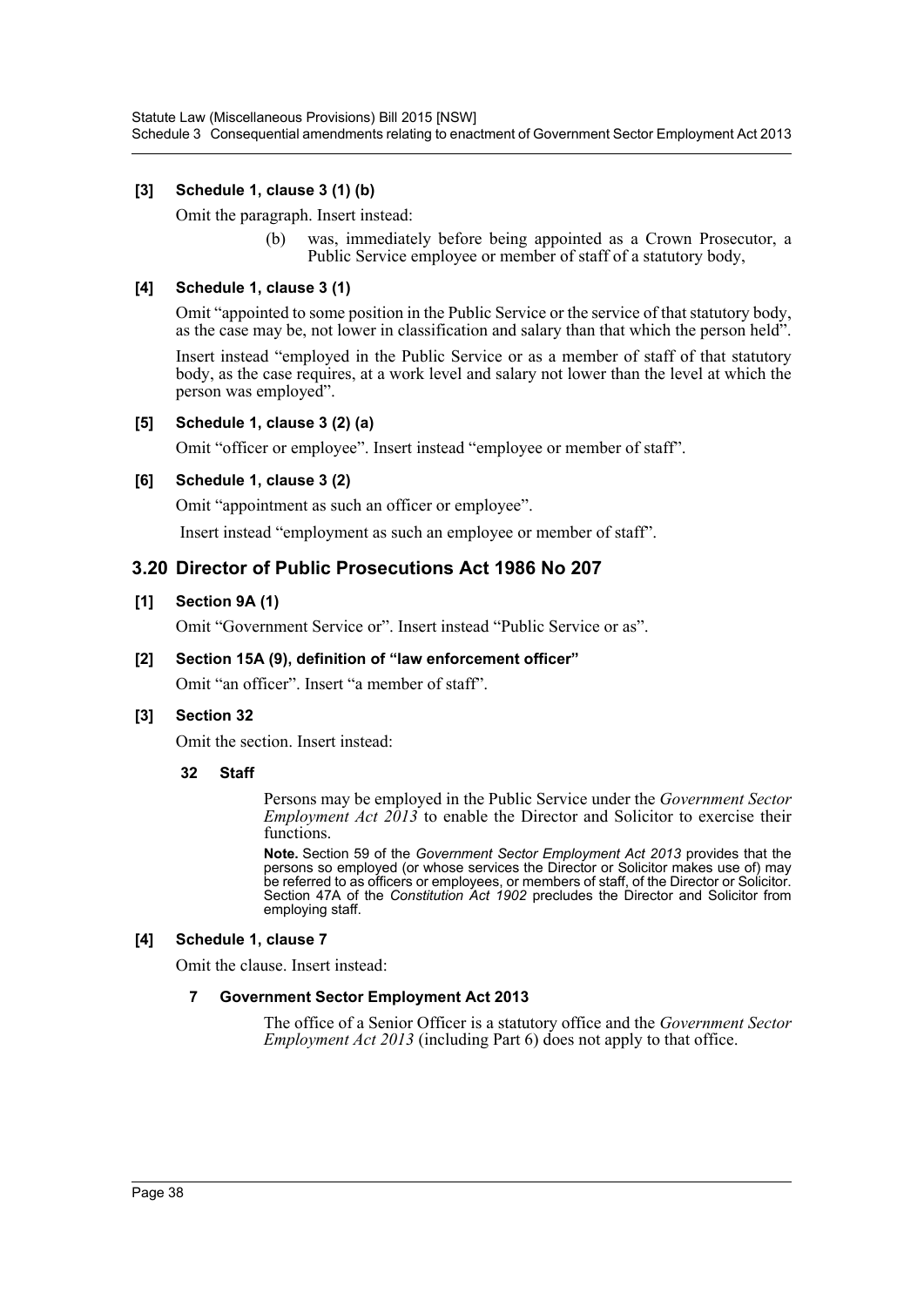Statute Law (Miscellaneous Provisions) Bill 2015 [NSW] Schedule 3 Consequential amendments relating to enactment of Government Sector Employment Act 2013

### **[5] Schedule 1, clause 9 (1)**

Omit the subclause. Insert instead:

- (1) Subject to subclause (2) and to the terms of appointment, if a Senior Officer was, immediately before being appointed as a Senior Officer:
	- (a) a Public Service employee, or
	- (b) a contributor to a superannuation scheme, or
	- (c) a member of staff of a statutory body, or
	- (d) a person in respect of whom provision was made by any Act for the retention of any rights accrued or accruing to the person as a Public Service employee or member of staff of a statutory body,

the Senior Officer:

- (e) retains any rights accrued or accruing to the Senior Officer as such an employee, contributor or member of staff, and
- (f) may continue to contribute to any superannuation scheme to which the Senior Officer was a contributor immediately before being appointed as a Senior Officer, and
- (g) is entitled to receive any deferred or extended leave and any payment, pension or gratuity,

as if the Senior Officer had continued to be such an employee, contributor or member of staff during his or her service as a Senior Officer, and:

- (h) his or her service as a Senior Officer is taken to be service as an employee or member of staff for the purpose of any law under which those rights accrued or were accruing, under which the Senior Officer continues to contribute or by which that entitlement is conferred, and
- (i) the Senior Officer is taken to be an employee or member of staff for the purposes of the superannuation scheme to which the Senior Officer is entitled to contribute under this clause.

### **[6] Schedule 1, clause 9 (3)**

Omit "officer or employee". Insert instead "employee or member of staff".

### **[7] Schedule 1, clause 11 (1) (b)**

Omit the paragraph. Insert instead:

(b) was, immediately before being appointed as a Senior Officer, a Public Service employee or member of staff of a statutory body,

### **[8] Schedule 1, clause 11 (1)**

Omit "appointed to some position in the Public Service or the service of that statutory body, as the case may be, not lower in classification and salary than that which the person held".

Insert instead "employed in the Public Service or as a member of staff of that statutory body, as the case requires, at a work level and salary not lower than the level at which the person was employed".

### **[9] Schedule 1, clause 11 (2) (a)**

Omit "officer or employee". Insert instead "employee or member of staff".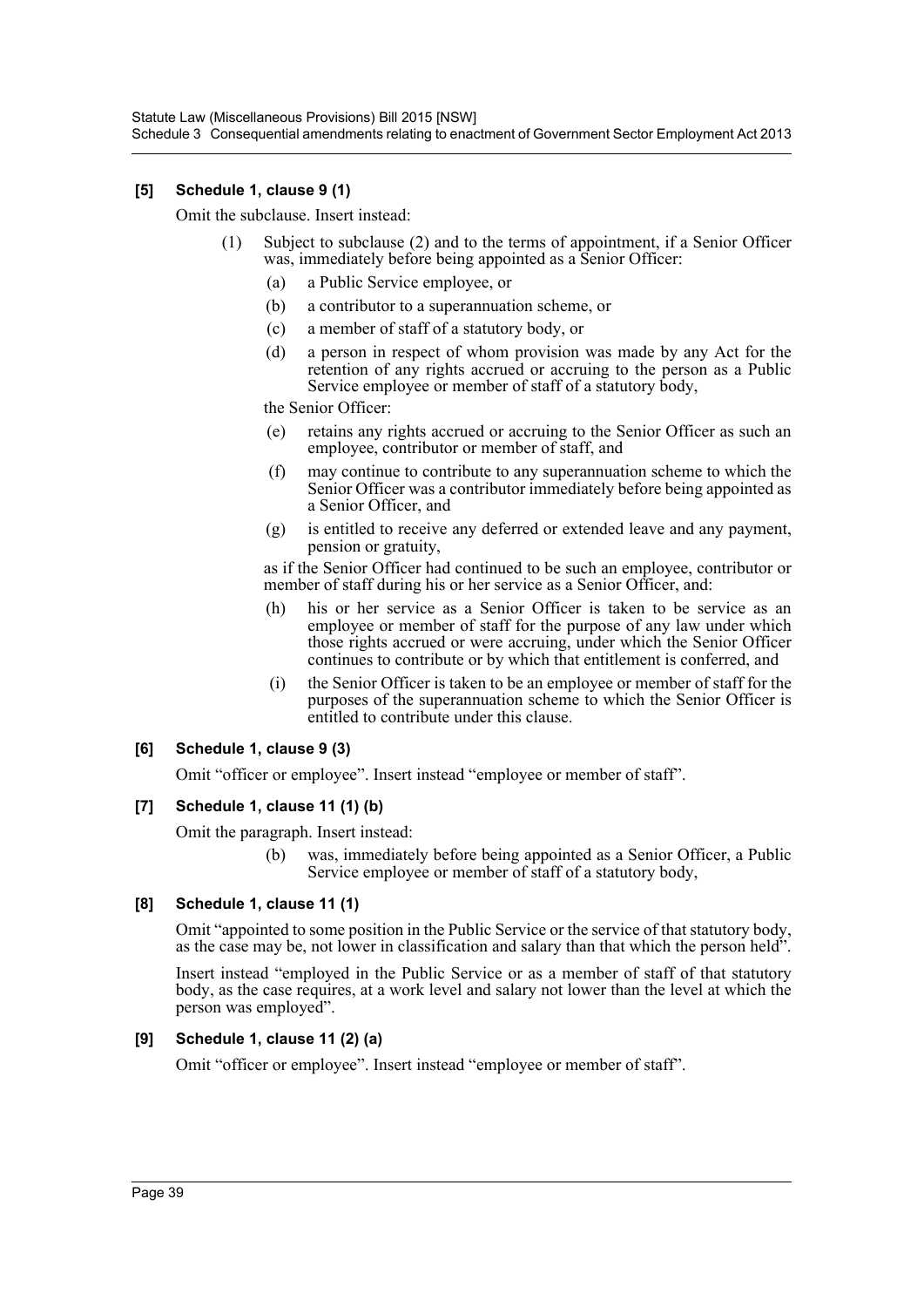### **[10] Schedule 1, clause 11 (2)**

Omit "appointment as such an officer or employee".

Insert instead "employment as such an employee or member of staff".

# **3.21 Election Funding, Expenditure and Disclosures Act 1981 No 78**

### **[1] Section 110 (1), definition of "inspector"**

Omit paragraph (a). Insert instead:

(a) who is employed in the Public Service, or

### **[2] Section 110A (8) (a)**

Omit the paragraph. Insert instead:

(a) who is employed in the Public Service, or

# **3.22 Electricity Generator Assets (Authorised Transactions) Act 2012 No 35**

### **[1] Section 27**

Omit "officer of the Government Service". Insert instead "Public Service employee".

### **[2] Schedule 2, clause 2 (5)**

Omit "*Public Sector Employment and Management Act 2002* (Chapter 5 included)". Insert instead "*Government Sector Employment Act 2013* (Part 6 included)".

# **3.23 Energy and Utilities Administration Act 1987 No 103**

### **[1] Long title**

Omit "to establish the Department of Energy;".

# **[2] Section 3 (1), definition of "State agency"**

Omit paragraph (b). Insert instead:

(b) a Public Service agency, or

# **[3] Section 9**

Insert after section 8:

### **9 Staff**

Persons may be employed in the Public Service under the *Government Sector Employment Act 2013* to enable the Corporation to exercise its functions. **Note.** Section 59 of the *Government Sector Employment Act 2013* provides that the persons so employed (or whose services the Corporation makes use of) may be referred to as officers or employees, or members of staff, of the Corporation. Section 47A of the *Constitution Act 1902* precludes the Corporation from employing staff.

### **[4] Section 12 (1A)**

Omit the subsection including the note.

### **[5] Section 42 (b)**

Omit "officer of the Department or". Insert instead "member of staff of the".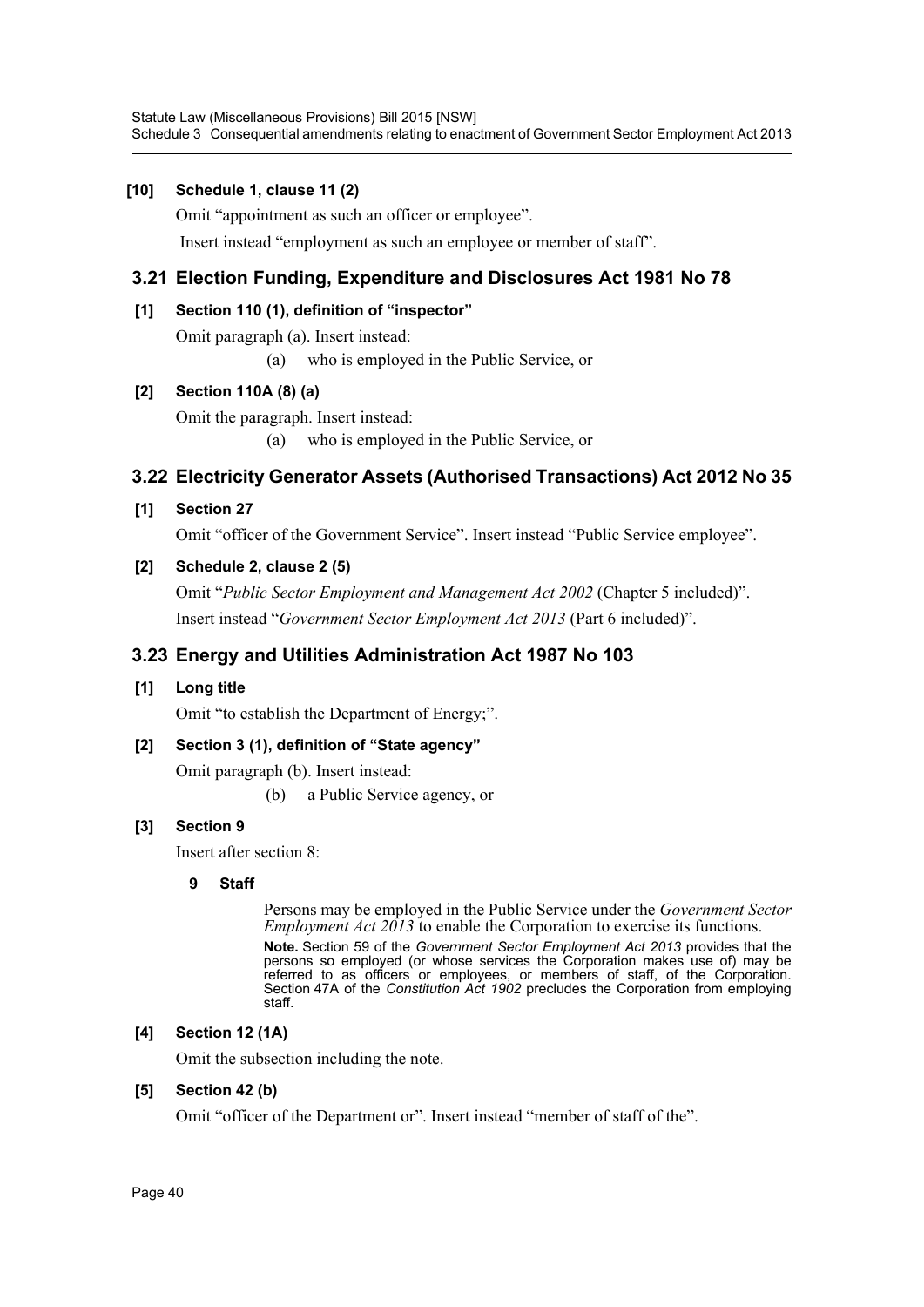### **[6] Section 45 (5) (b)**

Omit the paragraph. Insert instead:

(b) a Public Service employee, or

# **3.24 Energy Services Corporations Act 1995 No 95**

### **Schedule 2, clause 2 (4)**

Omit "*Public Sector Management Act 1988* (Part 8 included)".

Insert instead "*Government Sector Employment Act 2013* (Part 6 included)".

# **3.25 Environmental Planning and Assessment Act 1979 No 203**

### **[1] Section 4 (1), definition of "officer of the Department"**

Omit the definition. Insert in alphabetical order:

*employee of the Department* means a person employed in the Department. **Note.** This includes the Secretary—see section 23 (5) of the *Government Sector Employment Act 2013*.

### **[2] Section 4 (1), definition of "public authority"**

Omit paragraph (b). Insert instead:

(b) a Public Service agency, or

### **[3] Section 4 (1), definition of "public authority"**

Omit paragraph (d). Insert instead:

(d) a Public Service senior executive within the meaning of the *Government Sector Employment Act 2013*, or

### **[4] Section 4 (3A)**

Omit "government Department". Insert instead "Public Service agency".

### **[5] Sections 5B (1), 5C (2) (c), 5D (note), 26 (1B), 34A, 79B, 110C, 112B (2), 112C, 112D, 112E and 115N (5)**

Omit "Director-General of the Department of Environment, Climate Change and Water" wherever occurring.

Insert instead "Chief Executive of the Office of Environment and Heritage".

# **[6] Sections 5C (2) (c) and 34A (7)**

Omit "Director-General of the Department of Industry and Investment" wherever occurring.

Insert instead "Secretary of the Department of Industry, Skills and Regional Development".

### **[7] Sections 8 (3), 23 (1) (a) and 150 (1) (b) (i)**

Omit "officer" wherever occurring. Insert instead "employee".

### **[8] Section 23 (1) (b)**

Omit "officer, employee or servant". Insert instead "person".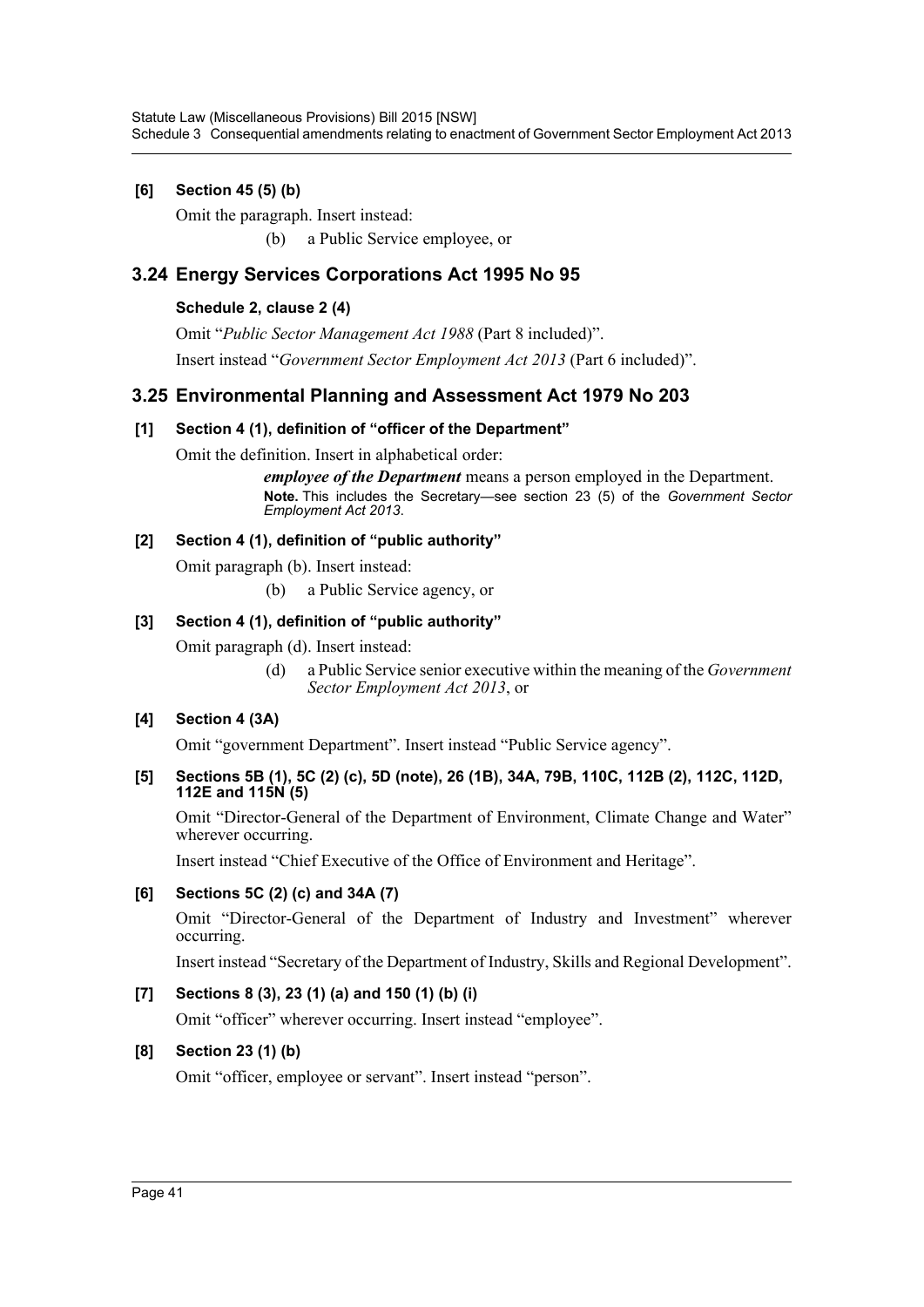### **[9] Section 23D (3) and (4)**

Omit the subsections. Insert instead:

- (3) The Commission may, with the approval of the Secretary:
	- (a) arrange for the use of the services of any staff or facilities of a public authority, and
	- (b) engage such consultants as it requires to exercise its functions.

### **[10] Sections 34A (5) (a), 79B (4) (b) and 112C (2) (a)**

Omit "that Director-General" and "that Director-General's" wherever occurring. Insert instead "the Chief Executive" and "the Chief Executive's", respectively.

### **[11] Sections 79B (8A) and (8B) (b) and 112C (4)**

Omit "the Director-General" wherever occurring. Insert instead "the Chief Executive".

### **[12] Section 79BA (1) (a)**

Omit "of Planning".

### **[13] Section 115Z (5) (b)**

Omit "Department". Insert instead "Public Service agency".

### **[14] Section 117A**

Omit "Director-General" wherever occurring. Insert instead "Secretary".

### **[15] Section 117B (1) (a)**

Omit "Director-General of the Department". Insert instead "Chief Executive of the Office".

### **[16] Section 121ZC (6) (b)**

Omit "member of staff of New South Wales Fire Brigades". Insert instead "person employed in Fire and Rescue NSW".

# **[17] Section 145B (4) (c)**

Omit the paragraph. Insert instead: (c) a Public Service employee, and

# **[18] Section 158 (c)**

Omit the paragraph. Insert instead:

(c) an employee of the Department, or

# **[19] Section 158**

Omit "the Secretary, a member of staff, a member, a panel member, a committee member or a".

Insert instead "Secretary, employee, member or".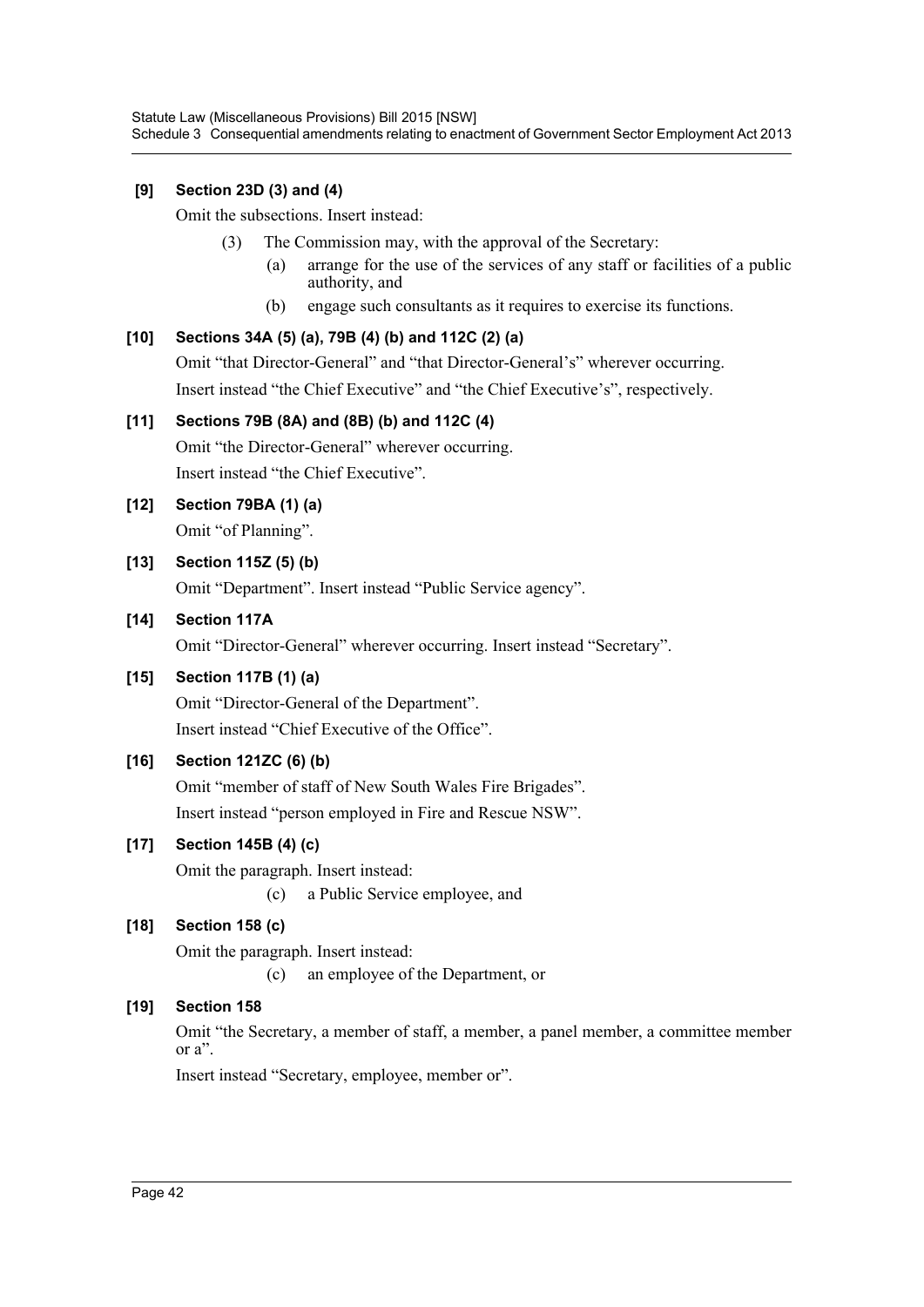Statute Law (Miscellaneous Provisions) Bill 2015 [NSW] Schedule 3 Consequential amendments relating to enactment of Government Sector Employment Act 2013

### **[20] Schedule 3, clause 8 (1) (d) and Schedule 4, clause 9 (1) (e)**

Omit "Chapter 5 of the *Public Sector Employment and Management Act 2002*" wherever occurring.

Insert instead "Part 6 of the *Government Sector Employment Act 2013*".

### **[21] Schedule 3, clause 12 (1)**

Omit the subclause. Insert instead:

(1) The office of a member is a statutory office and the provisions of the *Government Sector Employment Act 2013* relating to the employment of Public Service employees do not apply to that office.

### **[22] Schedule 4, clause 13 (1)**

Omit the subclause. Insert instead:

(1) The provisions of the *Government Sector Employment Act 2013* relating to the employment of Public Service employees do not apply to a member.

### **[23] Schedule 5B, clause 10 (1)**

Omit the subclause. Insert instead:

(1) The provisions of the *Government Sector Employment Act 2013* relating to the employment of Public Service employees do not apply to a member.

### **3.26 Environmental Planning and Assessment Regulation 2000**

### **[1] The whole Regulation (except Schedules 6 and 7 and where otherwise amended by this subschedule)**

Omit "Director-General" and "Director-General's" wherever occurring. Insert instead "Secretary" and "Secretary's", respectively.

# **[2] Clause 3 (1), definition of "Director-General"**

Omit the definition.

### **[3] Clauses 68 (1) (b) and 111 (1) (b)**

Omit "Director-General" wherever occurring. Insert instead "Chief Executive".

### **[4] Clauses 68 (1) (b) and 111 (1) (b) and (2)**

Omit "National Parks and Wildlife" wherever occurring. Insert instead "the Office of Environment and Heritage".

### **[5] Clauses 100 (6) (a) (i), 112 (1) (c) and 244 (heading)**

Omit "Director-General of National Parks and Wildlife" wherever occurring. Insert instead "Chief Executive of the Office of Environment and Heritage".

### **[6] Clause 100 (6) (b) (i)**

Omit "Director of NSW Fisheries". Insert instead "Secretary of the Department of Industry, Skills and Regional Development".

### **[7] Clause 123 (1)**

Omit "Fair Trading". Insert instead "Finance, Services and Innovation".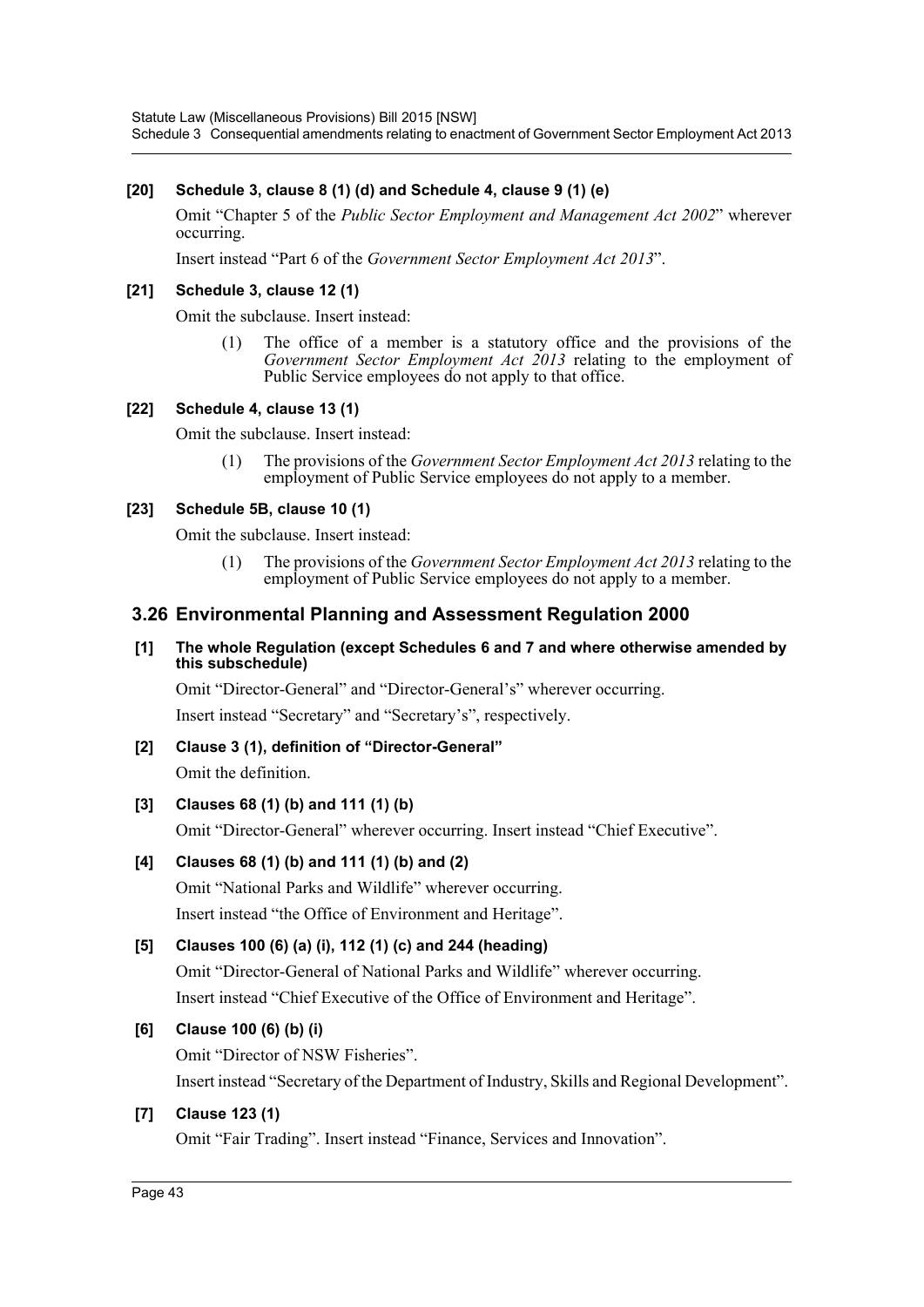### **[8] Clause 136E, note 3**

Omit "Department of Environment, Climate Change and Water". Insert instead "Office of Environment and Heritage".

### **[9] Clause 186Q (2) (b) and (c)**

Omit "an officer of" wherever occurring. Insert instead "a person employed in".

### **[10] Clause 284 (3) (b)**

Omit "member of staff of". Insert instead "person employed in".

### **[11] Schedule 4, clause 4**

Omit "Services, Technology and Administration". Insert instead "Finance, Services and Innovation".

### **[12] Schedule 4, clause 10**

Omit "Director-General of the Department of Environment, Climate Change and Water". Insert instead "Chief Executive of the Office of Environment and Heritage".

# **[13] Schedule 4, clauses 15 (a) (ii), 16 (b) and 17 (1) (b)**

Omit "of Planning" wherever occurring.

### **[14] Schedule 4, clause 19 (c)**

Omit "of Planning and Infrastructure".

# **3.27 Fire Services Joint Standing Committee Act 1998 No 18**

### **[1] Schedule 1, clause 5 (1) (d)**

Omit "Part 8 of the *Public Sector Management Act 1988*". Insert instead "Part 6 of the *Government Sector Employment Act 2013*".

### **[2] Schedule 1, clause 8 (1)**

Omit the subclause. Insert instead:

(1) The provisions of the *Government Sector Employment Act 2013* relating to the employment of Public Service employees do not apply to a member.

# **3.28 Garvan Institute of Medical Research Act 1984 No 106**

### **Schedule 1, clause 9 (1)**

Omit "*Public Service Act 1979*". Insert instead "*Government Sector Employment Act 2013*".

# **3.29 Government Information (Information Commissioner) Act 2009 No 53**

### **Section 30 (2)**

Omit "Director-General or Deputy Director-General (General Counsel)". Insert instead "Secretary or General Counsel".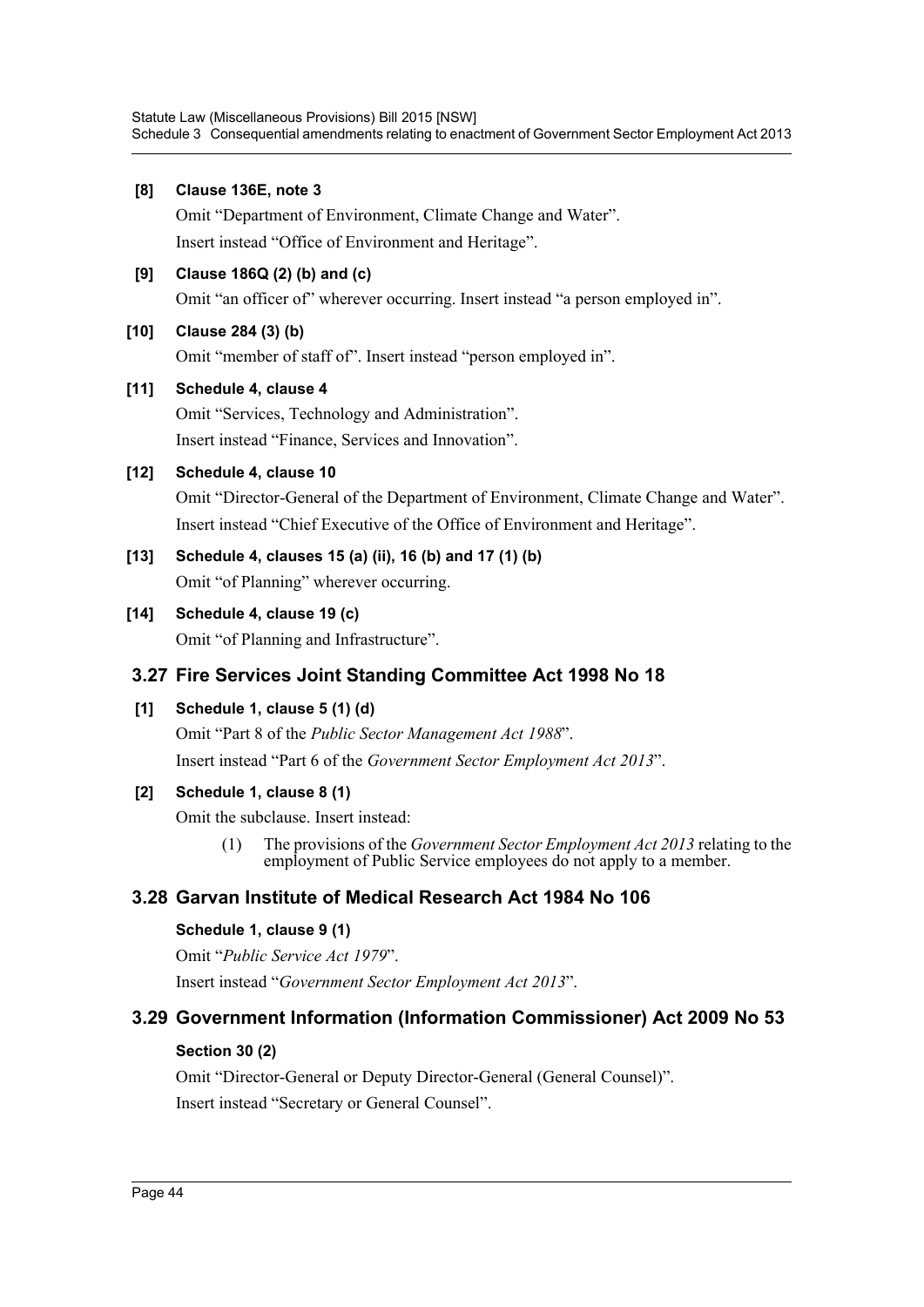# **3.30 Government Property NSW Act 2006 No 40**

### **[1] Section 3 (1), definition of "Chief Executive Officer"**

Omit the definition. Insert instead:

*Chief Executive Officer* means the person employed in the Public Service as the Chief Executive Officer of Government Property NSW.

### **[2] Section 3 (1), definition of "government agency"**

Omit paragraph (c). Insert instead:

(c) a Public Service agency,

### **[3] Section 7A**

Insert after section 7:

### **7A Staff**

Persons may be employed in the Public Service under the *Government Sector Employment Act 2013* to enable Government Property NSW to exercise its functions.

**Note.** Section 59 of the *Government Sector Employment Act 2013* provides that the persons so employed (or whose services Government Property NSW makes use of) may be referred to as officers or employees, or members of staff, of Government Property NSW. Section 47A of the *Constitution Act 1902* precludes Government Property NSW from employing staff.

### **[4] Section 8 (4) (a)**

Omit the paragraph. Insert instead:

(a) a member of staff of Government Property NSW, or

### **[5] Section 11 (4)**

Omit the subsection including the note.

### **[6] Section 12 (2)**

Omit "officer of". Insert instead "person employed in or by".

### **[7] Section 21A (9)**

Omit the subsection. Insert instead:

(9) A reference in this section to land owned or occupied by a government agency that is a Public Service agency is a reference to land owned or occupied, or under the control of, the agency or the Minister to whom the agency is responsible.

# **3.31 Greyhound Racing Act 2009 No 19**

### **Sections 13 (3) and 14 (3) and clause 17 (1) of Schedule 1**

Omit "*Public Sector Employment and Management Act 2002*" wherever occurring. Insert instead "*Government Sector Employment Act 2013*".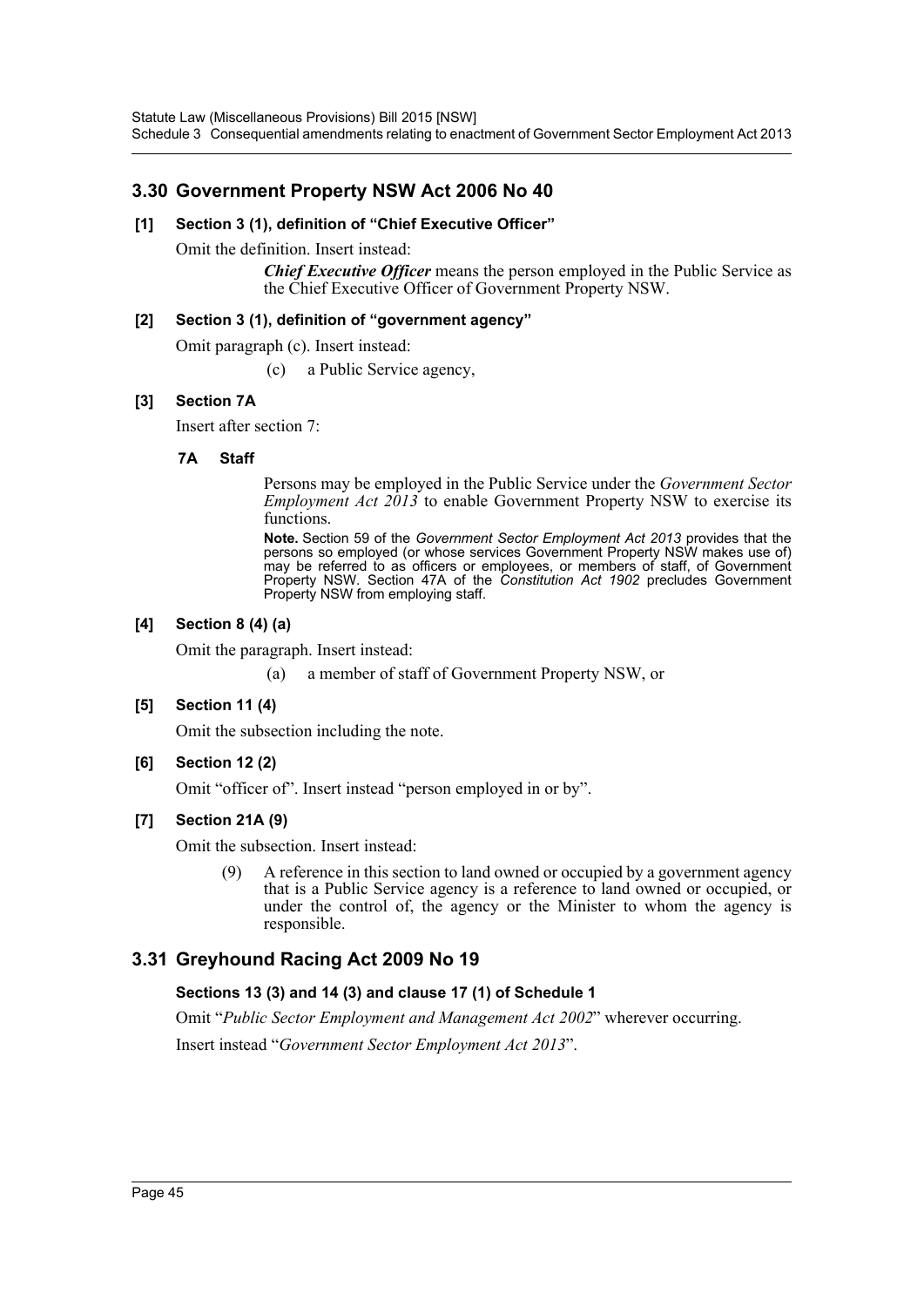Statute Law (Miscellaneous Provisions) Bill 2015 [NSW] Schedule 3 Consequential amendments relating to enactment of Government Sector Employment Act 2013

# **3.32 Harness Racing Act 2009 No 20**

### **Sections 13 (3) and 14 (3) and clause 17 (1) of Schedule 1**

Omit "*Public Sector Employment and Management Act 2002*" wherever occurring. Insert instead "*Government Sector Employment Act 2013*".

# **3.33 Health Care Complaints Act 1993 No 105**

### **Schedule 2, clause 3 (1) (d)**

Omit "Part 8 of the *Public Sector Management Act 1988*". Insert instead "Part 6 of the *Government Sector Employment Act 2013*".

### **3.34 Historic Houses Act 1980 No 94**

### **[1] Section 4 (1), definition of "Director"**

Omit the definition. Insert instead:

**Director** means the person employed in the Public Service as the Director of Historic Houses.

### **[2] Section 8 (8)**

Omit the subsection including the note.

### **[3] Section 13**

Insert before section 14:

### **13 Staff**

Persons may be employed in the Public Service under the *Government Sector Employment Act 2013* to enable the Trust to exercise its functions. **Note.** Section 59 of the *Government Sector Employment Act 2013* provides that the persons so employed (or whose services the Trust makes use of) may be referred to as officers or employees, or members of staff, of the Trust. Section 47A of the *Constitution Act 1902* precludes the Trust from employing staff.

### **[4] Section 15 (6)**

Omit the subsection. Insert instead:

(6) In this section, *authorised person* means the Director or a member of staff of the Trust.

### **[5] Schedule 1, clause 4**

Omit the clause. Insert instead:

### **4 Application of Government Sector Employment Act 2013**

The provisions of the *Government Sector Employment Act 2013* relating to the employment of Public Service employees do not apply to a trustee.

### **3.35 Home Building Act 1989 No 147**

### **Schedule 5, clause 9 (1)**

Omit "*Public Sector Employment and Management Act 2002*".

Insert instead "*Government Sector Employment Act 2013*".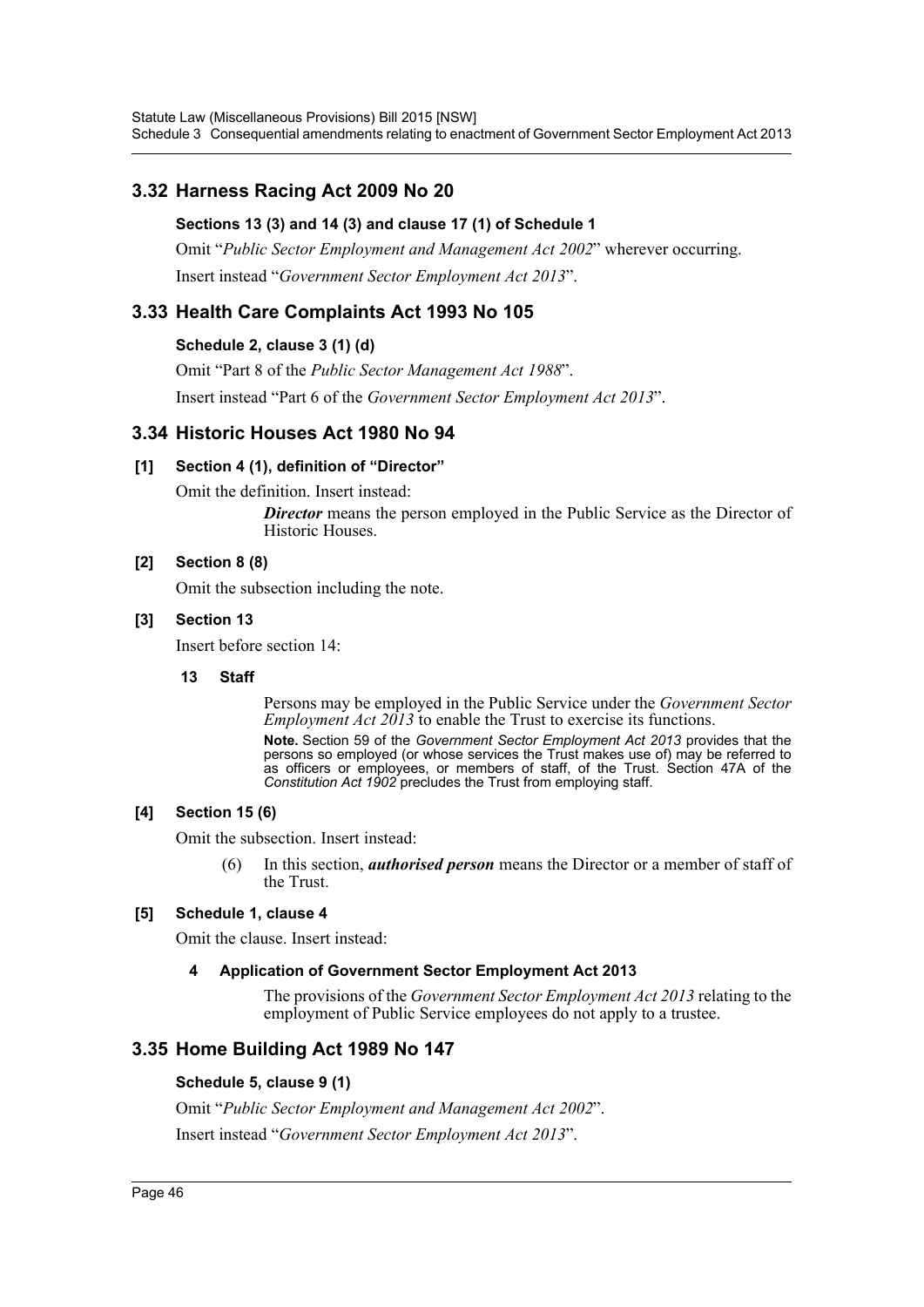# **3.36 Inspector of Custodial Services Act 2012 No 55**

### **[1] Section 5 (1)**

Omit the subsection. Insert instead:

(1) Persons may be employed in the Public Service under the *Government Sector Employment Act 2013* to enable the Inspector to exercise his or her functions.

### **[2] Sections 5 (3) (a) and 14 (2)**

Omit "Division of the Government Service" wherever occurring.

Insert instead "Public Service agency".

### **[3] Section 5 (4)**

Omit the subsection. Insert instead:

(4) The head of the Public Service agency in which staff of the Inspector are employed may delegate to the Inspector or a member of staff of the Inspector any of the agency head's functions under the *Government Sector Employment Act 2013* with respect to those staff (other than this power of delegation).

### **[4] Section 5 (5)**

Omit "subsections (1)–(4)". Insert instead "subsection (3)".

### **[5] Section 14 (2) (a)**

Omit "Division Head". Insert instead "head of the agency".

### **[6] Section 14 (3)**

Omit "a Division Head" and "the Division Head".

Insert instead "an agency head" and "the agency head", respectively.

### **[7] Schedule 1, clause 8 (1)**

Omit the subclause. Insert instead:

(1) The office of Inspector is a statutory office and the *Government Sector Employment Act*  $2013$  *(including Part 6)* does not apply to that office.

# **3.37 Land and Environment Court Act 1979 No 204**

### **[1] Sections 13 (5) and 15 (1)**

Omit "*Public Sector Employment and Management Act 2002*" wherever occurring. Insert instead "*Government Sector Employment Act 2013*".

### **[2] Schedule 1, clause 3**

Omit the clause. Insert instead:

### **3 Application of Government Sector Employment Act 2013**

The office of a Commissioner is a statutory office and the provisions of the *Government Sector Employment Act 2013* relating to the employment of Public Service employees do not apply to that office.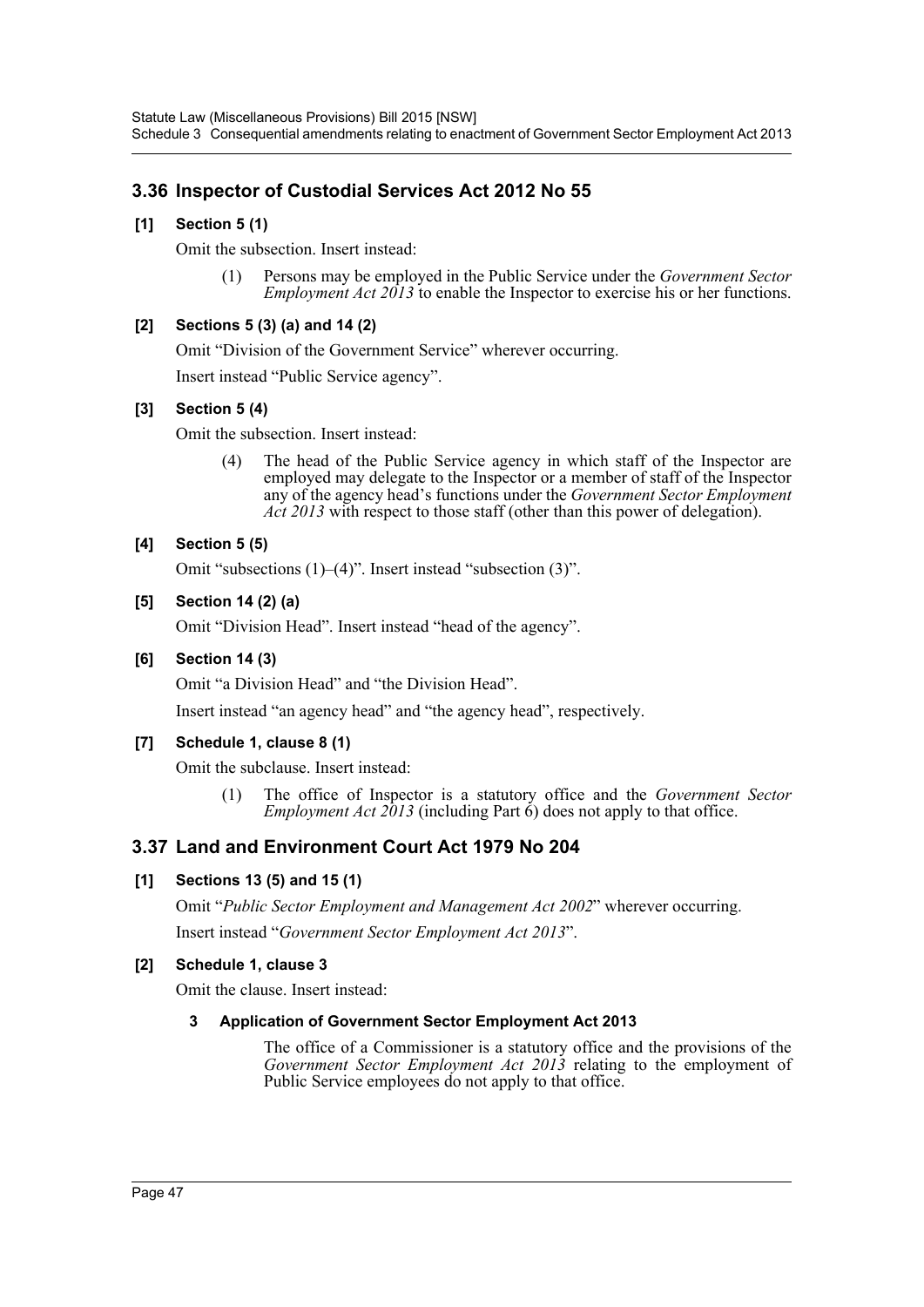Statute Law (Miscellaneous Provisions) Bill 2015 [NSW] Schedule 3 Consequential amendments relating to enactment of Government Sector Employment Act 2013

### **[3] Schedule 1, clause 8 (2)**

Omit the subclause. Insert instead:

- (2) Subject to subclause (3) and to the terms of appointment, if a full-time Commissioner was, immediately before being appointed as full-time Commissioner:
	- (a) a Public Service employee, or
	- (b) a contributor to a superannuation scheme, or
	- (c) a member of staff of a statutory body, or
	- (d) a person in respect of whom provision was made by an Act for the retention of any rights accrued or accruing to the person as a Public Service employee or member of staff of a statutory body,

the Commissioner:

- (e) retains any rights accrued or accruing to the Commissioner as such an employee, contributor or member of staff, and
- (f) may continue to contribute to any superannuation scheme to which the Commissioner was a contributor immediately before being appointed as Commissioner, and
- (g) is entitled to receive any deferred or extended leave and any payment, pension or gratuity,

as if the Commissioner had continued to be such an employee, contributor or member of staff during the Commissioner's service as Commissioner, and:

- (h) the Commissioner's service as Commissioner is taken to be service as an employee or member of staff for the purposes of any law under which those rights accrued or were accruing, under which the Commissioner continues to contribute or by which that entitlement is conferred, and
- (i) the Commissioner is taken to be an employee or member of staff, and the Government of New South Wales is taken to be the Commissioner's employer, for the purpose of the superannuation scheme to which the Commissioner is entitled to contribute under this subclause.

### **[4] Schedule 1, clause 8 (4)**

Omit "officer or employee". Insert instead "employee or member of staff".

#### **[5] Schedule 1, clause 9 (1), definition of "retiring age"**

Omit the definition. Insert instead:

*retiring age* means:

- (a) in relation to a person who was, immediately before being appointed as a full-time Commissioner, a person employed in the Public Service the age of 60 years, and
- (b) in relation to a person who was, immediately before being appointed as a full-time Commissioner, a member of staff of a statutory body and except as provided in paragraph (a)—the age at which members of staff (being members of staff of the class to which that person belonged immediately before being appointed as a full-time Commissioner) of that body are entitled to retire.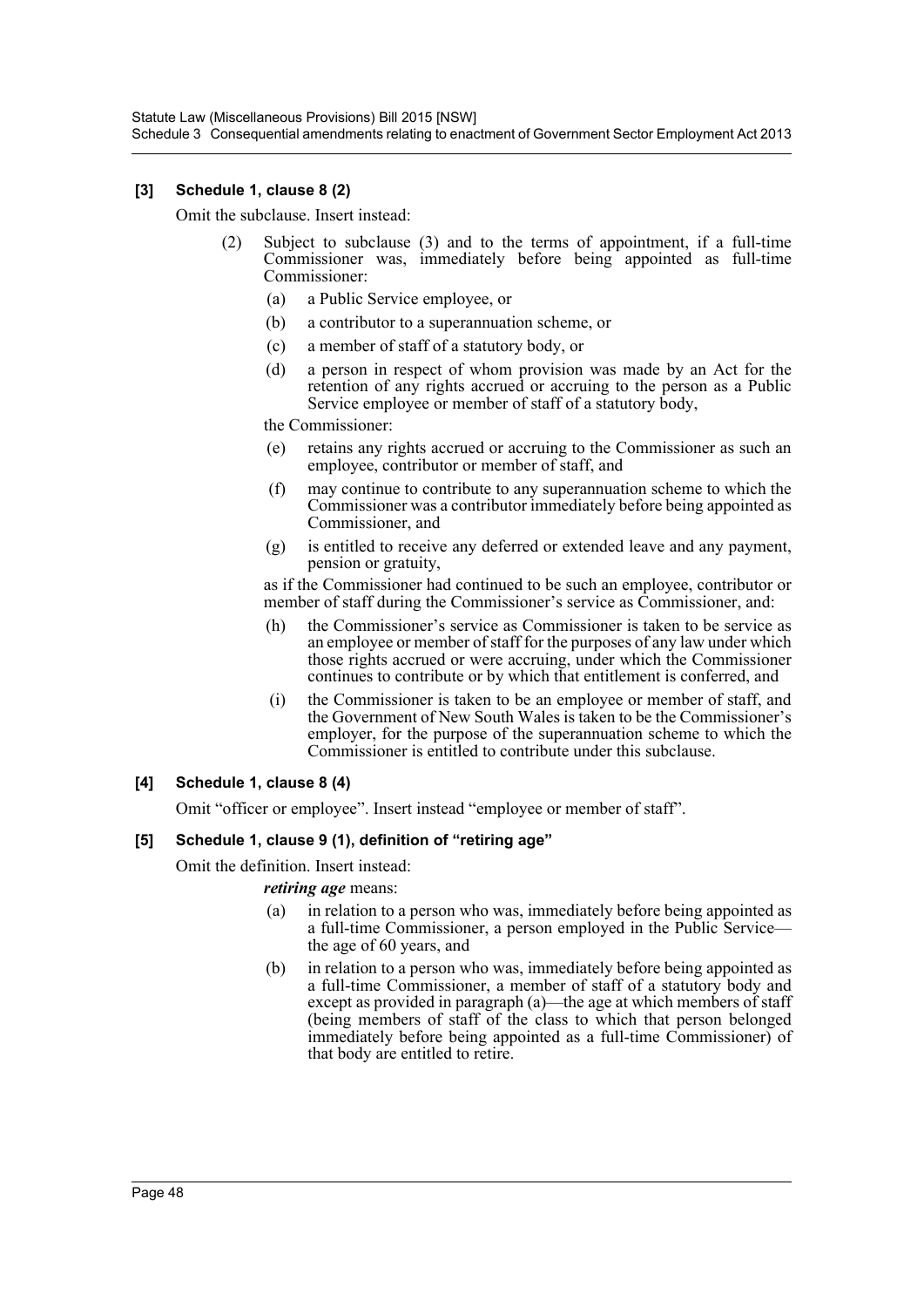### **[6] Schedule 1, clause 9 (2)**

Omit the subclause. Insert instead:

- (2) If a person ceases to be a full-time Commissioner, otherwise than pursuant to clause 7 (paragraph (b) excepted), the person is, if the person has not attained the retiring age, entitled to be employed, if, immediately before being appointed as full-time Commissioner, the person was:
	- (a) a person employed in the Public Service—in the Public Service, or
	- (b) a member of staff of a statutory body—as a member of staff of that body,

at a work level and salary not lower than the level at which the person was employed immediately before being appointed as Commissioner.

### **3.38 Law and Justice Foundation Act 2000 No 97**

### **[1] Section 9 (1)**

Omit "Part 2 of the *Public Sector Management Act 1988*".

Insert instead "The *Government Sector Employment Act 2013*".

### **[2] Section 9 (2)**

Omit the subsection. Insert instead:

(2) The Foundation may, with the approval of the Minister to whom a Public Service agency is responsible, make use of the services of a person employed in that agency on such terms as may be arranged.

### **[3] Schedule 1, clause 6 (2)**

Omit the subclause. Insert instead:

(2) The provisions of the *Government Sector Employment Act 2013* relating to the employment of Public Service employees do not apply to an appointed member.

### **[4] Schedule 2, clause 1 (2)**

Omit the subclause. Insert instead:

(2) The provisions of the *Government Sector Employment Act 2013* relating to the employment of Public Service employees do not apply to the Director.

# **3.39 Law Reform Commission Act 1967 No 39**

### **[1] Section 8 (6)**

Omit "*Public Service Act 1979*". Insert instead "*Government Sector Employment Act 2013*".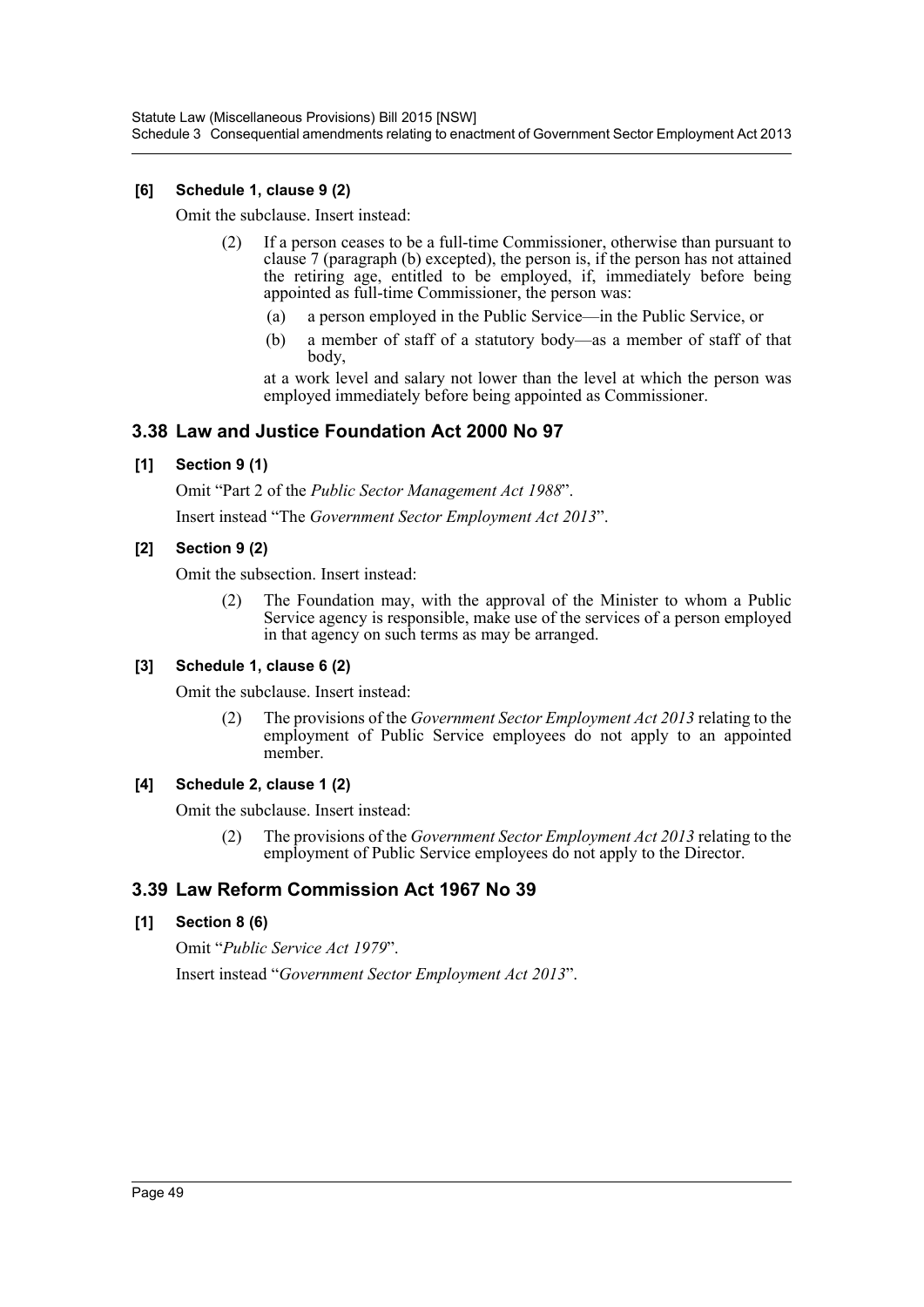### **[2] Section 14**

Omit the section. Insert instead:

### **14 Staff**

Persons may be employed in the Public Service under the *Government Sector Employment Act 2013* to enable the Commission to exercise its functions. **Note.** Section 59 of the *Government Sector Employment Act 2013* provides that the persons so employed (or whose services the Commission makes use of) may be referred to as officers or employees, or members of staff, of the Commission.

### **[3] Schedule 1, clause 2**

Omit the clause. Insert instead:

### **2 Preservation of rights—generally**

Subject to clause 3 and to the terms of his or her appointment, if a commissioner was, immediately before appointment as a commissioner:

- (a) a Public Service employee, or
- (b) a contributor to a superannuation scheme, or
- (c) a member of staff of a statutory body, or
- (d) a person in respect of whom provision was made by any Act that the person retain any rights accrued or accruing to the person as a Public Service employee or member of staff of a statutory body,

the commissioner:

- (e) retains any rights accrued or accruing to the commissioner as such an employee, contributor or member of staff, and
- (f) may continue to contribute to any superannuation scheme to which the commissioner was a contributor immediately before appointment as a commissioner, and
- (g) is entitled to receive any deferred or extended leave and any payment, pension or gratuity,

as if the commissioner had continued to be such an employee, contributor or member of staff during service as a commissioner, and:

- (h) service as a commissioner is taken to be service as an employee or member of staff for the purpose of any law under which those rights accrued or were accruing, under which the commissioner continues to contribute or by which that entitlement is conferred, and
- (i) the commissioner is taken to be an employee or member of staff, and the Government of New South Wales is taken to be the commissioner's employer, for the purposes of the superannuation scheme to which the commissioner is entitled to contribute under this clause.

### **[4] Schedule 1, clause 3 (2)**

Omit "officer or employee". Insert instead "employee or member of staff".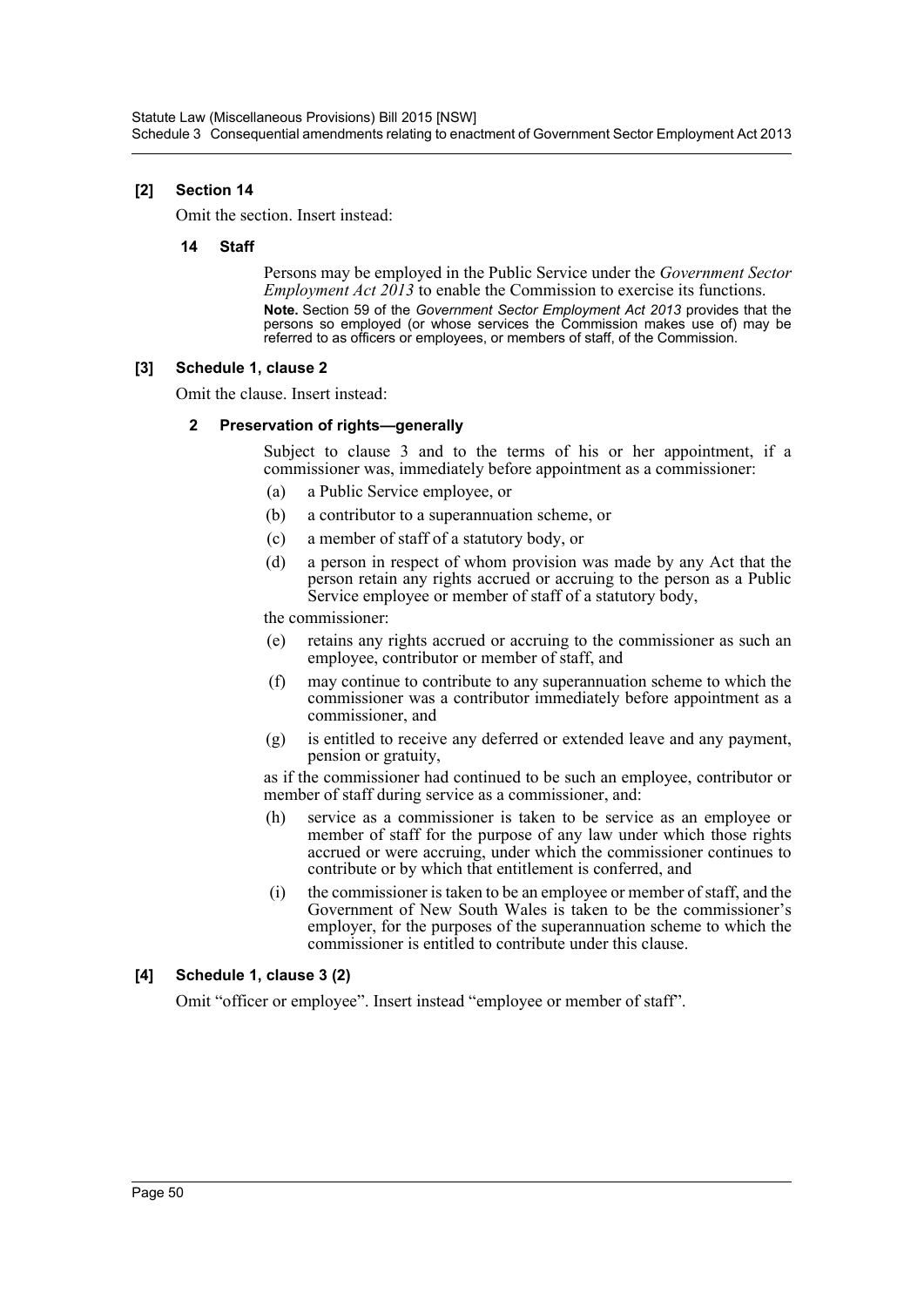Statute Law (Miscellaneous Provisions) Bill 2015 [NSW] Schedule 3 Consequential amendments relating to enactment of Government Sector Employment Act 2013

### **[5] Schedule 1, clause 5**

Omit the clause. Insert instead:

#### **5 Reappointment to former employment in certain cases**

- (1) In this clause, *retiring age* means, in relation to a person who was, immediately before appointment as a commissioner:
	- (a) a person employed in the Public Service—the age of 60 years, or
	- (b) a member of staff of a statutory body—the age at which members of staff (being members of staff of the class to which that person belonged immediately before appointment as a commissioner) of that statutory body are entitled to retire.
- (2) A person who ceased to be a commissioner, otherwise than pursuant to section 9 (2), is, if the person has not attained the retiring age, entitled to be employed, if, immediately before appointment as a commissioner, the person was:
	- (a) a person employed in the Public Service—in the Public Service, or
	- (b) a member of staff of a statutory body—as a member of staff of that body,

at a work level and salary not lower than the level at which the person was employed immediately before appointment as a commissioner.

### **3.40 Library Act 1939 No 40**

#### **[1] Section 2 (1), definition of "State Librarian"**

Omit the definition. Insert instead:

*State Librarian* means the person employed in the Public Service as the State Librarian.

#### **[2] Section 4B (12), note**

Omit the note.

### **[3] Section 5A**

Insert after section 5:

### **5A Staff**

Persons may be employed in the Public Service under the *Government Sector Employment Act 2013* to enable the Council to exercise its functions.

**Note.** Section 59 of the *Government Sector Employment Act 2013* provides that the persons so employed (or whose services the Council makes use of) may be referred to as officers or employees, or members of staff, of the Council.

### **[4] Section 7B (6)**

Omit the subsection. Insert instead:

(6) In this section, *authorised person* means the State Librarian or a member of staff of the Council.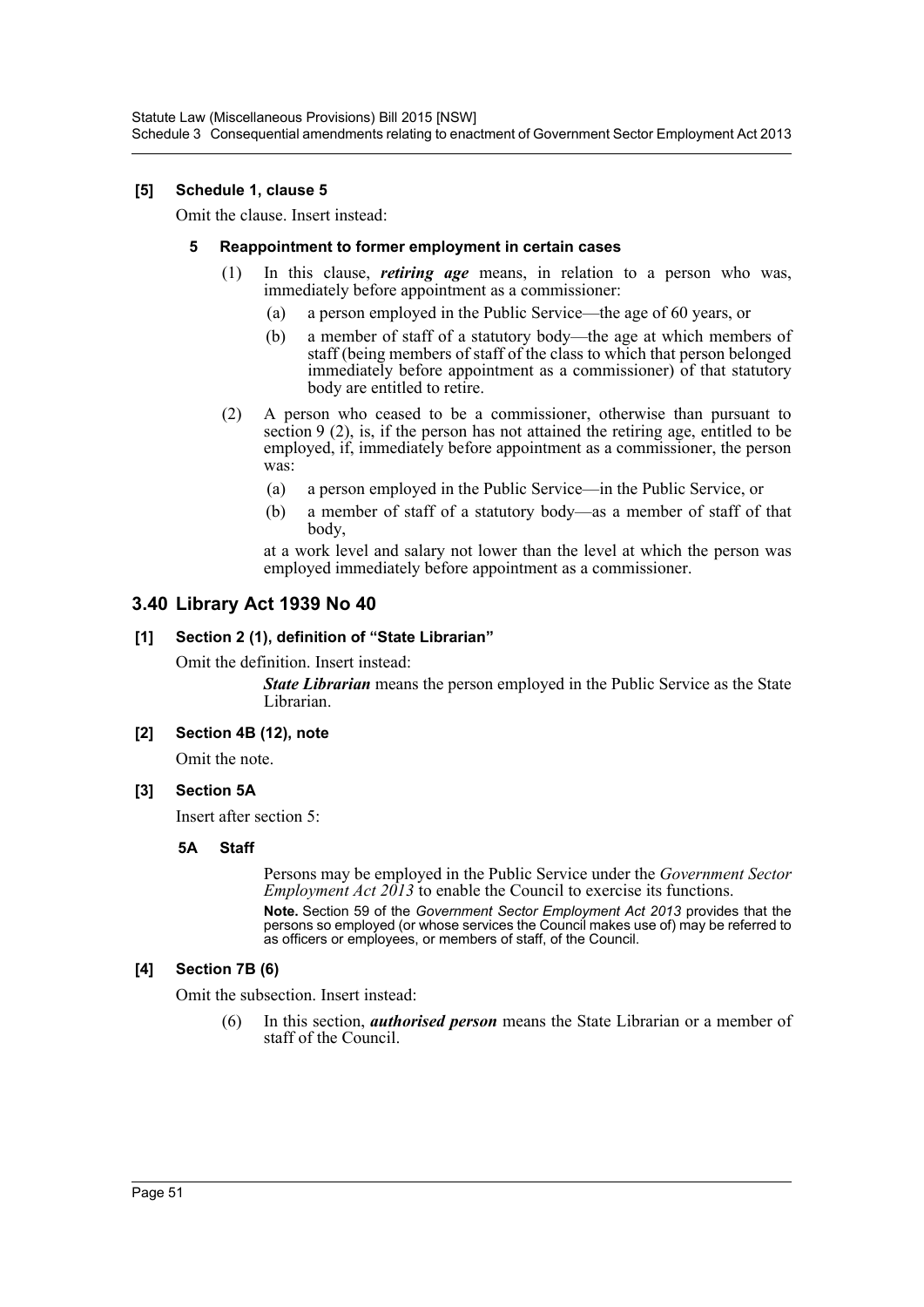### **[5] Schedule 1, clause 4**

Omit the clause. Insert instead:

### **4 Public Service employment provisions excluded**

The provisions of the *Government Sector Employment Act 2013* relating to the employment of Public Service employees do not apply to a member.

# **3.41 Loan Fund Companies Act 1976 No 94**

### **[1] Section 5 (1) and (2)**

Omit the subsections. Insert instead:

(1) The Supervisor is the person employed in the Public Service as the Supervisor of Loan Fund Companies.

# **[2] Section 6 (1)**

Omit "a person appointed by the Governor as".

Insert instead "the person employed in the Public Service as the".

# **3.42 Mental Health Commission Act 2012 No 13**

### **[1] Section 4 (1), definition of "public sector agency"**

Omit paragraph (a). Insert instead:

(a) a Public Service agency,

### **[2] Section 5 (5)**

Omit the subsection including the note.

### **[3] Section 14A**

Insert after section 14:

### **14A Staff**

Persons may be employed in the Public Service under the *Government Sector Employment Act 2013* to enable the Commission to exercise its functions.

**Note.** Section 59 of the *Government Sector Employment Act 2013* provides that the persons so employed (or whose services the Commission makes use of) may be referred to as officers or employees, or members of staff, of the Commission. Section 47A of the *Constitution Act 1902* precludes the Commission from employing staff.

### **[4] Schedule 1, clause 6 (1)**

Omit the subclause. Insert instead:

(1) The offices of Commissioner and Deputy Commissioner are statutory offices and the provisions of the *Government Sector Employment Act 2013* relating to the employment of Public Service employees do not apply to those offices.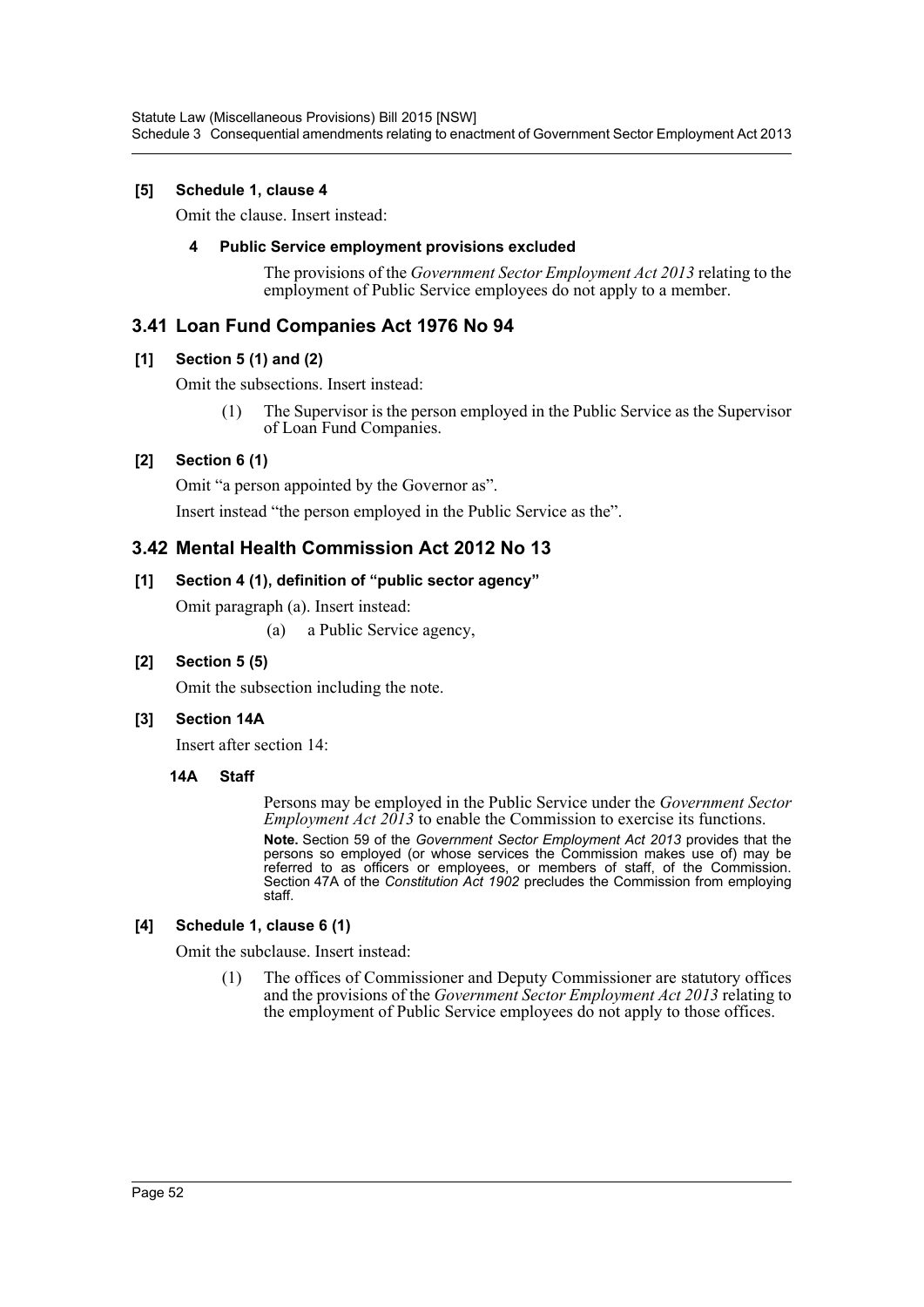# **3.43 Museum of Applied Arts and Sciences Act 1945 No 31**

### **[1] Section 7**

Omit the section. Insert instead:

### **7 Application of Government Sector Employment Act 2013**

The provisions of the *Government Sector Employment Act 2013* relating to the employment of Public Service employees do not apply to a trustee.

### **[2] Section 13**

Omit "officers or employees". Insert instead "members of staff".

### **[3] Section 13**

Omit "its officers". Insert instead "its members of staff".

### **[4] Section 14 (2), note**

Omit the note.

### **[5] Section 14A**

Insert after section 14:

#### **14A Staff**

Persons may be employed in the Public Service under the *Government Sector Employment Act 2013* to enable the trustees to exercise their functions. **Note.** Section 59 of the *Government Sector Employment Act 2013* provides that the persons so employed (or whose services the trustees make use of) may be referred to as officers or employees, or members of staff, of the trustees.

### **[6] Section 15**

Omit "officers and employees". Insert instead "members of staff".

### **3.44 Natural Resources Commission Act 2003 No 102**

### **[1] Section 4 (1), definition of "government agency"**

Omit "government department" from paragraph (a).

Insert instead "Public Service agency".

### **[2] Section 10**

Insert after section 9:

### **10 Staff**

Persons may be employed in the Public Service under the *Government Sector Employment Act 2013* to enable the Commission to exercise its functions. **Note.** Section 59 of the *Government Sector Employment Act 2013* provides that the persons so employed (or whose services the Commission makes use of) may be referred to as officers or employees, or members of staff, of the Commission. Section 47A of the *Constitution Act 1902* precludes the Commission from employing staff.

### **[3] Section 13 (2)**

Omit the subsection including the note.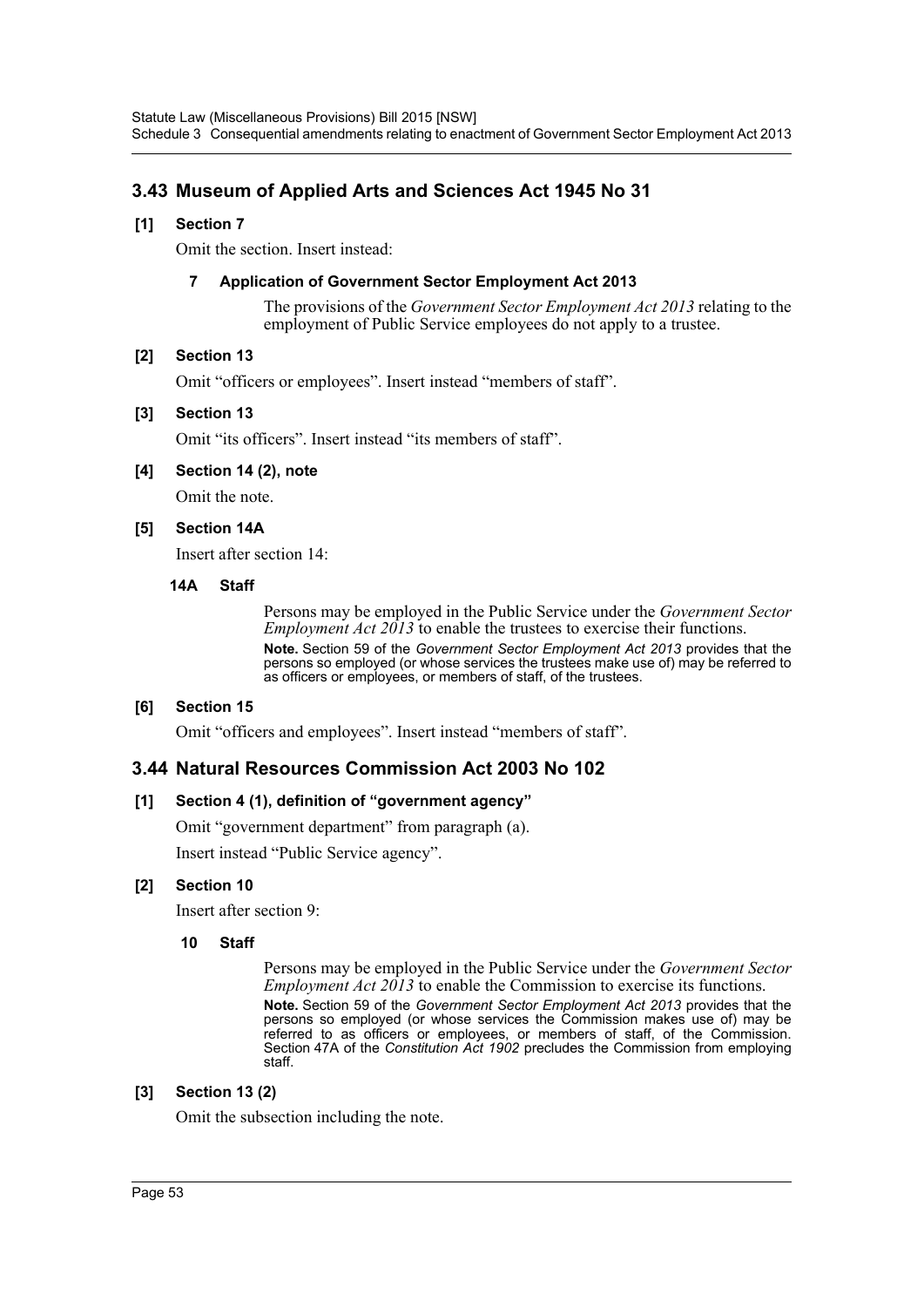### **[4] Section 19 (2)**

Omit "Director-General or Deputy Director-General (General Counsel)". Insert instead "Secretary or General Counsel".

### **[5] Schedule 1, clause 5 (1) (d)**

Omit "Chapter 5 of the *Public Sector Employment and Management Act 2002*".

Insert instead "Part 6 of the *Government Sector Employment Act 2013*".

### **[6] Schedule 1, clause 7 (1)**

Omit the subclause. Insert instead:

(1) The offices of Commissioner and Assistant Commissioner are statutory offices and the provisions of the *Government Sector Employment Act 2013* relating to the employment of Public Service employees do not apply to those offices.

### **3.45 Parramatta Park Trust Act 2001 No 17**

### **[1] Section 3 (1), definition of "Director"**

Omit the definition. Insert instead:

**Director** means the person employed in the Public Service as Director of Parramatta Park.

### **[2] Section 7 (6)**

Omit the subsection including the note.

### **[3] Section 21**

Insert after section 20:

### **21 Staff**

Persons may be employed in the Public Service under the *Government Sector Employment Act 2013* to enable the Trust to exercise its functions.

**Note.** Section 59 of the *Government Sector Employment Act 2013* provides that the persons so employed (or whose services the Trust makes use of) may be referred to as officers or employees, or members of staff, of the Trust. Section 47A of the *Constitution Act 1902* precludes the Trust from employing staff.

### **[4] Schedule 2, clause 8 (1)**

Omit the subclause. Insert instead:

(1) The provisions of the *Government Sector Employment Act 2013* relating to the employment of Public Service employees do not apply to a trustee.

# **3.46 Ports and Maritime Administration Act 1995 No 13**

### **[1] Section 27 (3) (d)**

Omit the paragraph. Insert instead:

(d) a Public Service employee, or

### **[2] Section 41 (4)**

Omit the subsection including the note.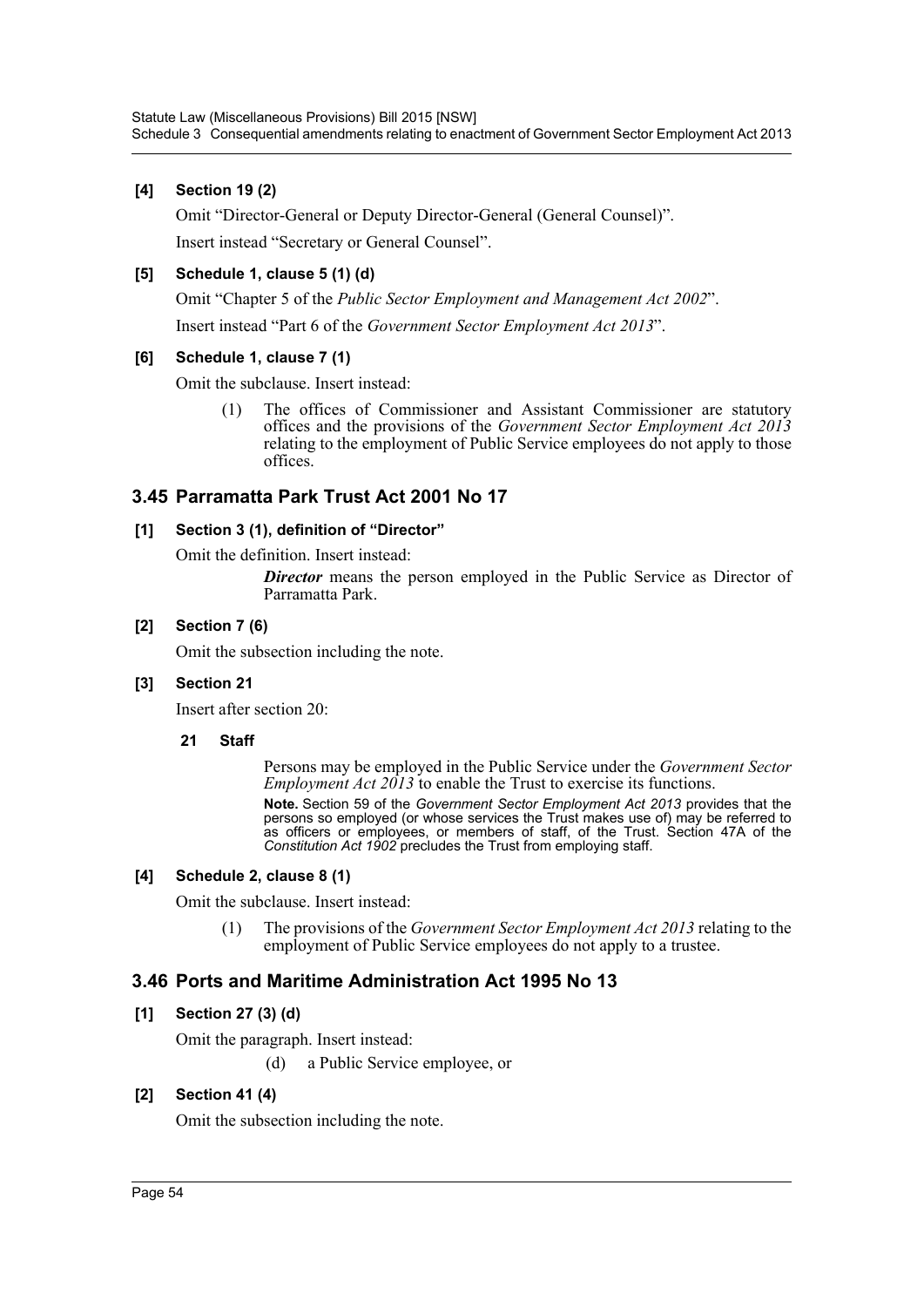# **3.47 Ports Assets (Authorised Transactions) Act 2012 No 101**

### **[1] Section 33**

Omit "officer of the Government Service". Insert instead "Public Service employee".

### **[2] Schedule 2, clause 2 (5)**

Omit "*Public Sector Employment and Management Act 2002* (Chapter 5 included)". Insert instead "*Government Sector Employment Act 2013* (Part 6 included)".

### **3.48 Professional Standards Act 1994 No 81**

### **[1] Section 46**

Omit "government department, an administrative office". Insert instead "Public Service agency".

### **[2] Schedule 2, clause 5 (1) (d)**

Omit "Part 8 of the *Public Sector Management Act 1988*". Insert instead "Part 6 of the *Government Sector Employment Act 2013*".

### **[3] Schedule 2, clause 7 (1)**

Omit the subclause. Insert instead:

(1) The provisions of the *Government Sector Employment Act 2013* relating to the employment of Public Service employees do not apply to a member.

# **3.49 Public Authorities (Financial Arrangements) Act 1987 No 33**

### **Section 33**

Omit the section. Insert instead:

### **33 Staff**

Persons may be employed in the Public Service under the *Government Sector Employment Act*  $2013$  *to enable the Financing Corporation to exercise its* functions.

**Note.** Section 59 of the *Government Sector Employment Act 2013* provides that the persons so employed (or whose services the Financing Corporation makes use of) may be referred to as officers or employees, or members of staff, of the Financing Corporation. Section 47A of the *Constitution Act 1902* precludes the Financing Corporation from employing staff.

# **3.50 Public Defenders Act 1995 No 28**

### **[1] Section 13**

Omit the section. Insert instead:

### **13 Staff**

Persons may be employed in the Public Service under the *Government Sector Employment Act 2013* to enable the Senior Public Defender to exercise his or her functions.

**Note.** Section 59 of the *Government Sector Employment Act 2013* provides that the persons so employed (or whose services the Senior Public Defender makes use of) may be referred to as officers or employees, or members of staff, of the Senior Public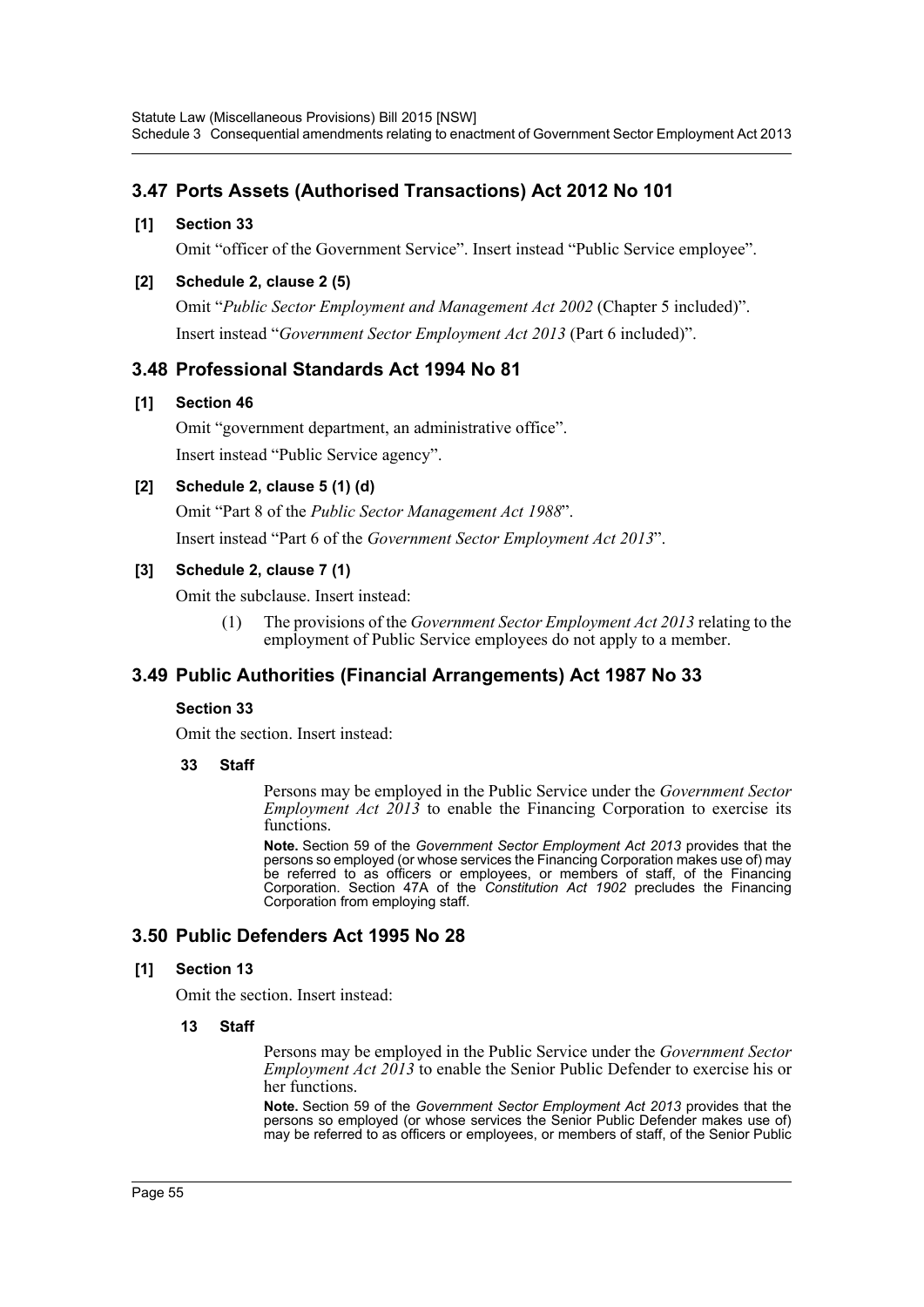Defender. Section 47A of the *Constitution Act 1902* precludes the Senior Public Defender from employing staff.

### **[2] Schedule 1, clause 1, definition of "public servant"**

Omit the definition. Insert instead:

*public servant* means a person employed in the Public Service or a member of staff of a statutory body.

### **[3] Schedule 1, clause 7**

Omit the clause. Insert instead:

### **7 Government Sector Employment Act 2013**

The office of an Officer is a statutory office and the *Government Sector Employment Act 2013* (including Part 6) does not apply to that office.

### **[4] Schedule 1, clause 9 (1)**

Omit the subclause. Insert instead:

- (1) A person who:
	- (a) ceases to be an Officer by resignation or who completes a term of office as an Officer and is not reappointed, and
	- (b) was, immediately before being appointed as an Officer:
		- (i) a person employed in the Public Service, the Teaching Service or the NSW Health Service, or
		- (ii) a member of staff of a statutory body,

is entitled to be employed in the Public Service, the Teaching Service or the NSW Health Service or as a member of staff of that statutory body, as the case requires, at a work level and salary not lower than the level at which the person was employed immediately before being appointed as an Officer.

### **[5] Schedule 1, clause 9 (2)**

Omit "officer or employee" wherever occurring.

Insert instead "employee or member of staff".

# **3.51 Racing Appeals Tribunal Act 1983 No 199**

### **[1] Section 14 (1)**

Omit "*Public Sector Employment and Management Act 2002*". Insert instead "*Government Sector Employment Act 2013*".

### **[2] Section 19**

Omit "officers or servants" wherever occurring. Insert instead "members of staff".

# **[3] Section 19 (1) (b)**

Omit the paragraph. Insert instead:

(b) any person employed in a Public Service agency responsible to the Minister.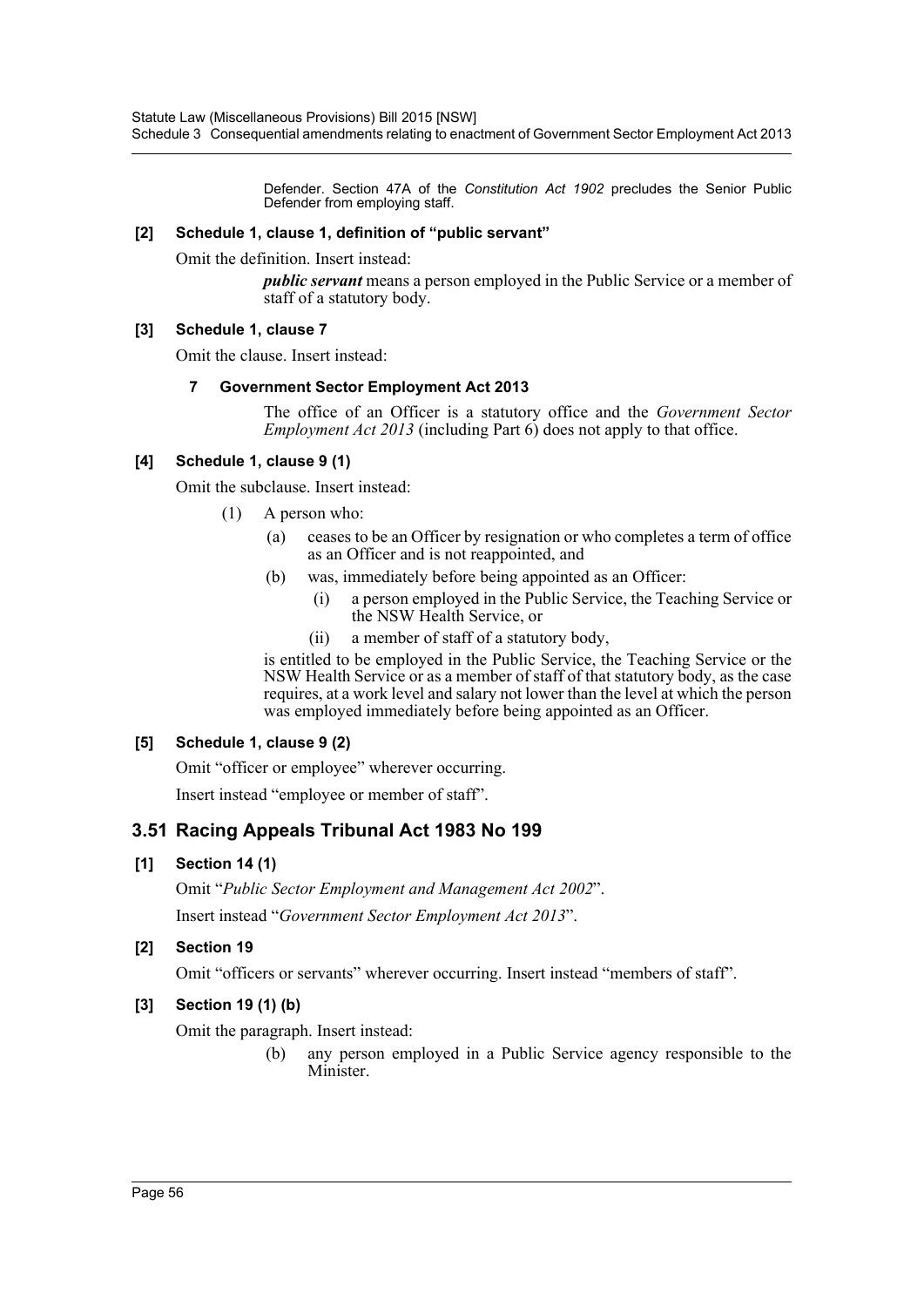# **3.52 Royal Botanic Gardens and Domain Trust Act 1980 No 19**

### **[1] Section 4 (1), definition of "Executive Director"**

Omit the definition. Insert instead:

*Executive Director* means the person employed in the Public Service as the Executive Director of the Royal Botanic Gardens and Domain.

### **[2] Section 8 (11)**

Omit the subsection including the note.

### **[3] Section 12**

Insert before section 13:

### **12 Staff**

Persons may be employed in the Public Service under the *Government Sector Employment Act 2013* to enable the Trust to exercise its functions.

**Note.** Section 59 of the *Government Sector Employment Act 2013* provides that the persons so employed (or whose services the Trust makes use of) may be referred to as officers or employees, or members of staff, of the Trust. Section 47A of the *Constitution Act 1902* precludes the Trust from employing staff.

### **[4] Section 14 (6)**

Omit the subsection. Insert instead:

(6) In this section, *authorised person* means the Executive Director or any other member of staff of the Trust.

### **[5] Section 15 (2) (a)**

Omit the paragraph. Insert instead:

(a) the remuneration of any member of staff of the Trust, or

### **[6] Schedule 1, clause 4**

Omit "*Public Sector Management Act 1988*". Insert instead "*Government Sector Employment Act 2013*".

# **3.53 Solicitor General Act 1969 No 80**

### **[1] Section 2 (9)**

Omit the subsection. Insert instead:

(9) The office of Solicitor General is a statutory office and the *Government Sector Employment Act 2013* (including Part 6) does not apply to that office.

### **[2] Schedule 1, clause 2 (1)**

Omit the subclause. Insert instead:

- (1) This clause applies to the Solicitor General if the Solicitor General, immediately before being appointed as Solicitor General, was:
	- (a) a person employed in the Public Service, the Teaching Service or the NSW Health Service, or
	- (b) a contributor to a superannuation scheme, or
	- (c) a member of staff of a statutory body, or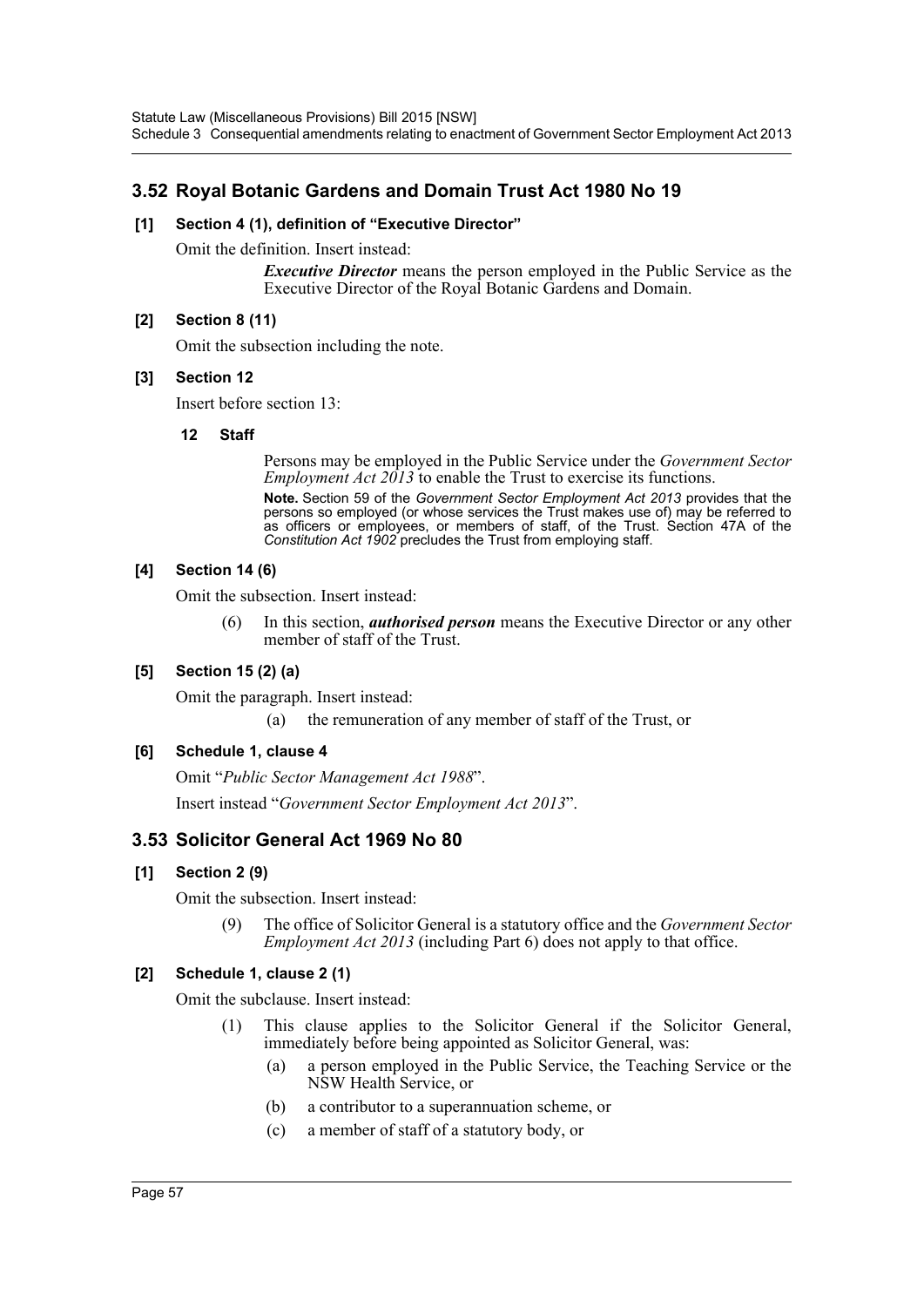(d) a person in respect of whom provision was made by any Act for the retention of any rights accrued or accruing to the person as an employee or member of staff.

### **[3] Schedule 1, clause 2 (2)**

Omit "officer, contributor or person" wherever occurring.

Insert instead "employee, contributor or member of staff".

### **[4] Schedule 1, clauses 2 (3), (4) and (6) and 3 (2)**

Omit "officer or employee" wherever occurring.

Insert instead "employee or member of staff".

### **[5] Schedule 1, clause 3 (1)**

Omit the subclause. Insert instead:

- (1) A person who:
	- (a) ceases to be Solicitor General by resignation or who completes a term of office as Solicitor General and is not reappointed, and
	- (b) was, immediately before being appointed as Solicitor General:
		- (i) a person employed in the Public Service, the Teaching Service or the NSW Health Service, or
		- (ii) a member of staff of a statutory body,

is entitled to be employed in the Public Service, the Teaching Service or the NSW Health Service or as a member of staff of that statutory body, as the case requires, at a work level and salary not lower than the level at which the person was employed immediately before being appointed as Solicitor General.

# **3.54 Standard Instrument (Local Environmental Plans) Order 2006**

### **[1] Clause 8 (2)**

Omit "Director-General" wherever occurring. Insert instead "Secretary".

### **[2] Standard Instrument, clause 4.6 (4) (b) and (5)**

Omit "Director-General" wherever occurring. Insert instead "Secretary".

### **[3] Standard Instrument, Dictionary, definition of "heritage conservation management plan"**

Omit "Division of the Government Service". Insert instead "Public Service agency".

# **[4] Standard Instrument, Dictionary, definition of "public utility undertaking"** Omit "Government Department" wherever occurring.

Insert instead "Public Service agency".

### **3.55 Superannuation Administration Authority Corporatisation Act 1999 No 5**

### **Schedule 3, clause 3 (5)**

Omit "*Public Sector Management Act 1988* (Part 8 included)". Insert instead "*Government Sector Employment Act 2013* (Part 6 included)".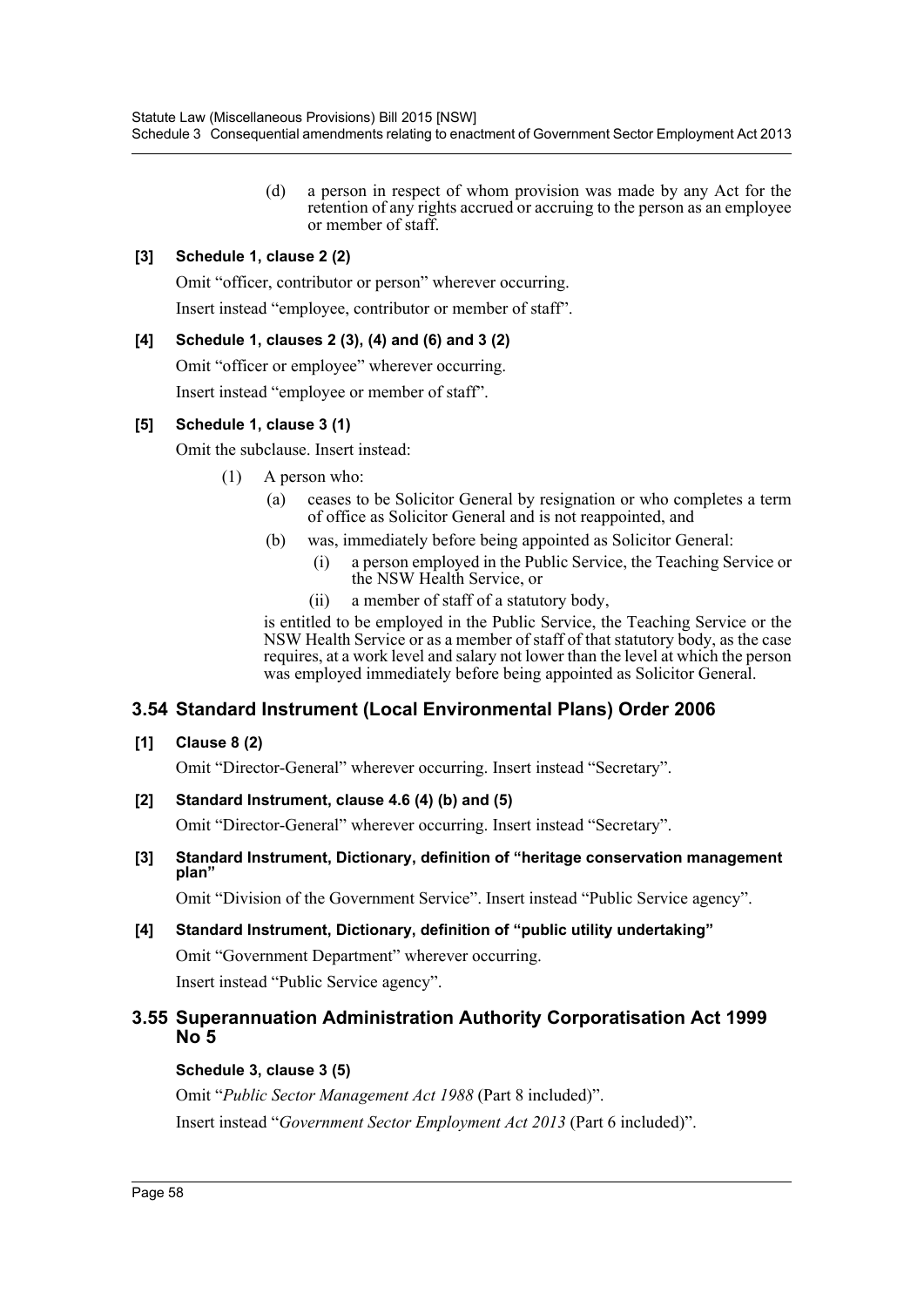# **3.56 Sydney Opera House Trust Act 1961 No 9**

### **[1] Section 4 (7)**

Omit the subsection including the note.

### **[2] Section 9 Application of Government Sector Employment Act 2013**

Omit section 9 (1). Insert instead:

(1) The provisions of the *Government Sector Employment Act 2013* relating to the employment of Public Service employees do not apply to a trustee.

### **[3] Section 16**

Insert after section 15:

### **16 Staff**

Persons may be employed in the Public Service under the *Government Sector Employment Act 2013* to enable the Trust to exercise its functions.

**Note.** Section 59 of the *Government Sector Employment Act 2013* provides that the persons so employed (or whose services the Trust makes use of) may be referred to as officers or employees, or members of staff, of the Trust. Section 47A of the *Constitution Act 1902* precludes the Trust from employing staff.

# **3.57 Thoroughbred Racing Act 1996 No 37**

### **Section 18 (3)**

Omit "*Public Sector Management Act 1988*". Insert instead "*Government Sector Employment Act 2013*".

# **3.58 Veterinary Practice Act 2003 No 87**

# **[1] Sections 11 (4) (b) and 14 (5) (b)**

Omit "government department" wherever occurring. Insert instead "Public Service agency".

# **[2] Section 80 (1)**

Omit "Chapter 2 of the *Public Sector Employment and Management Act 2002*". Insert instead "Part 4 of the *Government Sector Employment Act 2013*".

# **[3] Schedule 2, clause 10 (1)**

Omit "*Public Sector Employment and Management Act 2002*". Insert instead "*Government Sector Employment Act 2013*".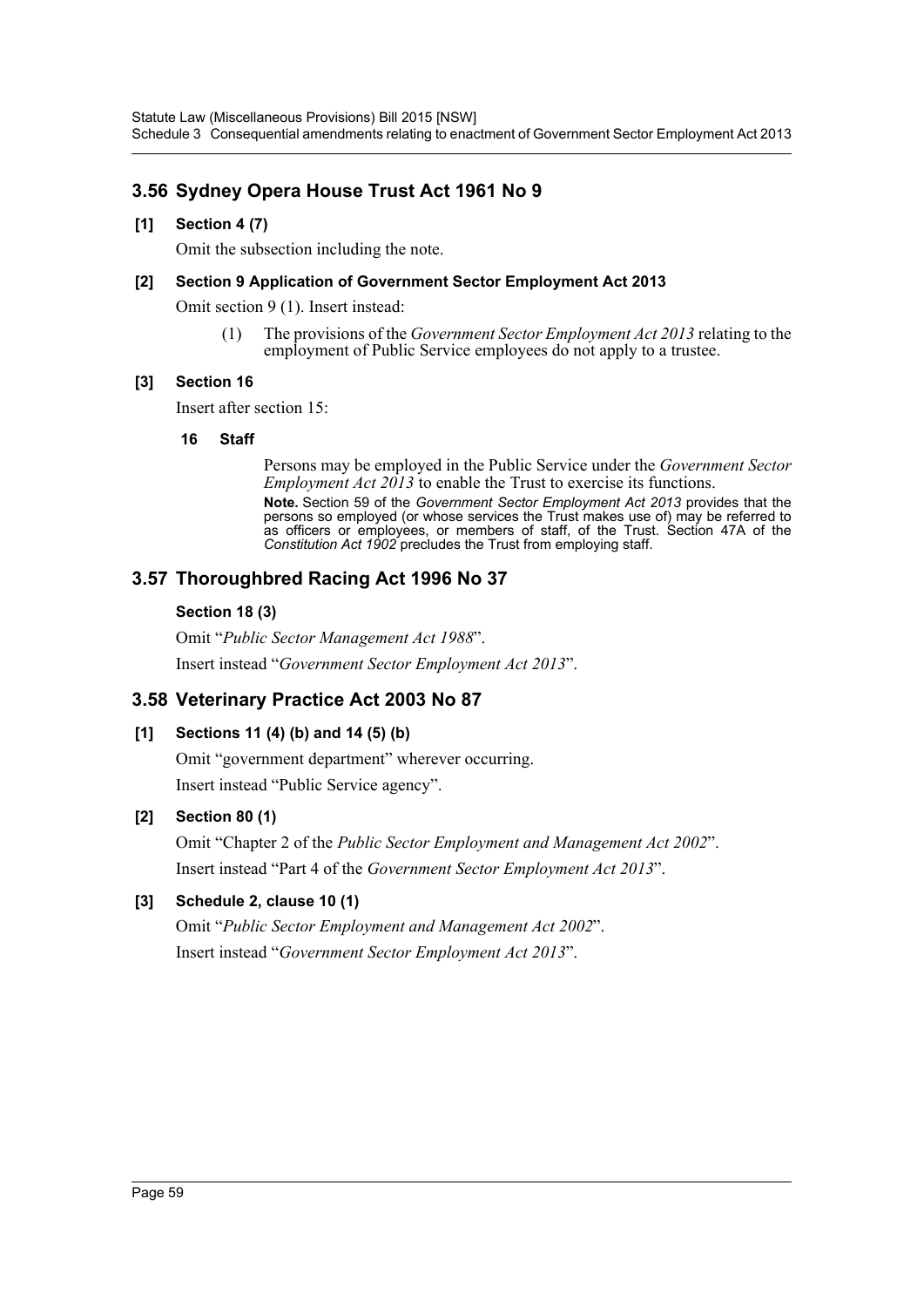# <span id="page-60-0"></span>**Schedule 4 Amendments consequent on renaming of University of Technology, Sydney**

#### **Explanatory note**

The proposed amendments in this Schedule update references to a university consequent on the amendments made to the *University of Technology, Sydney, Act 1989* by Schedule 1.

# **4.1 Architects Regulation 2012**

### **Clauses 4 (d), 7 (d) and 8 (c) and (d)**

Omit "University of Technology, Sydney" wherever occurring. Insert instead "University of Technology Sydney".

# **4.2 Charitable Fundraising Regulation 2008**

### **Clause 8 (i)**

Omit "University of Technology, Sydney". Insert instead "University of Technology Sydney".

# **4.3 Government Sector Employment Regulation 2014**

### **Clause 34 (h)**

Omit "University of Technology, Sydney". Insert instead "University of Technology Sydney".

# **4.4 Higher Education Act 2001 No 102**

### **Schedule 1, Part 1**

Omit "University of Technology, Sydney". Insert instead "University of Technology Sydney".

# **4.5 Public Finance and Audit Act 1983 No 152**

### **Schedule 2**

Omit "University of Technology, Sydney". Insert instead "University of Technology Sydney".

# **4.6 Road Transport (General) Regulation 2013**

# **Schedule 2, Column 1**

Omit "University of Technology, Sydney". Insert instead "University of Technology Sydney".

# **4.7 State Authorities Non-contributory Superannuation Act 1987 No 212**

# **Schedule 1, Part 1**

Omit "University of Technology, Sydney". Insert instead "University of Technology Sydney".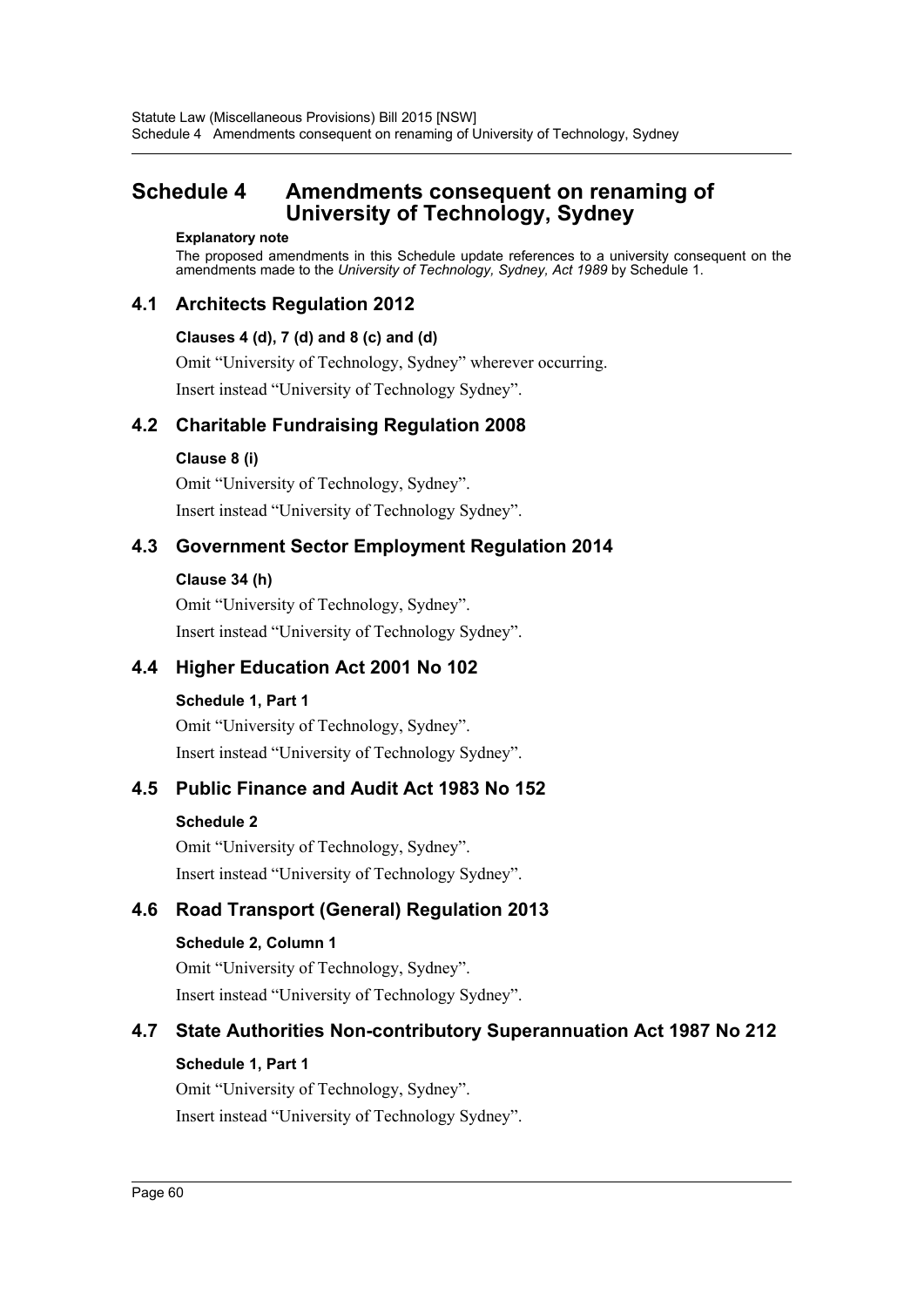# **4.8 State Authorities Superannuation Act 1987 No 211**

### **Schedule 1, Part 1**

Omit "University of Technology, Sydney". Insert instead "University of Technology Sydney".

# **4.9 State Public Service Superannuation Act 1985 No 45**

# **Schedule 3**

Omit "The University of Technology, Sydney". Insert instead "The University of Technology Sydney".

# **4.10 Superannuation Act 1916 No 28**

# **Schedule 3, Part 1 and Schedule 26, Part 2**

Omit "University of Technology, Sydney" wherever occurring. Insert instead "University of Technology Sydney".

# **4.11 Technical Education Trust Funds Act 1967 No 95**

**Section 2 (1) (paragraph (b) of definition of "educational establishment")** Omit "University of Technology, Sydney". Insert instead "University of Technology Sydney".

# **4.12 Transport Administration Act 1988 No 109**

**Section 122 (definition of "Parramatta Rail Link")** Insert "Sydney" after "University of Technology".

# **4.13 Universities Governing Bodies Act 2011 No 51**

# **Section 3 (1)**

Omit "University of Technology, Sydney" wherever occurring. Insert instead "University of Technology Sydney".

# **4.14 University of Technology, Sydney, By-law 2005**

# **[1] Clause 1**

Omit "*University of Technology, Sydney, By-law 2005*". Insert instead "*University of Technology Sydney By-law 2005*".

# **[2] Clause 2**

Omit "University of Technology, Sydney" and "*University of Technology, Sydney,*". Insert instead "University of Technology Sydney" and "*University of Technology Sydney*", respectively.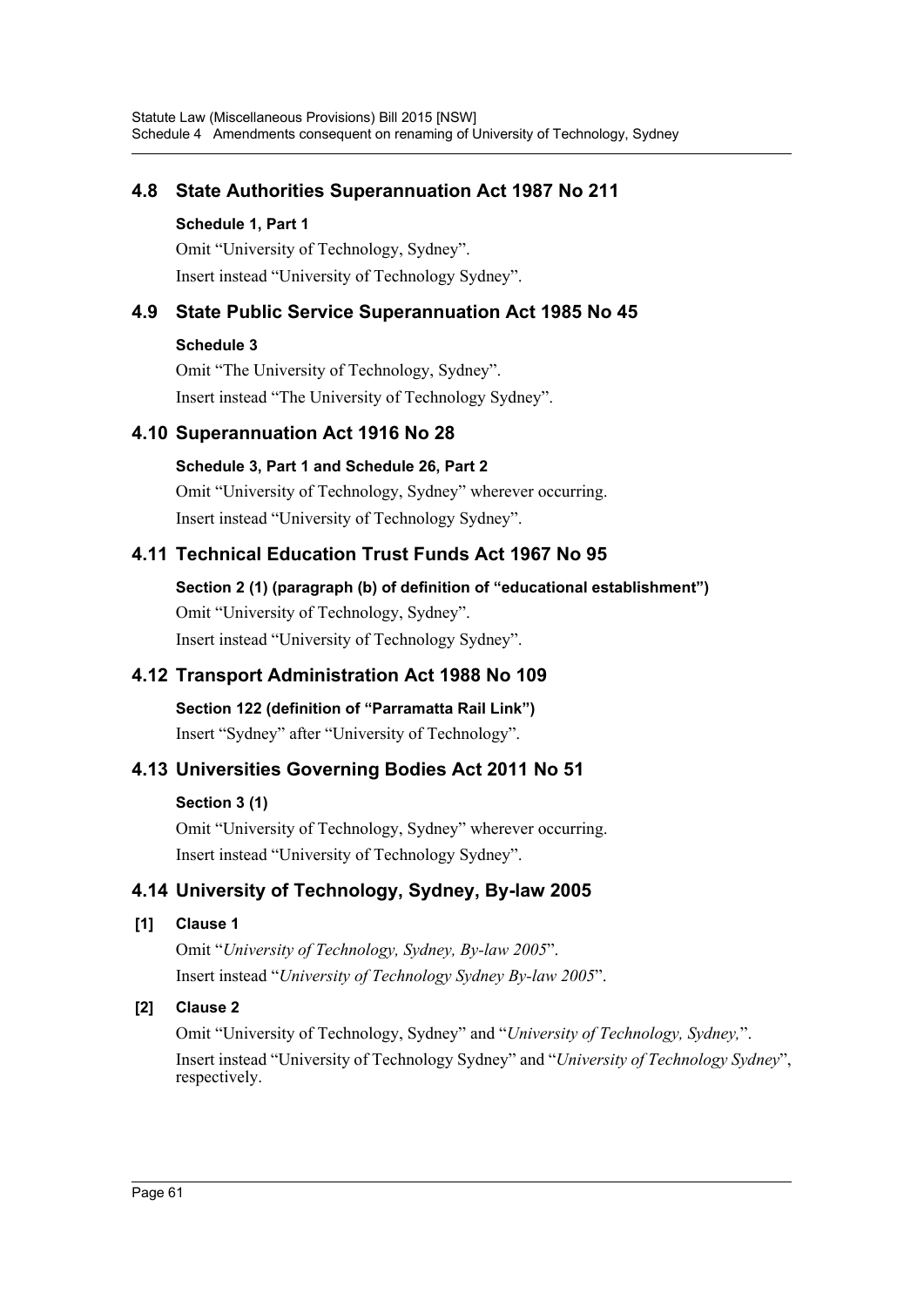# **[3] Clause 3 (1) (definition of "the Act")**

Omit "*University of Technology, Sydney,*". Insert instead "*University of Technology Sydney*".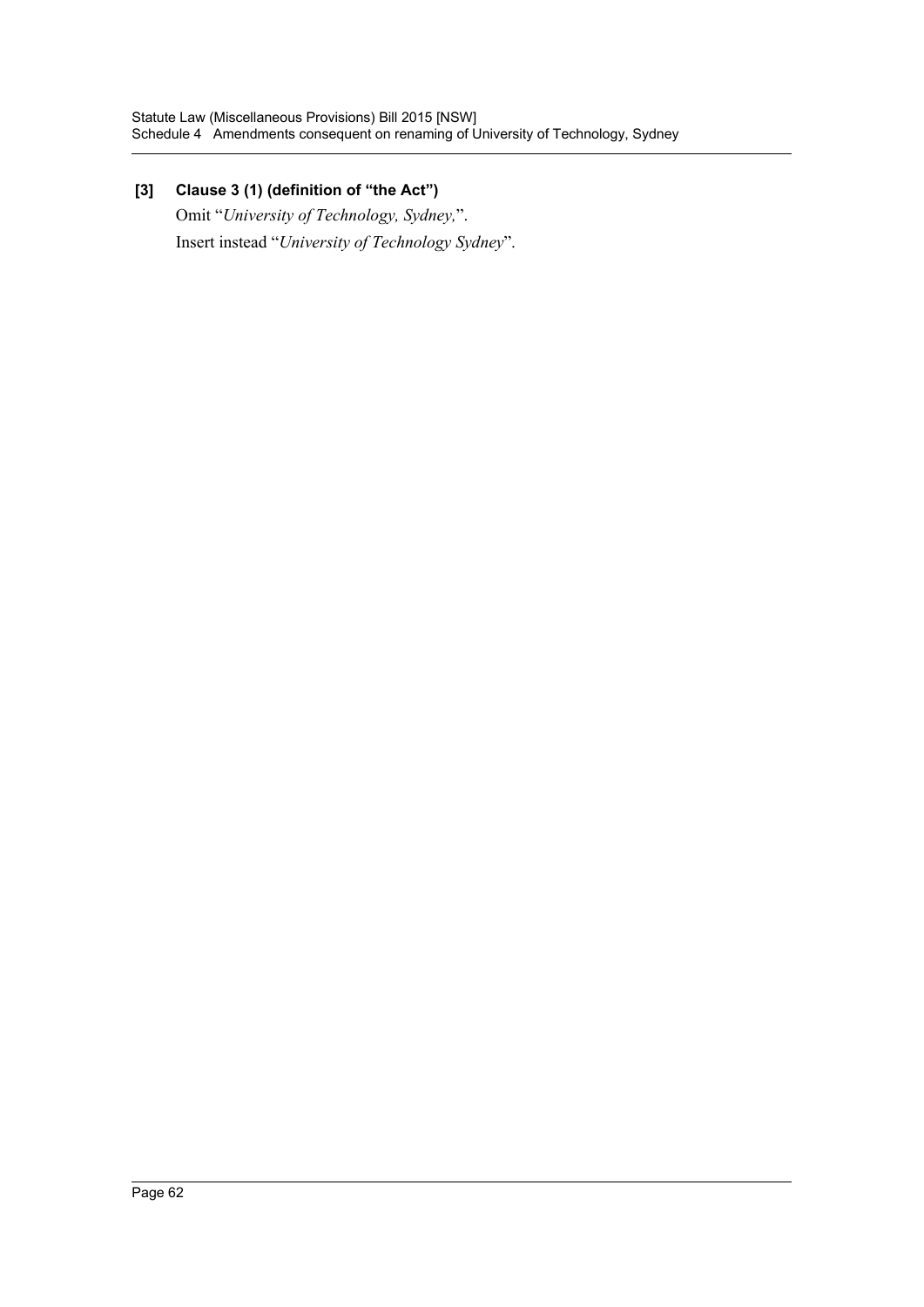# <span id="page-63-0"></span>**Schedule 5 Amendments that transfer provisions and enable repeals**

#### **Explanatory note**

This Schedule inserts the substance of savings and transitional provisions (of possible ongoing effect) of regulations repealed by clause 4 of Schedule 6 into the principal Acts under which the regulations are made. In accordance with section 30A of the *Interpretation Act 1987*, the transfer of those provisions does not affect the operation (if any) or meaning of the provisions. In particular:

- (a) clause 5 of the *Electricity Supply (Country Energy) Regulation 2005* is transferred to the *Electricity Supply Act 1995*, and
- (b) clauses 6 and 7 of the *Energy Services Corporations (Dissolution of Australian Inland Energy Water Infrastructure) Regulation 2005* are transferred to the *Energy Services Corporations Act 1995*.

### **5.1 Electricity Supply Act 1995 No 94**

### **[1] Schedule 3A**

Insert after Schedule 3:

# **Schedule 3A Transferred provisions—variation of distribution districts**

### **1 Electricity Supply (Country Energy) Regulation 2005**

### **[2] Schedule 3A, clause 1 (as inserted by item [1])**

Transfer clause 5 (1)–(5) of the *Electricity Supply (Country Energy) Regulation 2005* (which is repealed by clause 4 of Schedule 6 to this Act) to clause  $\overline{1}$  of Schedule 3A, as clause  $1(1)–(5)$ .

### **[3] Schedule 3A, clause 1 (1) (as inserted by item [2])**

Omit "the commencement of this Regulation". Insert instead "1 July 2005".

### **[4] Schedule 3A, clause 1 (1), (3) and (4) (as inserted by item [2])**

Omit "Country Energy" wherever occurring. Insert instead "Essential Energy".

**[5] Schedule 3A, clause 1 (1) (as inserted by item [2])** Omit "of the Act".

### **[6] Schedule 3A, clause 1 (1) (as inserted by item [2])**

Insert "of the *Electricity Supply (Country Energy) Regulation 2005*" after "clause 4".

### **[7] Schedule 3A, clause 1 (1), note**

Insert at the end of clause 1 (1):

**Note.** The name of Country Energy was changed to Essential Energy by the *Energy Services Corporations Amendment (Change of Name) Regulation 2011*.

# **[8] Schedule 3A, clause 1 (5) (as inserted by item [2])**

Omit "to the Act".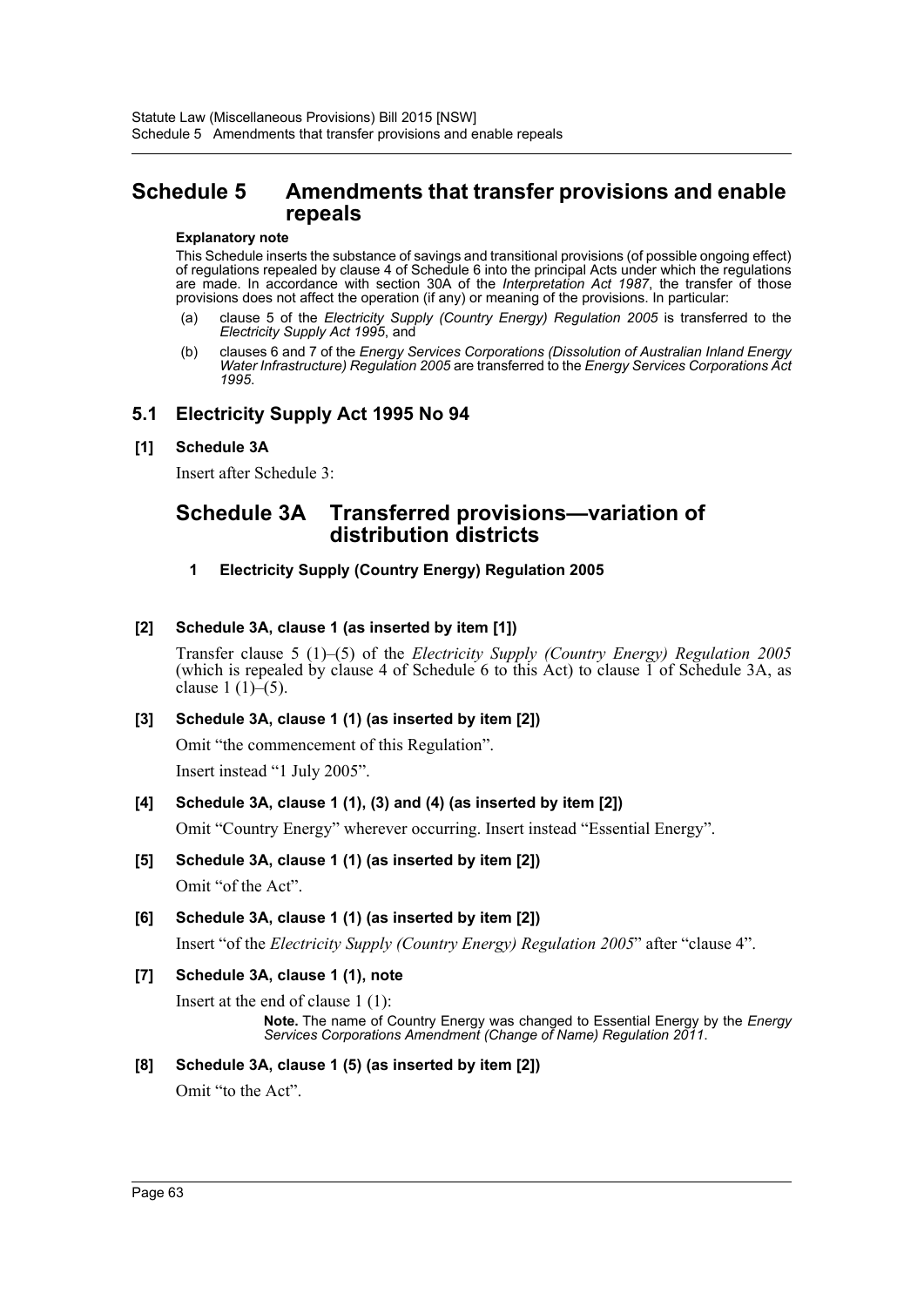### **[9] Schedule 3A, clause 1 (6)**

Insert after clause 1 (5) of Schedule 3A (as inserted by item [2]):

(6) Subclauses  $(1)$ –(5) re-enact (with minor modifications) clause 5 of the *Electricity Supply (Country Energy) Regulation 2005* and are transferred provisions to which section 30A of the *Interpretation Act 1987* applies.

# **5.2 Energy Services Corporations Act 1995 No 95**

### **[1] Schedule 2A**

Insert after Schedule 2:

# **Schedule 2A Transferred provisions—dissolution of energy services corporations**

#### **1 Energy Services Corporations (Dissolution of Australian Inland Energy Water Infrastructure) Regulation 2005**

### **[2] Schedule 2A, clause 1 (as inserted by item [1])**

Transfer clause 6 (1)–(4) of the *Energy Services Corporations (Dissolution of Australian Inland Energy Water Infrastructure) Regulation 2005* (which is repealed by clause 4 of Schedule 6 to this Act) to clause 1 of Schedule 2A, as clause 1 (1)–(4).

### **[3] Schedule 2A, clause 1 (1) (as inserted by item [2])**

Insert "**Essential Energy may act in own name or in name of Australian Inland Energy Water Infrastructure**<sup>7</sup> as the heading to the subclause.

### **[4] Schedule 2A, clause 1 (5)**

Transfer clause 7 of the *Energy Services Corporations (Dissolution of Australian Inland Energy Water Infrastructure) Regulation 2005* as clause 1 (5) of Schedule 2A (as inserted by item [1]), with the heading "**References to Australian Inland Energy Water Infrastructure**".

### **[5] Schedule 2A, clause 1 (1) and (5) (as inserted by items [2] and [4])**

Omit "the commencement of this Regulation" wherever occurring.

Insert instead "1 July 2005".

### **[6] Schedule 2A, clause 1 (1), (3), (4) and (5) (as inserted by items [2] and [4])**

Omit "Country Energy" wherever occurring. Insert instead "Essential Energy".

### **[7] Schedule 2A, clause 1 (5) (as inserted by item [4])**

Omit "(including, in particular, the reference in Part 3 of Schedule 3 to the *Water Management Act 2000*)".

**[8] Schedule 2A, clause 1 (6)**

Transfer clause 6 (5) of the *Energy Services Corporations (Dissolution of Australian Inland Energy Water Infrastructure) Regulation 2005* as clause 1 (6) of Schedule 2A (as inserted by item  $[1]$ ).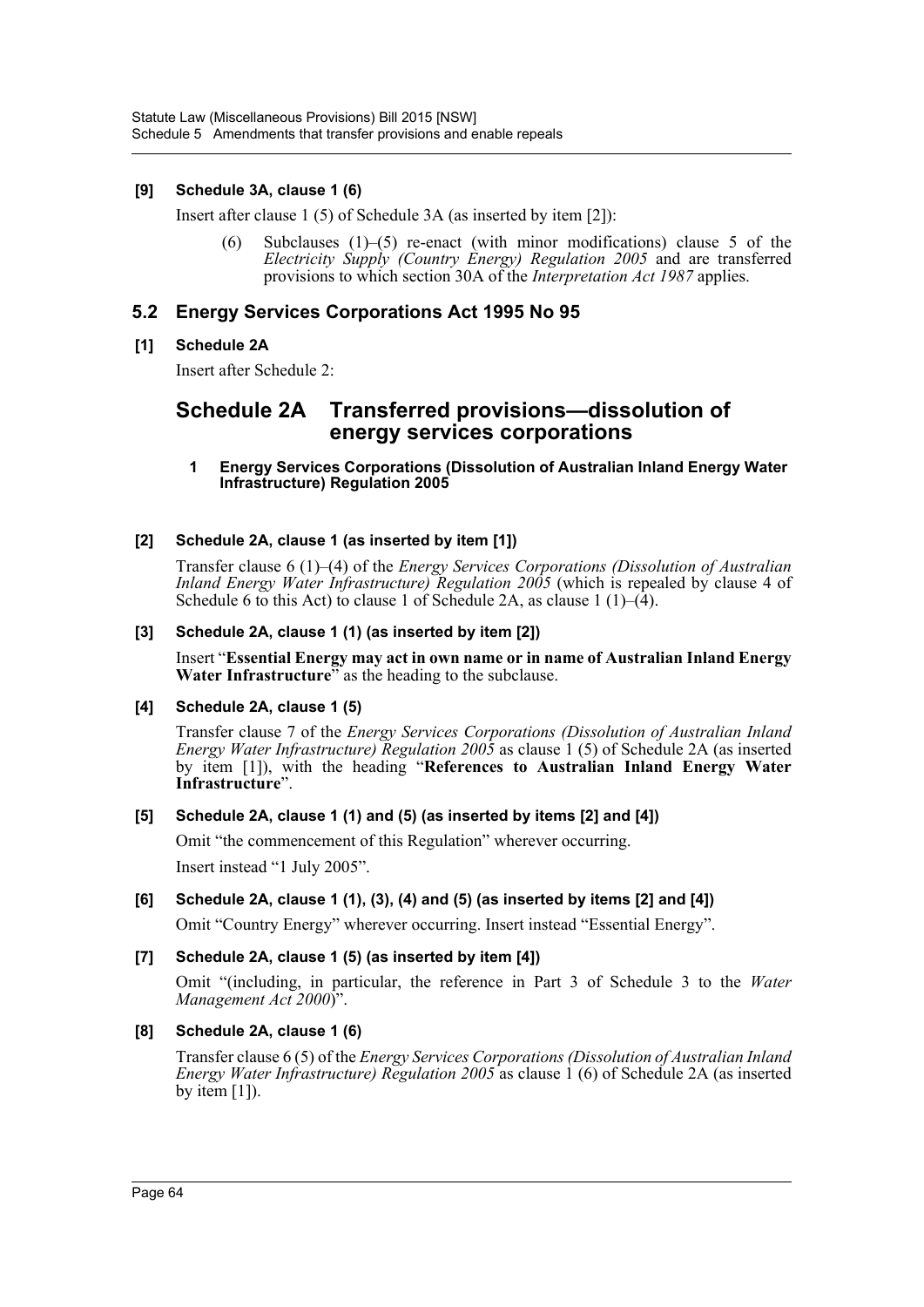### **[9] Schedule 2A, clause 1 (6) (as inserted by item [8])**

Omit "to the Act".

### **[10] Schedule 2A, clause 1 (7)**

Insert after clause 1 (6) of Schedule 2A (as inserted by item [8]):

### (7) **Transferred provisions to which Interpretation Act 1987 applies**

Subclauses (1)–(6) re-enact (with minor modifications) clauses 6 and 7 of the *Energy Services Corporations (Dissolution of Australian Inland Energy Water Infrastructure) Regulation 2005* and are transferred provisions to which section 30A of the *Interpretation Act 1987* applies.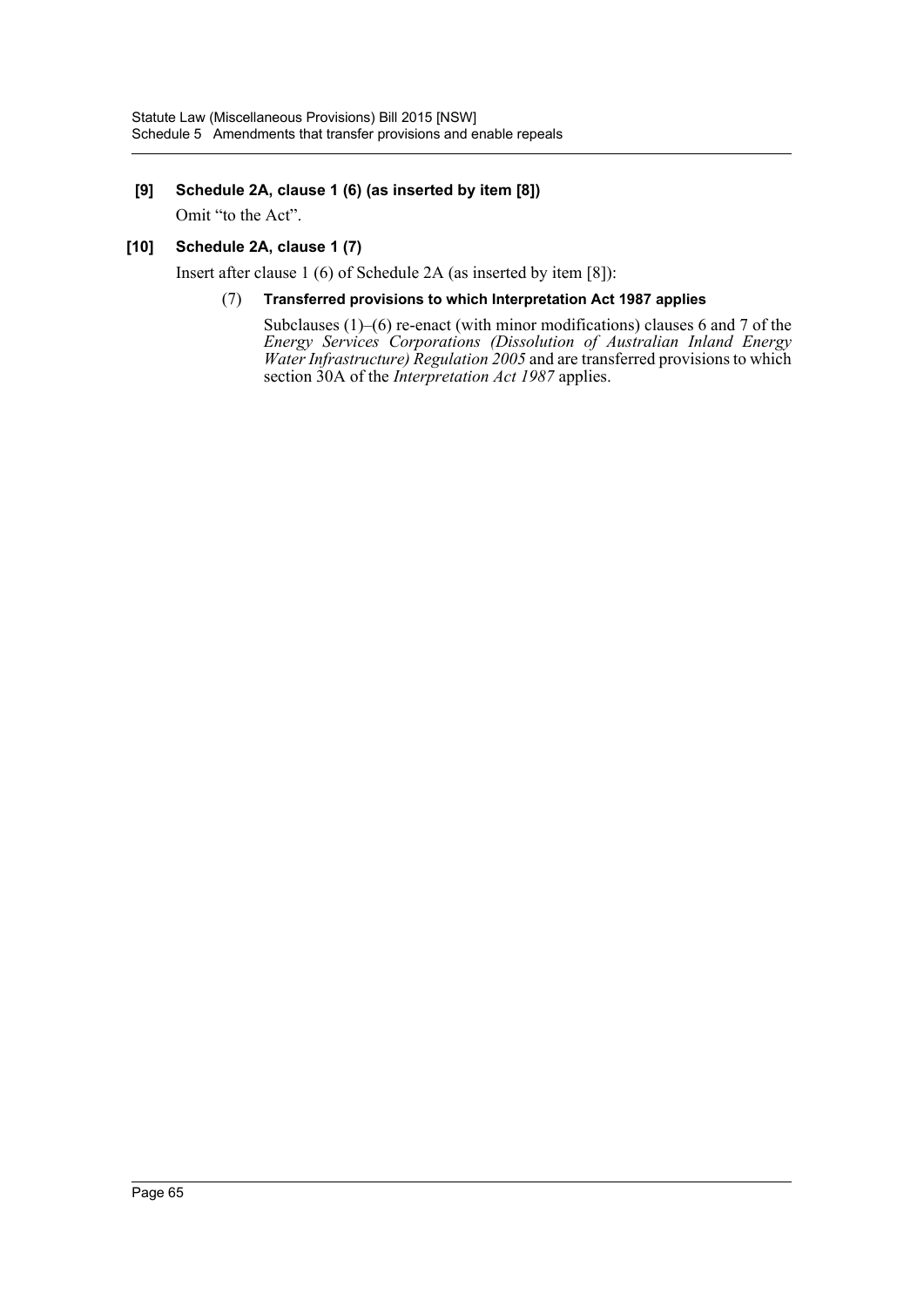# <span id="page-66-0"></span>**Schedule 6 Repeals**

### **1 Repeal of redundant Acts and provisions of Acts**

The following Acts or provisions of Acts are repealed:

| Act                                                                                               | <b>Provisions repealed</b> |
|---------------------------------------------------------------------------------------------------|----------------------------|
| Community Protection Act 1994 No 77                                                               | Whole Act                  |
| Election Funding, Expenditure and Disclosures Act 1981 No 78                                      | Section $2(4)$             |
| <i>Height of Buildings Act 1912 No 58</i>                                                         | Whole Act                  |
| Rural Adjustment Scheme Agreement Act 1993 No 107                                                 | Whole Act                  |
| Secondary Mortgage Market (State Equity Participation)<br><i>Act 1985</i> No 131                  | Whole Act                  |
| <i>Special Commissions of Inquiry Act 1983</i> No 90                                              | Part 4A                    |
| States and Northern Territory Grants (Rural Adjustment)<br>Agreement Ratification Act 1985 No 113 | Whole Act                  |
| States Grants (Rural Adjustment) Agreement Ratification<br><i>Act 1977</i> No 104                 | <b>Whole Act</b>           |
| Statute Law (Miscellaneous Provisions) Act (No 2) 2014 No 88                                      | Whole Act                  |

### **2 Repeal of amending provisions of regulations that have commenced**

The following provisions are repealed:

| <b>Regulation</b>                                                                                   | <b>Provisions repealed</b> |  |
|-----------------------------------------------------------------------------------------------------|----------------------------|--|
| Government Sector Employment Regulation 2014                                                        | Schedule 3                 |  |
| Protection of the Environment Operations (Clean Air)<br>Regulation 2010                             | Schedule 9                 |  |
| Protection of the Environment Operations (General)<br>Regulation 2009                               | Schedule 9                 |  |
| Protection of the Environment Operations (Underground<br>Petroleum Storage Systems) Regulation 2014 | Schedule 1                 |  |
| Protection of the Environment Operations (Waste)<br>Regulation 2014                                 | Schedules 2 and 3          |  |
| Work Health and Safety (Mines) Regulation 2014                                                      | Schedule 13                |  |

# **3 Repeal enabled by amendment of Gambling (Two-up) Act 1998 in Schedule 1**

The *Gambling (Two-up) Regulation 2010* is repealed.

### **4 Repeal of regulations whose provisions are transferred by Schedule 5**

The following regulations are repealed:

- (a) *Electricity Supply (Country Energy) Regulation 2005*,
- (b) *Energy Services Corporations (Dissolution of Australian Inland Energy Water Infrastructure) Regulation 2005*.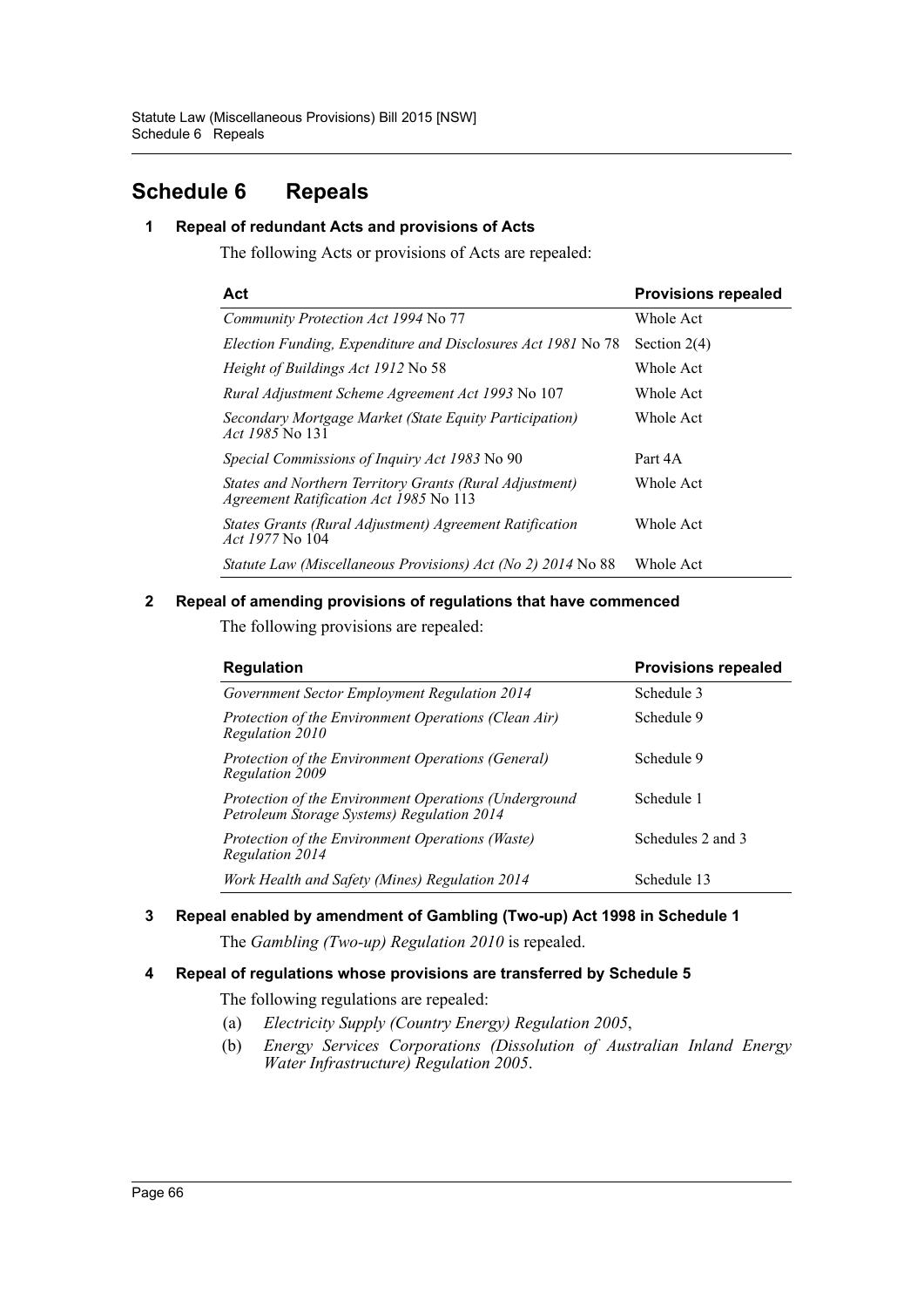# <span id="page-67-0"></span>**Schedule 7 General savings, transitional and other provisions**

#### **1 Effect of amendment of amending provisions**

- (1) An amendment made by Schedule 1 or 2 to an amending provision contained in an Act or instrument is, if the amending provision has commenced before the Schedule 1 or 2 amendment concerned, taken to have effect as from the commencement of the amending provision (whether or not the amending provision has been repealed).
- (2) In this clause:

*amending provision* means a provision of an Act or instrument that makes a direct amendment to an Act or instrument by:

- (a) the repeal or omission of matter contained in the amended Act or instrument without the insertion of any matter instead of the repealed or omitted matter, or
- (b) the omission of matter contained in the amended Act or instrument and the insertion of matter instead of the omitted matter, or
- (c) the insertion into the amended Act or instrument of matter, not being matter inserted instead of matter omitted from the Act or instrument.

#### **Explanatory note**

This clause ensures that certain amendments, including amendments correcting errors in technical provisions (for example, headings indicating the section to be amended or directions as to where a new section is to be inserted) and rectifying minor drafting errors (for example, corrections in numbering of provisions, correction or insertion of cross-references, omission of unnecessary matter or insertion of omitted matter), will be taken to have commenced on the date the amendments to which they relate commenced.

#### **2 Effect of amendment or repeal on acts done or decisions made**

Except where it is expressly provided to the contrary, if this Act:

- (a) amends a provision of an Act or an instrument, or
- (b) repeals and re-enacts (with or without modification) a provision of an Act or an instrument,

any act done or decision made under the provision amended or repealed has effect after the amendment or repeal as if it had been done or made under the provision as so amended or repealed.

#### **Explanatory note**

This clause ensures that the amendment or repeal of a provision will not, unless expressly provided, vitiate any act done or decision made under the provision as in force before the amendment or repeal.

#### **3 Effect of amendment on instruments**

Except where expressly provided to the contrary, any instrument made under an Act amended by this Act, that is in force immediately before the commencement of the amendment, is taken to have been made under the Act as amended.

#### **Explanatory note**

This clause ensures that, unless expressly provided, any instrument that is in force and made under a provision of an Act that is amended or substituted by the proposed Act will be taken to have been made under the Act as amended.

#### **4 Revocation of repeal**

Section 29A of the *Interpretation Act 1987* applies to the repeal of Acts or instruments, or provisions of Acts or instruments, by this Act.